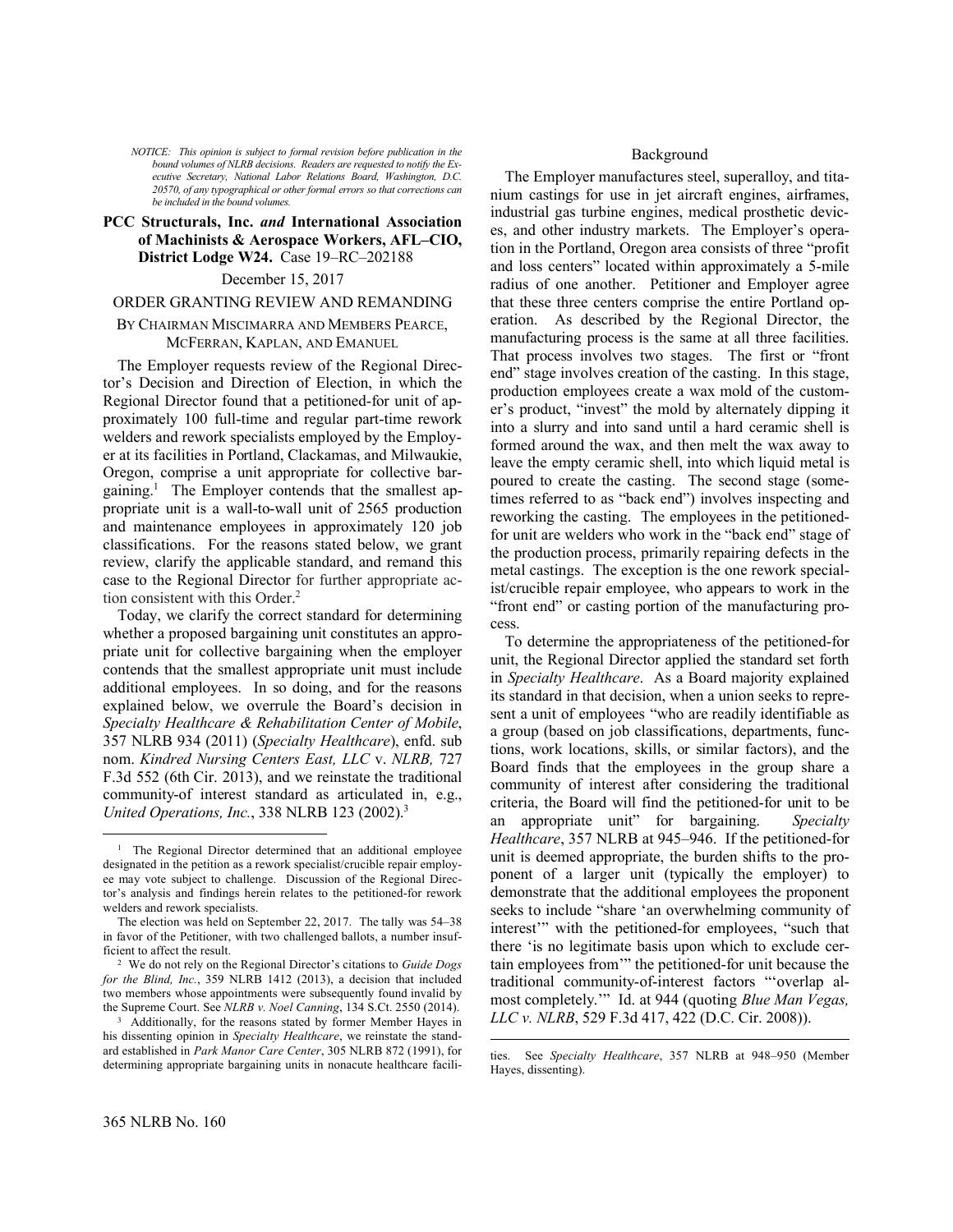1

Applying the foregoing standard, the Regional Director first concluded that the employees in the petitionedfor unit are readily identifiable as a group on the basis that the employees in the proposed unit are welders in related job classifications who repair manufacturing defects in metal castings.

The Regional Director further concluded that the petitioned-for rework welders and rework specialists share a community of interest amongst themselves under the traditional criteria. In this regard, however, he found that two factors weigh against a community-of-interest finding. First, the unit sought by the Petitioner does not conform to an administrative grouping or department within the Employer's organizational structure, and the employees in the proposed unit are scattered throughout numerous departments in the Portland operation. Second, the petitioned-for employees do not share common supervision. Rather, employees with a variety of job titles report to each production supervisor, and no production supervisor oversees only the petitioned-for employees. Thus, rework welders and rework specialists testified that their immediate supervisors "also supervise rework grinders, visual dimensional inspectors, x-ray shooters and readers, and florescent penetrant inspectors."

Notwithstanding these two factors adverse to the proposed unit, the Regional Director found that a number of factors favor a finding that the petitioned-for employees share a community of interest with one another, including shared skills, training, certification requirements, and in-house training requirements. He also found that the petitioned-for rework welders and rework specialists are functionally integrated amongst themselves because they all perform the same work: repairing defects in metal castings.<sup>4</sup> As for employee contact, the Regional Director found that rework welders and rework specialists work either in open-air chambers or in booths, and the booths are adjacent to one another.<sup>5</sup> While evidence of temporary interchange with employees outside the proposed unit was inconclusive, and such interchange appears minimal, the Regional Director found permanent interchange within the petitioned-for unit in that all rework specialists were previously rework welders.<sup>6</sup> The Regional Director also based his community-of-interest finding on evidence that the petitioned-for employees share many of the same terms and conditions of employment, even though all production employees share the same terms and conditions. Thus, all production employees, including the petitioned-for employees, work similar hours, are paid on the same wage scale, receive the same benefits, are subject to the same employee handbook and work rules, wear similar attire and protective gear (steel-toed shoes, safety glasses and hearing protection), work under the same safety requirements, and participate in ongoing training regarding harassment, safety, and other matters.

Turning to the second step of the *Specialty Healthcare* analysis, the Regional Director rejected the Employer's contention that the rest of the production and maintenance employees share an "overwhelming community of interest" with the petitioned-for employees and must therefore be included in the unit. He acknowledged that functional integration weighs in favor of finding an overwhelming community of interest between the petitioned-for employees and the rest of the production employees: rework welders and rework specialists function as part of an integrated production process, repairing defects identified by other employees and working in "rework teams" that include employees in other job classifications. He also recognized that the petitioned-for unit does not track departmental lines and the employees therein are not separately supervised. But he concluded that the Employer did not carry its burden to establish that the smallest appropriate unit is a wall-to-wall production and maintenance unit. In this regard, he determined that shared terms and conditions of employment constituted a neutral factor: on one hand, all of the Employer's production and maintenance employees are subject to the same policies and rules, work similar hours, are paid under the same wage structure, receive the same benefits, and wear the same attire and protective equipment; on the other hand, the welders are paid at the high end of the pay scale, and they use distinctive welding and metalwork equipment. Further, the Regional Director found that the welders' distinct qualifications and training, their performance of distinct job duties, their limited contact with other employees, and the lack of significant interchange across proposed-unit lines all weigh against a finding that the petitioned-for employees share an overwhelming community of interest with the remainder of the production and maintenance employees.

 $\overline{a}$ 

<sup>4</sup> Rework specialists perform additional tasks as well: training rework welders and providing other project support. Rework specialists outrank rework welders. Applicants for rework specialist positions are required to be step 6 rework welders—the highest rework-welder step—with a minimum of 5 years' experience at step 6.

<sup>5</sup> The Regional Director made no findings regarding the location of the open-air chambers or whether they are adjacent to other open-air chambers or to the welding booths.

<sup>6</sup> Approximately 55 of the petitioned-for welders previously held other positions with the Employer. However, it is rare for welders, who

are paid near the high end of the wage scale, to move into nonwelding positions other than managerial positions.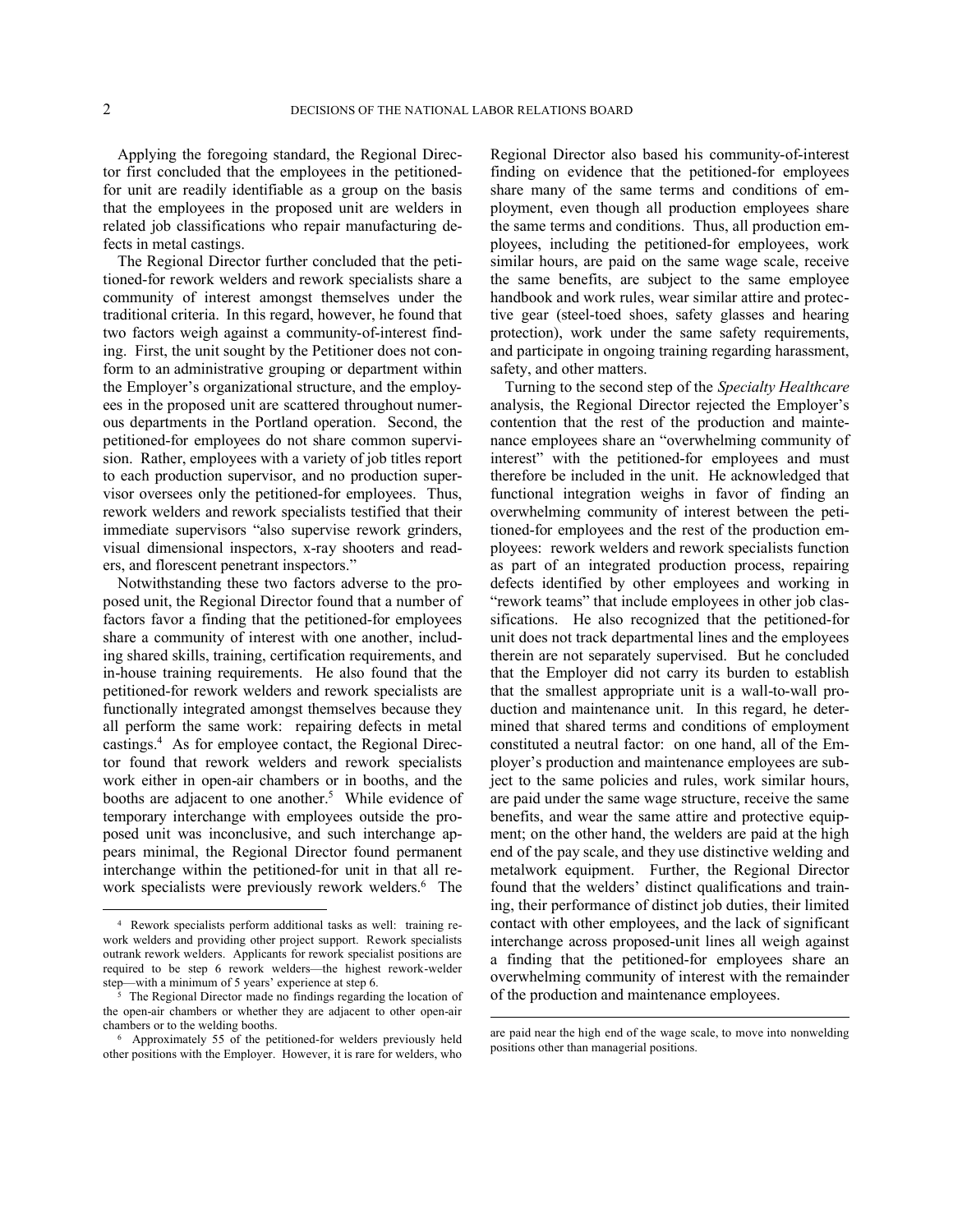In its request for review, the Employer contends that *Specialty Healthcare* was wrongly decided. Alternatively, the Employer argues that even under the *Specialty Healthcare* standard, the petitioned-for employees are not a readily identifiable group, and they share an overwhelming community of interest with the remainder of the production and maintenance employees. In arguing that the Board should overrule *Specialty Healthcare,* the Employer contends that in *Specialty Healthcare*, the Board effectively abdicated its duty to determine an appropriate unit on a case-by-case basis as required by Section 9(b) of the Act; that it gave controlling weight to the extent of union organizing in making unit determinations; that the *Specialty Healthcare* standard results in the proliferation of fractured bargaining units because it ignores the importance of shared interests among petitioned-for and excluded employees; and that it does not adequately consider the Section 7 rights of excluded employees.

#### Discussion

## *A. The Board's Role in Determining Appropriate Bargaining Units*

The National Labor Relations Act (NLRA or Act) and its legislative history establish three benchmarks that must guide the Board in making determinations regarding appropriate bargaining units.

First, Section 9(a) of the Act provides that employees have a right to representation by a labor organization "designated or selected for the purposes of collective bargaining by the majority of the employees *in a unit appropriate for such purposes*."<sup>7</sup> Thus, questions about unit appropriateness are to be resolved by reference to the "purposes" of representation, should a unit majority choose to be represented—namely, "collective bargaining."<sup>8</sup>

<u>.</u>

Second, Congress contemplated that whenever unit appropriateness is questioned, the Board would conduct a meaningful evaluation. Section 9(b) states: "The Board shall decide *in each case* whether, in order to *assure to employees the fullest freedom* in exercising the rights guaranteed by this Act, the unit appropriate for the purposes of collective bargaining shall be the employer unit, craft unit, plant unit, or subdivision thereof."<sup>9</sup> Referring to the "natural reading" of the phrase "in each case," the Supreme Court has stated that

whenever there is a disagreement about the appropriateness of a unit, the Board shall resolve the dispute. Under this reading, the words "in each case" are synonymous with "whenever necessary" or "in any case in which there is a dispute." Congress chose not to enact a general rule that would require plant unions, craft unions, or industry-wide unions for every employer in every line of commerce, but also chose not to leave the decision up to employees or employers alone. Instead, the decision "in each case" in which a dispute arises is to be made by the Board.<sup>10</sup>

Third, the language in Section 9(b) as it now exists resulted from intentional legislative choices made by Congress over time, and the history of those changes reveals an increasing emphasis on the role to be played by the Board in determining appropriate bargaining units. The earliest versions of the Wagner Act legislation, introduced in 1934, did not contain the phrase "in each case," nor did they state that the Board must "assure to employees the fullest freedom in exercising the rights guaranteed by this Act." The initial wording simply stated: "The Board shall determine whether eligibility to participate in elections shall be determined on the basis of the employer unit, craft unit, plant unit, or other appropriate grouping."<sup>11</sup>

<sup>7</sup> Sec. 9(a) (emphasis added). The Supreme Court has indicated that Sec. 9(a) "suggests that employees may seek to organize 'a unit' that is 'appropriate'—not necessarily *the* single most appropriate unit." *American Hospital Assn. v. NLRB*, 499 U.S. 606, 610 (1991) (emphasis in original; citations omitted). See also *Serramonte Oldsmobile, Inc. v. NLRB*, 86 F.3d 227, 236 (D.C. Cir. 1996) (the NLRB "need only select an appropriate unit, not the most appropriate unit").

<sup>8</sup> As the Board observed 55 years ago:

As we view our obligation under the statute, it is the mandate of Congress that this Board "shall decide in each case . . . the unit appropriate for the purpose of collective bargaining." In performing this function, the Board must maintain the two-fold objective of insuring to employees their rights to self-organization and freedom of choice in collective bargaining and of fostering industrial peace and stability through collective bargaining. In determining the appropriate unit, the Board delineates the grouping of employees within which freedom of choice may be given collective expression. At the same time it creates the context within which the process of collective bargaining must function. Because the scope of the unit is basic to and permeates the

whole of the collective-bargaining relationship, each unit determination, in order to further effective expression of the statutory purposes, must have a direct relevancy to the circumstances within which collective bargaining is to take place. For, *if the unit determination fails to relate to the factual situation with which the parties must deal, efficient and stable collective bargaining is undermined rather than fostered*.

*Kalamazoo Paper Box Co.,* 136 NLRB 134, 137 (1962) (emphasis added; internal footnotes omitted).

<sup>9</sup> NLRA Sec. 9(b) (emphasis added).

<sup>10</sup> *American Hospital Assn. v. NLRB*, 499 U.S. at 611 (emphasis added). See also id. at 614 (Sec. 9(b) requires "that the Board decide the appropriate unit in every case in which there is a dispute.").

<sup>11</sup> See, e.g., S. 2926, 73d Cong. § 207 (1934), reprinted in 1 NLRB, Legislative History of the National Labor Relations Act, 1935 (hereinafter "NLRA Hist.") 11 (1949). See also S. 2926, 73d Cong. § 10(a) (1934), reprinted in 1 NLRA Hist. 1095 ("The Board shall decide whether eligibility to participate in a choice of representatives shall be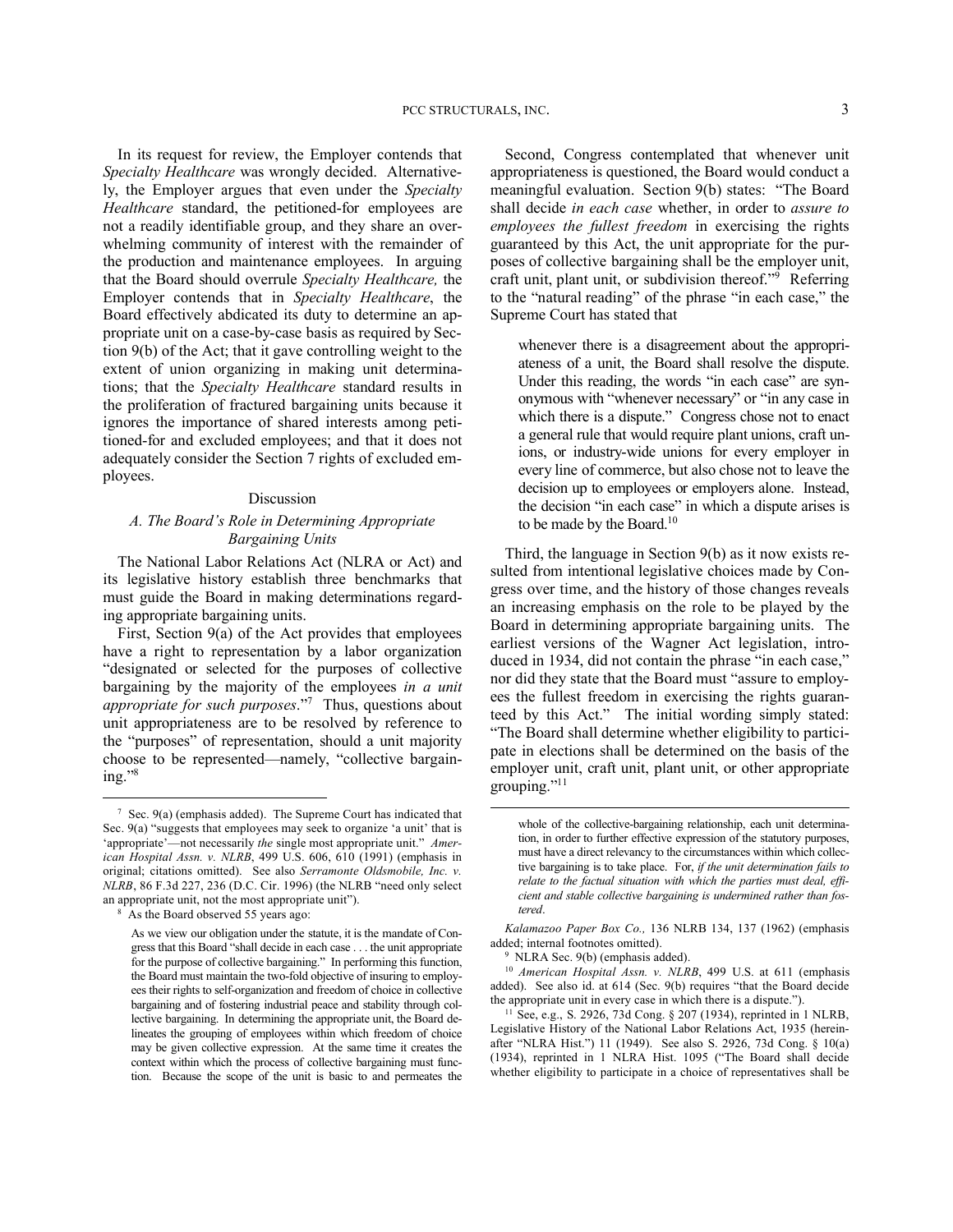$\overline{a}$ 

When reintroduced in 1935, the legislation added a statement that unit determinations were "to effectuate the policies of this Act."<sup>12</sup> When reported out of the Senate Labor Committee, the legislation stated that the Board "shall decide *in each case*" the appropriateness of the unit.<sup>13</sup> Regarding this language, a House report stated:

Section 9(b) provides that the Board shall determine whether, in order to effectuate the policy of the bill . . . , the unit appropriate for the purposes of collective bargaining shall be the craft unit, plant unit, employer unit, or other unit. *This matter is obviously one for determination in each individual case*, and the only possible workable arrangement is *to authorize the impartial governmental agency, the Board, to make that determination*. 14

In the final enacted version of the Wagner Act, Section 9(b) stated that the Board's unit determinations "in each case" were "to insure to employees *the full benefit* of their right to self-organization, and to collective bargaining, and otherwise to effectuate the policies of this Act."<sup>15</sup>

2903 (version of Wagner Act legislation reported by the House Committee on Education and Labor).

<sup>14</sup> H.R. Rep. 74-969, at 20 (1935), reprinted in 2 NLRA Hist. 2930 (emphasis added).

In 1947, in connection with the Labor Management Relations Act (Taft-Hartley Act or LMRA), Congress devoted further attention to the Board's unit determinations. The LMRA amended Section 7 so that, in addition to protecting the right of employees to engage in protected activities, the Act protected "the right to *refrain from* any or all of such activities."<sup>16</sup> The LMRA also added Section  $9(c)(5)$  to the Act, which states: "In determining whether a unit is appropriate . . . *the extent to which the employees have organized shall not be controlling*."<sup>17</sup> A House report—although recognizing that the Board possesses "wide discretion in setting up bargaining units" explained that this language

strikes at a practice of the Board by which it has set up as units appropriate for bargaining whatever group or groups the petitioning union has organized at the time. Sometimes, but not always, the Board pretends to find reasons other than the extent to which the employees have organized as ground for holding such units to be appropriate. . . . While the Board may take into consideration the extent to which employees have organized, this evidence should have little weight, and . . . is not to be controlling.<sup>18</sup>

Finally, the LMRA also amended Section 9(b) to state—as it presently does—that the Board shall make bargaining unit determinations "in each case" in "order to assure to employees the *fullest freedom* in exercising the rights guaranteed by [the] Act."<sup>19</sup>

This legislative history demonstrates that Congress intended that the Board's review of unit appropriateness would not be perfunctory. In the language quoted above, Section 9(b) mandates that the Board determine what constitutes an appropriate unit "in each case," with the additional mandate that the Board only approve a unit configuration that "assure[s]" employees their "fullest freedom" in exercising protected rights. Although more

determined on the basis of employer unit, craft unit, plant unit, or other appropriate unit.").

<sup>&</sup>lt;sup>12</sup> See S. 1958, 74th Cong.  $\frac{8}{9}$ (b) (1935), reprinted in 1 NLRA Hist. 1300 ("The Board shall decide whether, in order to effectuate the policies of this Act, the unit appropriate for the purposes of collective bargaining shall be the employer unit, craft unit, plant unit, or other unit."). <sup>13</sup> See S. 1958, 74th Cong. § 9(b) (1935), reprinted in 2 NLRA Hist. 2291 (emphasis added). The full provision stated: "The Board shall decide in each case whether, in order to effectuate the policies of this Act, the unit appropriate for the purposes of collective bargaining shall be the employer unit, craft unit, plant unit, or other unit." Id. See also H.R. 7937, 74th Cong. § 9(b), reprinted in 2 NLRA Hist. 2850 (same); H.R. 7978, 74th Cong. § 9(b), reprinted in 2 NLRA Hist. 2862 (same). The Senate report accompanying S. 1958 explained: "Obviously, there can be no choice of representatives and no bargaining unless units for such purposes are first determined. And *employees themselves cannot choose these units*, because the units must be determined before it can be known what employees are eligible to participate in a choice of any kind." S. Rep. 74-573, at 14 (1935), reprinted in 2 NLRA Hist. 2313 (emphasis added). The language remained unchanged when adopted by the Senate. See S. 1958, 74th Cong. § 9(b) (1935), reprinted in 2 NLRA Hist. 2891 (version of S. 1958 passed by the Senate and referred to the House Committee of Labor). The same language was contained in H.R. 7978, 74th Cong. § 9(b) (1935), reprinted in 2 NLRA Hist.

<sup>15</sup> S. 1958, 74th Cong. § 9(b) (1935), reprinted in 2 NLRA Hist. 3039 (emphasis added) (Senate-passed bill reported by the House Committee on Education and Labor). The same language was contained in the version adopted by the House, see S. 1958, 74th Cong. § 9(b) (1935), reprinted in 2 NLRA Hist. 3244, in the version adopted by the Conference Committee, see H.R. Rep. 74-1371, at 2, reprinted in 2 NLRA Hist. 3253-3254, and in the version that was enacted. See 49 Stat. 449, S. 1958, 74th Cong. § 9(b) (1935), reprinted in 2 NLRA Hist. 3274.

<sup>16</sup> NLRA Sec. 7 (emphasis added). See also H.R. Rep. 80-245, at 27 (1947), reprinted in 1 NLRB, Legislative History of the Labor Management Relations Act, 1947 (hereinafter LMRA Hist.) 318 (1948) ("A committee amendment assures that when the law states that employees are to have the rights guaranteed in section 7, the Board will be prevented from compelling employees to exercise such rights against their will . . . . In other words, when Congress grants to employees the right to engage in specified activities, it also means to grant them the right to refrain from engaging therein if they do not wish to do so.").

<sup>17</sup> NLRA Sec. 9(c)(5).

<sup>18</sup> H.R. Rep. 80–245, at 37 (1947), reprinted in 1 LMRA Hist. 328 (emphasis added), citing *Matter of New England Spun Silk Co.*, 11 NLRB 852 (1939); *Matter of Botany Worsted Mills*, 27 NLRB 687 (1940).

<sup>19</sup> NLRA Sec. 9(b) (emphasis added). See, e.g., S. 1126, 80th Cong. § 9(b), reprinted in 1 LMRA Hist. 117; H.R. 3020, 80th Cong. § 9(b), reprinted in 1 LMRA Hist. 244–245.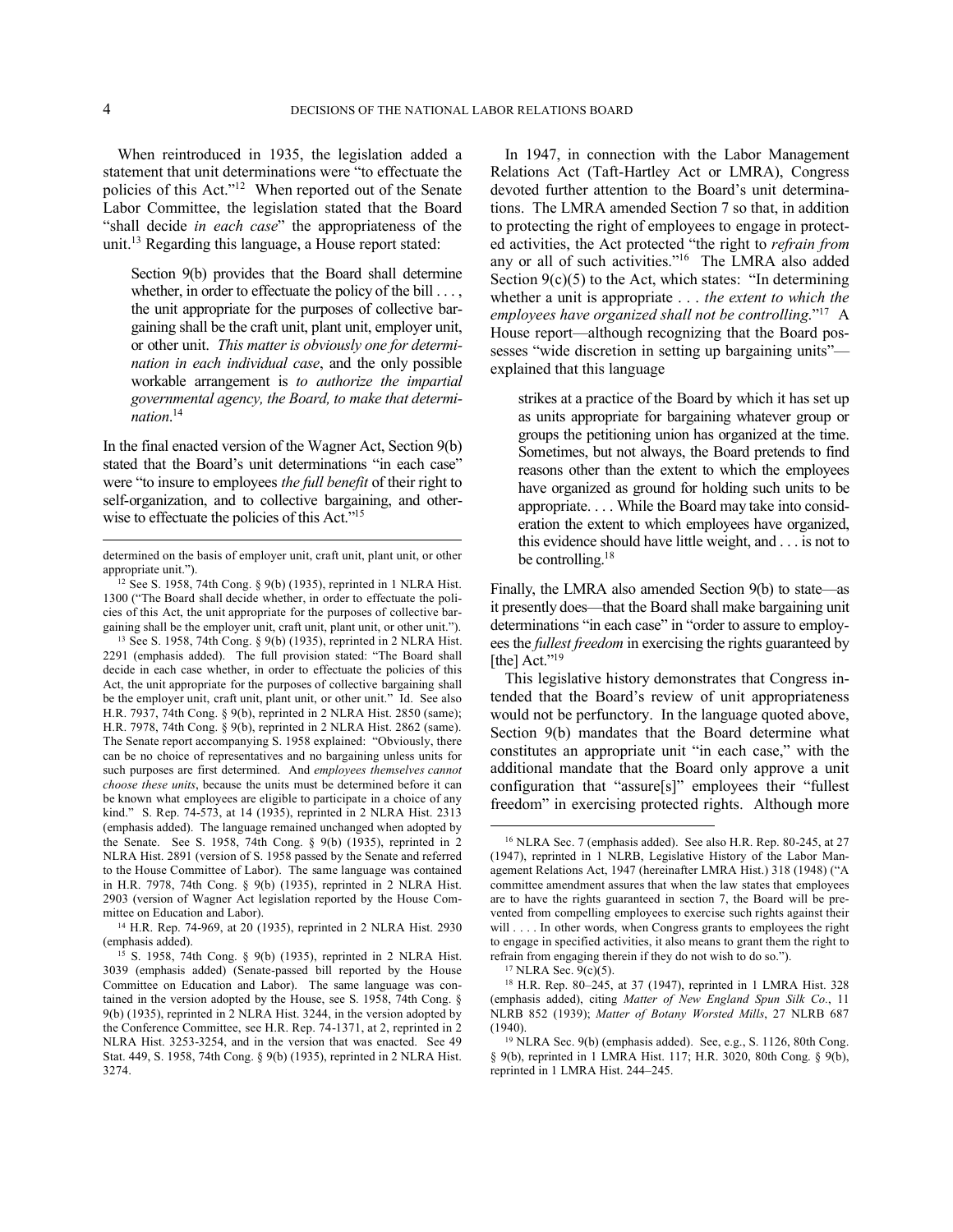than one appropriate unit might exist, the statutory language plainly requires that the Board "in each case" consider multiple potential configurations—i.e., a possible "employer unit," "craft unit," "plant unit" or "subdivision thereof."

It is also well established that the Board may not certify petitioned-for units that are "arbitrary" or "irrational"—for example, where functional integration and similarities between two employee groups "are such that neither group can be said to have any separate community of interest justifying a separate bargaining unit."<sup>20</sup> However, it appears clear that Congress did not intend that the petitioned-for unit would be controlling in all but those extraordinary cases when the evidence of overlapping interests between included and excluded employees is overwhelming, nor did Congress anticipate that every petitioned-for unit would be accepted unless it is "arbitrary" or "irrational." Congress placed a much higher burden on the Board "in each case," which was to determine which unit configuration(s) satisfy the requirement of assuring employees their "fullest freedom" in exercising protected rights.

## *B. The Board's Traditional Community-of-Interest Test is an Appropriate Framework for Unit Determinations*

To ensure that the statutory mandate set forth above is met, the Board traditionally has determined, in each case in which unit appropriateness is questioned, whether the employees in a petitioned-for group share a community of interest sufficiently distinct from the interests of employees excluded from the petitioned-for group to warrant a finding that the proposed group constitutes a separate appropriate unit. Throughout nearly all of its history, when making this determination, the Board applied a multi-factor test that requires the Board to assess

whether the employees are organized into a separate department; have distinct skills and training; have distinct job functions and perform distinct work, including inquiry into the amount and type of job overlap between classifications; are functionally integrated with the Employer's other employees; have frequent contact with other employees; interchange with other employees; have distinct terms and conditions of employment; and are separately supervised.

*United Operations, Inc.*, supra, 338 NLRB at 123.

1

Thus, in *Wheeling Island Gaming*, <sup>21</sup> where the Board applied its traditional community-of-interest test, the Board indicated that it

never addresses, solely and in isolation, the question whether the employees in the unit sought have interests in common with one another. Numerous groups of employees fairly can be said to possess employment conditions or interests "in common." Our inquiry though perhaps not articulated in every case necessarily proceeds to a further determination whether the interests of the group sought are *sufficiently distinct* from those of other employees to warrant the establishment of a separate unit.<sup>22</sup>

The required assessment of whether the sought-after employees' interests are sufficiently distinct from those of employees excluded from the petitioned-for group provides some assurance that extent of organizing will not be determinative, consistent with Section 9(c)(5); it ensures that bargaining units will not be arbitrary, irrational, or "fractured"—that is, composed of a gerrymandered grouping of employees whose interests are insufficiently distinct from those of other employees to constitute that grouping a separate appropriate unit; and it ensures that the Section 7 rights of excluded employees who share a substantial (but less than "overwhelming") community of interests with the sought-after group are taken into consideration.

## *C. The Specialty Healthcare Standard Improperly Detracts from the Board's Statutory Responsibility to Make Appropriate Bargaining Unit Determinations*

The Board majority in *Specialty Healthcare* described its decision as a mere clarification of preexisting standards for determining appropriate bargaining units. However, we believe the majority in *Specialty Healthcare* substantially *changed* the applicable standards. Indeed, the Board majority itself in *Specialty Healthcare* referred to the decision as implementing "changes in the law."<sup>23</sup> In any event, it is not essential to our decision today to determine whether *Specialty Healthcare* changed or

<sup>20</sup> *Trident Seafoods, Inc. v. NLRB*, 101 F.3d 111, 120 (D.C. Cir. 1996). See generally *Kindred Nursing Centers East, LLC v. NLRB*, 727 F.3d 552, 558–559 (6th Cir. 2013); *Mitchellace, Inc. v. NLRB*, 90 F.3d 1150, 1157 (6th Cir. 1996); *Bry-Fern Care Center Inc. v. NLRB*, 21 F.3d 706, 709 (6th Cir. 1994); *NLRB v. Hardy-Herpolsheimer*, 453 F.2d 877, 878 (6th Cir. 1972).

<sup>21</sup> 355 NLRB 642 (2010).

<sup>22</sup> Id. at 642 fn. 2 (quoting Newton-Wellesley Hospital, 250 NLRB 409, 411412 (1980) (emphasis in *Wheeling Island Gaming*)). In *Newton-Wellesley Hospital*, the Board commented on a proposed "disparity of interests" test that would "require not a showing of similarities among employees in a classification to support a separate unit but instead a showing of a disparity of interests among employees in different classifications which would preclude a combination of those classifications into a single broader unit." 250 NLRB at 411. The Board then observed that "the test of 'disparateness' . . . is, in practice, already encompassed logically within the community-of-interest test as we historically have applied it." Id. at 411-412.

<sup>23</sup> *Specialty Healthcare*, 357 NLRB at 947.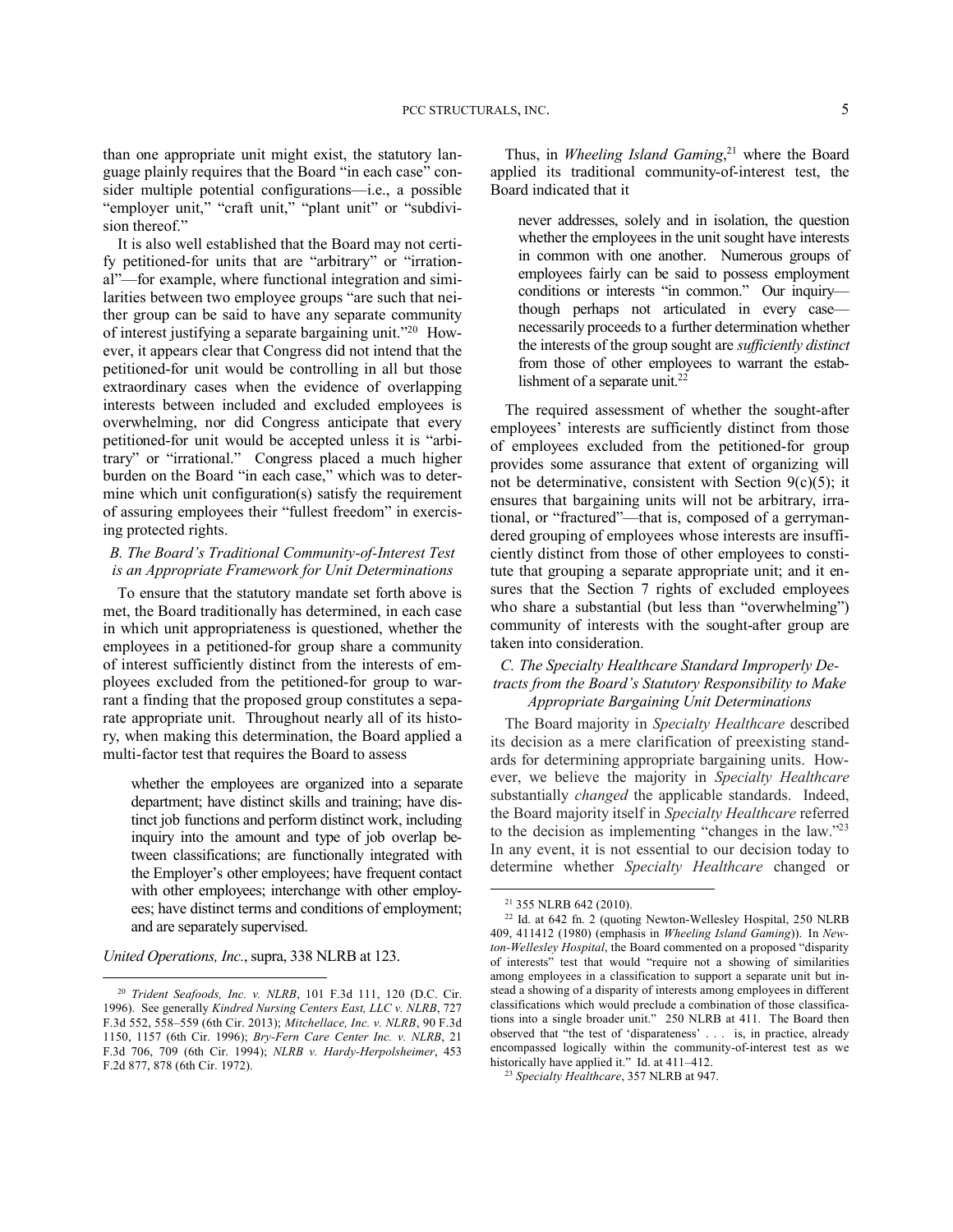merely clarified then-existing standards. Regardless of how they are characterized, the Board majority in *Specialty Healthcare* did three things that have affected the Board's bargaining-unit determinations since *Specialty Healthcare* was decided.

First, in *Specialty Healthcare*, the majority overruled *Park Manor Care Center*, supra, which set forth the standard for determining appropriate bargaining units in non-acute healthcare facilities. 24

Second, the majority in *Specialty Healthcare* established that the "traditional community-of-interest approach" would thereafter apply to unit determinations in such facilities rather than the so-called "pragmatic" test described in *Park Manor*. 357 NLRB at 937-941.

Third and most significantly, although the majority in *Specialty Healthcare* nominally was considering unit questions specific to non-acute healthcare facilities, $2<sup>5</sup>$  the *Specialty Healthcare* decision applied to *all* workplaces (except acute care hospitals) whenever a party argues that a petitioned-for unit improperly excludes certain employees. Although the majority purported to apply the traditional community-of-interests standard as exemplified in *Wheeling Island Gaming*, <sup>26</sup> the *Specialty Healthcare* standard discounts—or eliminates altogether—any assessment of whether shared interests among employees *within* the petitioned-for unit are sufficiently distinct from the interests of *excluded* employees to warrant a finding that the smaller petitioned-for unit is appropriate. 27 This aspect of *Specialty Healthcare* is obvious from the majority test itself, under which, if the petitioned-for employees are deemed readily identifiable as a

1

group and share a community of interests among themselves, this inward-looking inquiry is controlling, *regardless* of the interests of excluded employees, except for the rare instance where it can be proven that the excluded employees share an "overwhelming" community of interests with employees in the petitioned-for unit.<sup>28</sup> As noted previously, we believe this aspect of *Specialty Healthcare* undermines fulfillment of the Board's responsibility to "assure" to employees "in each case" their "fullest freedom" in the exercise of Section 7 rights, as stated in Section 9(b) of the Act. Moreover, by extinguishing scrutiny of the interests that excluded employees have in common with those in the petitioned-for unit except in the rare case where the employer can satisfy its burden of proving that excluded employees share an "overwhelming" community of interests with employees in the proposed unit, *Specialty Healthcare* created a regime under which the petitioned-for unit is controlling in all but narrow and highly unusual circumstances.

In these respects, *Specialty Healthcare* detracts from what Congress contemplated when it added mandatory language to Section 9(b) directing the Board to determine the appropriate bargaining unit "in each case" and mandating that the Board's unit determinations guarantee to employees the "fullest freedom" in exercising their Section 7 rights. Most importantly, the enumeration of potential unit configurations in Section 9(b) demonstrates, inescapably, that Congress intended that the Board "in each case" would carefully consider the interests of *all* employees. This is evident from the fact that the types of bargaining units mentioned in Section 9(b), to be evaluated by the Board in each case, include "the *employer unit*, craft unit, plant unit, *or subdivision thereof*." In contrast with this language, *Specialty Healthcare* gives all-but-conclusive deference to every petitioned-for "subdivision" unit, without attaching *any* weight to the interests of excluded employees in potential "employer," "craft," "plant," or alternative "subdivision" units, unless the employer proves the existence of "overwhelming"

357 NLRB at 945–946 (emphasis added).

<sup>24</sup> As noted above, we reinstate *Park Manor Care Center*. See supra fn. 3. Prior to issuing its decision in *Specialty Healthcare*, the Board issued an invitation to the public to file briefs addressing the *Park Manor* standard and various questions regarding appropriate-unit determinations in non-acute healthcare facilities (which were potentially distinguishable from acute care facilities, in which bargaining-unit determinations are governed by the Board's 1989 healthcare rule, 54 Fed. Reg. 16336–16348 (1989)). See *Specialty Healthcare*, 356 NLRB 289 (2010). However, *Specialty Healthcare* swept far beyond this narrow issue to encompass appropriate-unit determinations in *all* industries.

<sup>25</sup> See fn. 24, supra.

<sup>26</sup> 357 NLRB at 944–946. The majority's claim that it was merely clarifying and not changing the traditional community-of-interests test appeared to be necessitated by the fact that then-Chairman Liebman was in the majority in both *Wheeling Island Gaming* (where the Board applied the traditional community-of-interest standard) and *Specialty Healthcare* (where, as explained in the text, we believe the Board substantially changed the traditional standard).

<sup>27</sup> Indeed, no sooner did the *Specialty Healthcare* majority opinion quote the "sufficiently distinct" standard from *Wheeling Island Gaming* than it set about quibbling with that standard. See *Specialty Healthcare*, 357 NLRB at 945 ("Of course, that language leaves open the question of what degree of difference renders the groups' interests 'sufficiently distinct.'").

<sup>28</sup> The majority in *Specialty Healthcare* announced the following test for making appropriate-unit determinations:

<sup>[</sup>W]hen employees or a labor organization petition for an election in a unit of employees who are readily identifiable as a group (based on job classifications, departments, functions, work locations, skills, or similar factors), and the Board finds that the employees *in the group* share a community of interest after considering the traditional criteria, the Board will find the petitioned-for unit to be an appropriate unit, despite a contention that employees in the unit could be placed in a larger unit which would also be appropriate *or even more appropriate*, unless the party so contending demonstrates that employees in the larger unit share an overwhelming community of interest with those in the petitioned-for unit.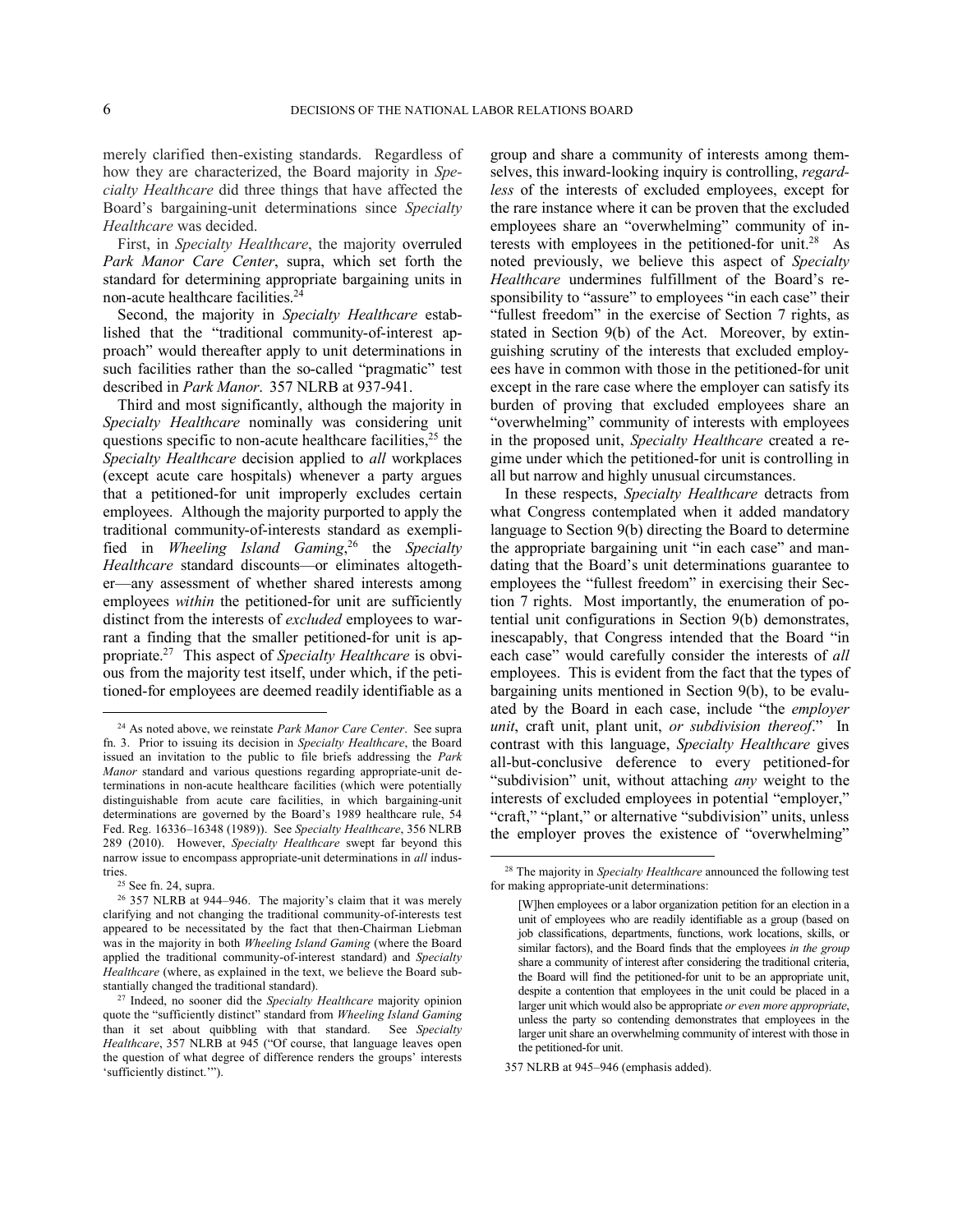interests shared between petitioned-for employees and those outside the petitioned-for "subdivision." The discrepancy between what Section 9(b) requires, on the one hand, and what *Specialty Healthcare* precludes, on the other, is reinforced by Section  $9(c)(5)$ , added to the Act in 1947, where Congress expressly states that "[i]n determining whether a unit is appropriate . . . the extent to which the employees have organized shall not be controlling." We believe *Specialty Healthcare* effectively makes the extent of union organizing "controlling," or at the very least gives far greater weight to that factor than statutory policy warrants, because under the *Specialty Healthcare* standard, the petitioned-for unit is deemed appropriate in all but rare cases. Section 9(b) and 9(c)(5), considered together, leave no doubt that Congress expected *the Board* to give careful consideration to the interests of all employees when making unit determinations, and Congress did not intend that the Board would summarily reject arguments, in all but the most unusual circumstances, that the petitioned-for unit fails to appropriately accommodate the Section 7 interests of employees outside the "subdivision" specified in the election petition.

Having reviewed the *Specialty Healthcare* decision in light of the Act's policies and the Board's subsequent applications of the "overwhelming community of interest" standard, we conclude that the standard adopted in *Specialty Healthcare* is fundamentally flawed. We find there are sound policy reasons for returning to the traditional community-of-interest standard that the Board has applied throughout most of its history, which permits the Board to evaluate the interests of all employees—both those within and those outside the petitioned-for unit without regard to whether these groups share an "overwhelming" community of interests. In making this finding, we especially rely on the following considerations.

First, we agree with the view expressed by Chairman (then-Member) Miscimarra in his dissent in *Macy's, Inc*., <sup>29</sup> that *Specialty Healthcare* constituted an unwarranted departure from the standards that have long governed the Board's appropriate-bargaining-unit determinations.<sup>30</sup> Despite reciting the traditional test and claiming that it was merely clarifying that test, the majority in *Specialty Healthcare* clearly held that "[w]hen the petitioned-for unit contains employees readily identified as a group who share a community of interest" *among themselves*, an employer opposing this unit as inappropriate because it excludes certain employees bears the next-to-

<u>.</u>

impossible burden of proving that "employees inside and outside [the] proposed unit share an overwhelming community of interest."<sup>31</sup> It is *the Board's* responsibility to determine unit appropriateness based on a careful examination of the community of interests of employees both within *and* outside the proposed unit. The Board reaffirmed this approach in *Wheeling Island Gaming*, <sup>32</sup> in which it recognized that the Board's task is to examine "whether the interests of the group sought are *sufficiently distinct* from those of other [excluded] employees to warrant establishment of a separate unit."<sup>33</sup> And in *Wheeling Island Gaming*, the Board quoted with approval from *Newton-Wellesley Hospital*, a decision in which the Board found it unnecessary to adopt a proposed "disparity of interests" test that would "require not a showing of similarities among employees in a classification to support a separate unit but instead a showing of a disparity of interests among employees in different classifications which would preclude a combination of those classifications into a single broader unit" on the basis that such a test "is, in practice, already encompassed logically within the community-of-interest test as we historically have applied it."<sup>34</sup> We reject as implausible the *Specialty Healthcare* majority's statement that they were merely restating and clarifying the Board's traditional test. Yet, as indicated above, we need not conclusively determine whether *Specialty Healthcare* changed or merely clarified the Board's traditional community-of-interest standard governing appropriate-unit determinations. We merely hold that when it is asserted that the smallest appropriate unit must include employees excluded from the petitioned-for unit, the Board will no longer be constrained by the extraordinary deference that *Specialty Healthcare* affords to the petitioned-for unit. Rather, applying the Board's traditional community-of-interest factors, the Board will determine whether the petitionedfor employees share a community of interest sufficiently distinct from employees excluded from the proposed unit to warrant a separate appropriate unit; and the Board may find that the exclusion of certain employees renders the petitioned-for unit inappropriate even when excluded employees do not share an "overwhelming" community of interest with employees in the petitioned-for unit.

Second, although the Board in *Specialty Healthcare* stated that its decision was "not intended to disturb" rules developed by the Board regarding particular industries,<sup>35</sup> subsequent decisions have demonstrated that petitioned-

<sup>29</sup> 361 NLRB 12 (2015), enfd. 824 F.3d 557 (5th Cir. 2016), rehearing denied 844 F.3d 188 (5th Cir. 2016), cert. denied 137 S.Ct. 2265 (2017).

<sup>30</sup> *Macy's*, supra at 42 (Member Miscimarra, dissenting).

<sup>31</sup> 357 NLRB at 946.

<sup>32</sup> 355 NLRB at 641–642.

<sup>33</sup> 355 NLRB at 637 fn. 2 (emphasis in original).

<sup>34</sup> 250 NLRB at 411–412.

<sup>35</sup> 357 NLRB at 946 fn. 29.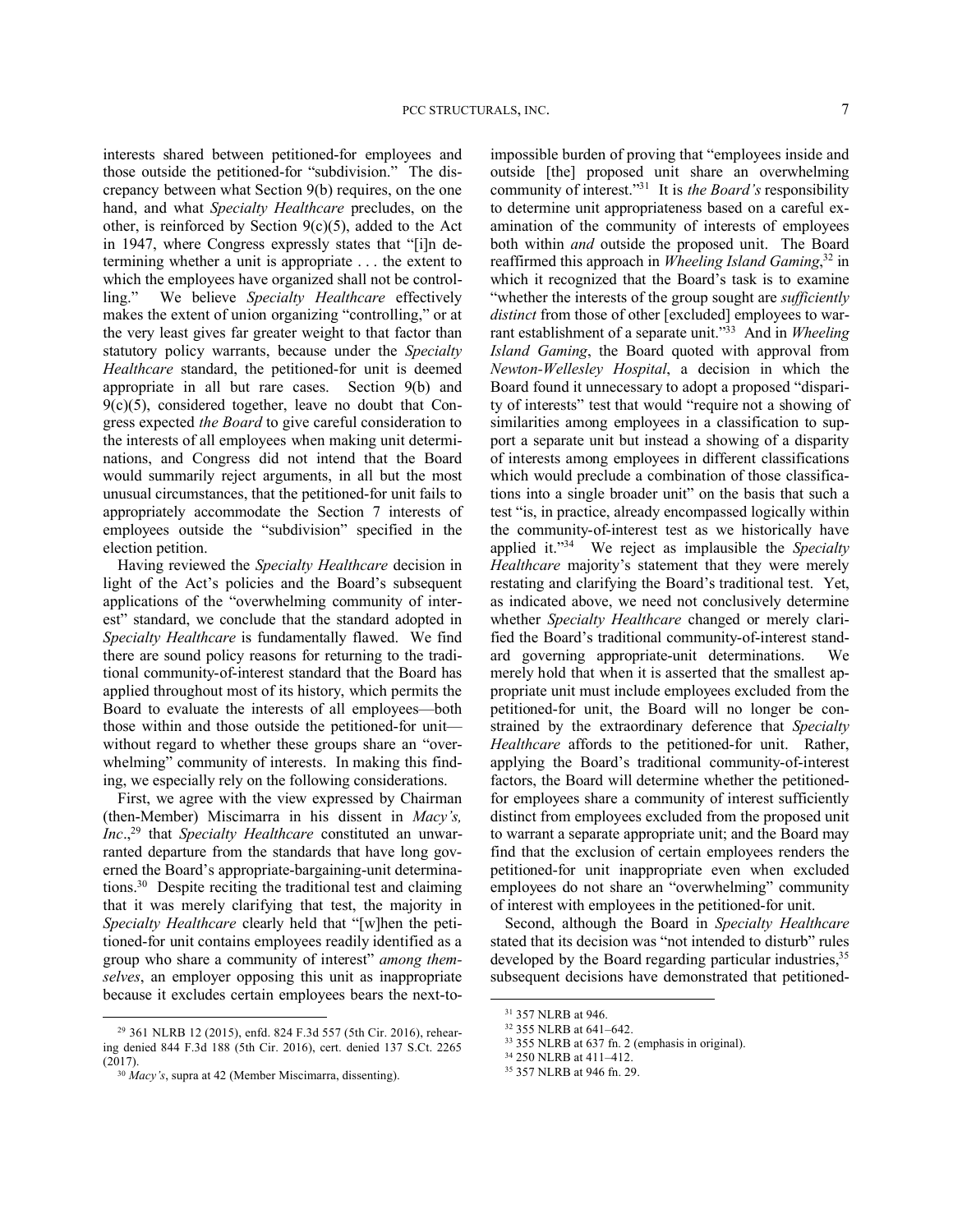for units are deemed controlling under *Specialty Healthcare* even when a broader unit is clearly compelled by industry standards. Thus, in *Macy's*, supra, a Board majority, over then-Member Miscimarra's dissent, found appropriate a unit limited to employees in the store's cosmetics and fragrances department—one of 11 sales departments in Macy's Saugus, Massachusetts store—notwithstanding the Board's longstanding rule that favors storewide units in the retail industry.<sup>36</sup> In *DPI*  Secuprint,<sup>37</sup> the Board majority, over then-Member Johnson's dissent, found appropriate a unit consisting of prepress, digital press, offset bindery, digital bindery, and shipping and receiving employees—excluding the press operators and feeder-tenders at the heart of the employer's functionally integrated production process—even though the smaller unit contravened the Board's "traditional" rule that press and prepress employees should ordinarily be included in the same "lithographic unit."<sup>38</sup> As this history shows, the *Specialty Healthcare* "overwhelming community of interest" standard has effectively superseded the Board's traditional industry-specific rules governing appropriate unit determinations, despite the *Specialty Healthcare* majority's claim to the contrary. 39

Third, we find that Sections  $9(b)$  and  $9(c)(5)$ , considered together, strongly favor applying the traditional community-of-interest standard when making bargaining unit determinations, without giving the petitioned-for unit an artificial supremacy that substantially limits the Board's discretion when discharging its statutory duty to determine unit appropriateness.<sup>40</sup> In short, the Board's role "in each case" should be to undertake a broader and more refined analysis, and to play a more active role, when determining whether or not a proposed unit is "appropriate" than is allowed under the *Specialty Healthcare* standard.

<u>.</u>

Fourth, applying the historical community-of-interest standard rather than the "overwhelming" community-ofinterest requirement will ensure that the Board does not unduly limit its focus to the Section 7 rights of employees in the petitioned-for unit, while disregarding or discounting the Section 7 rights of excluded employees except in the rare case when excluded employees share "overwhelming" interests (i.e., interests that "'overlap almost completely") with petitioned-for employees.<sup>41</sup> All statutory employees have Section 7 rights, including employees that have been excluded from the petitionedfor unit. And the two core principles at the heart of Section 9(a)—the principles of exclusive representation and majority rule—require bargaining-unit determinations that protect the Section 7 rights of all employees. Henceforth, the Board's determination of unit appropriateness will consider the Section 7 rights of employees *excluded* from the proposed unit *and* those included in that unit, regardless of whether there are "overwhelming" interests between the two groups. We believe this corrects the imbalance created by *Specialty Healthcare*, which makes "the relationship between petitioned-for unit employees and excluded coworkers irrelevant in all but the most exceptional circumstances."<sup>42</sup> Even if *Specialty Healthcare* permits the Board to consider the interests of employees excluded from the petitioned-for unit, we believe the overwhelming community-of-interest standard unduly limits the Board's discretion when evaluating unit appropriateness, and nothing in the Act imposes such a requirement on the Board. Thus, we find that considering the interests of excluded employees along with those in the petitioned-for unit, without the "overwhelming" community-of-interest requirement, better effectuates the policies and purposes of the Act, which requires the Board to "assure to employees the fullest freedom in exercising the rights guaranteed by [the] Act."<sup>43</sup>

 $\overline{a}$ 

<sup>36</sup> See, e.g., *May Department Stores Co.*, 97 NLRB 1007, 1008 (1952) (calling the "storewide unit" in the retail industry "the optimum unit for the purposes of collective bargaining").

<sup>37</sup> 362 NLRB No. 172 (2015).

<sup>38</sup> See, e.g., *AGI Klearfold, LLC*, 350 NLRB 538, 540 (2007) (citing cases dating back to 1956).

<sup>39</sup> Because we have overruled *Specialty Healthcare*, those decisions applying *Specialty Healthcare*—*Macy's*, supra; *DPI Secuprint*, supra; *DTG Operations, Inc.*, 357 NLRB 2122 (2011); and *Northrop Grumman Shipbuilding, Inc.*, 357 NLRB 2015 (2011)—are no longer precedential.

<sup>40</sup> As recited in the text, the Act and its legislative history indicate that Congress requires the Board to undertake a twofold inquiry. First, the Board "shall decide in *each case* whether" the appropriate unit "shall be the *employer unit*, *craft unit*, *plant unit*, or *subdivision thereof*." NLRA Sec. 9(b) (emphasis added). Second, when making such a decision, the Board must determine which of these groupings "assure[s] to employees the *fullest freedom* in exercising the rights guaranteed by [the] Act." Id. (emphasis added).

<sup>41</sup> *Specialty Healthcare*, supra at 944 (quoting *Blue Man Vegas,* supra at 422).

<sup>42</sup> Id. at 948 (Member Hayes, dissenting). See also *Cristal USA, Inc.,* 365 NLRB No. 82, slip op. at 1–2 (2017) (Chairman Miscimarra, dissenting); *DTG Operations*, supra, 357 NLRB at 2129-2130 (Member Hayes, dissenting); *Northrop Grumman Shipbuilding*, supra, 357 NLRB at 2020-2023 (Member Hayes, dissenting). Further, the possibility that excluded employees may seek separate representation in one or more separate bargaining units does not solve the problem caused by the failure to give reasonable consideration to their inclusion in a larger unit. The Act's requirement that the Board "assure to employees the fullest freedom" in exercising protected rights requires the Board "in each case" to consider the interests of *all* employees—whether or not they are included in the petitioned-for unit—so the Board can "decide" whether the unit should be the "employer unit, craft unit, plant unit, or subdivision thereof." NLRA Sec. 9(b).

<sup>43</sup> Sec. 9(b).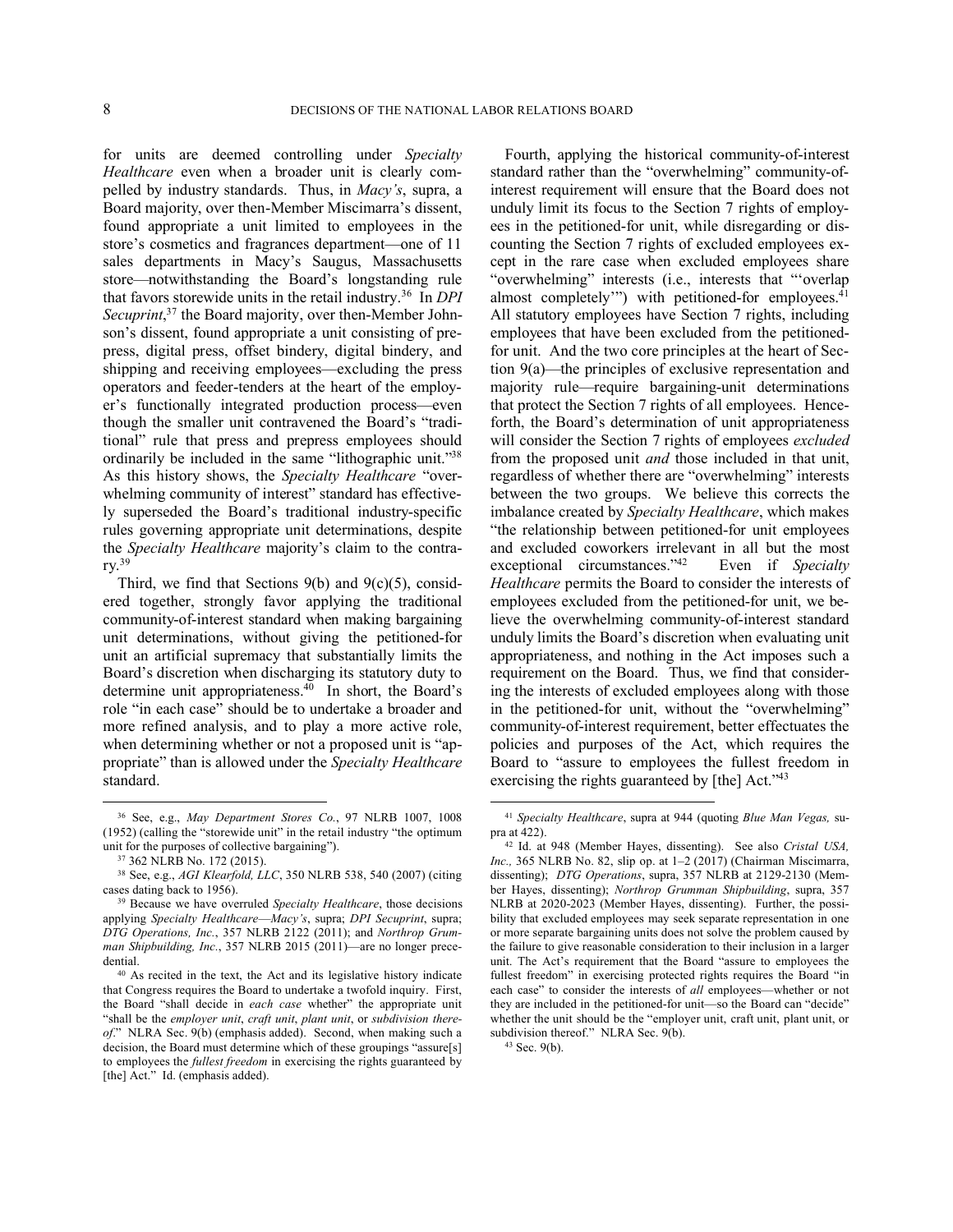We recognize that several reviewing courts have indicated that the *Specialty Healthcare* standard on its face articulated a permissible standard regarding unit appropriateness. In most of these cases, however, the courts expressly relied on the *Specialty Healthcare* majority's recitation of traditional community-of-interest principles, they attached weight to the claim that the Board was not abandoning those traditional principles, and they relied heavily on the broad deference that courts afford to the Board when interpreting the Act.<sup>44</sup> Moreover, when var-

1

The Board's decision in *Specialty Healthcare* itself was enforced by the Court of Appeals for the Sixth Circuit in *Kindred Nursing Centers East*, supra, where the court found that *Specialty Healthcare* did not change the extant standard and did not constitute an abuse of discretion by the Board. Nevertheless, nothing in *Kindred Nursing Centers* suggests that the Sixth Circuit considered whether *Specialty Healthcare* improperly limits the Board's statutory role, contrary to the Act and its legislative history, by affording too much deference to the petitionedfor unit in derogation of Sec. 9(b)'s requirement that the Board "in each case" undertake a broader and more refined analysis, play a more active role, and consider the Section 7 rights of excluded as well as included employees when determining an appropriate unit. See *Macy's*, supra, 42 fn. 58 (Member Miscimarra, dissenting). While several courts of appeals have concluded that the *Specialty Healthcare* standard reflects a permissible construction of the Act, we respectfully disagree with that

ious courts of appeals have upheld *Specialty Healthcare* as a permissible interpretation of the Act, the reviewing courts have indicated that the community-of-interest test requires the Board to evaluate shared interests both within *and outside* the petitioned-for unit as an essential part of the first step of the *Specialty Healthcare* analysis, where the Board determines whether the petitioned-for employees share a community of interests. Of particular note in this regard is the recent decision of the Second Circuit in *Constellation Brands, U.S. Operations, Inc. v. NLRB*, 842 F.3d 784 (2d Cir. 2016). In *Constellation Brands*, the Regional Director only considered the community of interests shared among the employees within the petitioned-for group before shifting the burden to the employer to demonstrate that additional employees shared an overwhelming community of interest with that group. Although the Second Circuit upheld the *Specialty Healthcare* framework, it disapproved of the Regional Director's incomplete community-of-interest analysis at the first step of that framework, and the court remanded the case to the Board to apply a construction of *Specialty Healthcare* that requires the Board, at the first step of the analysis, not only to assess the shared interests among employees within the proposed unit, but also to explain why employees outside the proposed unit "have meaningfully distinct interests . . . that *outweigh* similarities" with the included employees. The court stated:

Our sister circuits have accepted the *Specialty Healthcare* framework based on the understanding that it requires the Board to ensure, at step one, that employees are not inappropriately "excluded [from a bargaining unit] on the basis of meager differences." To properly apply this framework, the Board must *analyze* at step one the facts presented to: (a) identify shared interests among members of the petitioned-for unit, *and* (b) explain why excluded employees have meaningfully distinct interests in the context of collective bargaining that *outweigh* similarities with unit members.

<sup>44</sup> See, e.g., *FedEx Freight, Inc. v. NLRB*, 839 F.3d 636, 637 (7th Cir. 2016) (holding that the "statutory criterion for whether a union can represent a unit of workers is whether the unit is 'appropriate' for collective bargaining, 29 U.S.C. § 159(a), which . . . requires a determination that the members of the unit have common employment concerns—a 'community of interest'—*different from the concerns of the company's other employees*") (emphasis added); *Nestle Dreyer's Ice Cream Co. v. NLRB*, 821 F.3d 489, 495 (4th Cir. 2016) (construing the first step of the community-of-interests test to require "examining the community-of-interest factors to determine that the included employees share a community of interest and are unlike all the other employees the Employer would include in the unit") (internal quotations omitted). See also *Macy's Inc. v. NLRB*, 824 F.3d 557, 568–569 (5th Cir. 2016) (rejecting argument that *Specialty Healthcare* looks solely and in isolation at whether employees in petitioned-for unit have interests in common with one another); *NLRB v. FedEx Freight, Inc.*, 832 F.3d 432, 441 (3d Cir. 2016) (relying on *Specialty Healthcare*'s recitation of the community-of-interest test in finding that the Board "does not look only at the commonalities within the petitioned-for unit" but asks "whether the employees are organized into a *separate department* . . . [and] have *distinct* skills and training"); *Rhino Northwest, LLC v. NLRB*, 867 F.3d 95, 100–101, 103 (D.C. Cir. 2017) (concluding that *Specialty Healthcare* did not depart from prior precedent, but affirming appropriateness of bargaining unit where distinctions between petitioned-for and excluded employees "concerning wages, hours, training, supervision, equipment, and physical working conditions—[were] significant"). We note that the D.C. Circuit in *Rhino Northwest* (867 F.3d at 101) cited and relied on its prior decision in *Blue Man Vegas,* supra, where the court recited the traditional community-of-interest factors as including "whether, *in distinction from other employees*, the employees in the proposed unit have different methods of compensation, hours of work, benefits, supervision, training and skills; if their contact with other employees is infrequent; if their work functions are not integrated with those of other employees; and if they have historically been part of a distinct bargaining unit." *Blue Man Vegas,* supra at 421 (internal quotations omitted; emphasis added).

assessment. However, we do not base our decision to overturn the *Specialty Healthcare* standard on our position that *Specialty Healthcare*  is statutorily prohibited. Rather, we base today's decision on the policies reflected in the Act and its legislative history, the Board's experience in applying the pre—and post–*Specialty Healthcare* standards, and our conclusion that the Act is best served by having the Board determine unit appropriateness in each case without favoring or disfavoring the bargaining unit described in the petition.

Consistent with our return to the traditional community-of-interest standard that the Board applied prior to *Specialty Healthcare*, the Board will continue to apply existing principles regarding bargaining units that the Board deems presumptively appropriate, and nothing in today's decision changes or abandons those principles.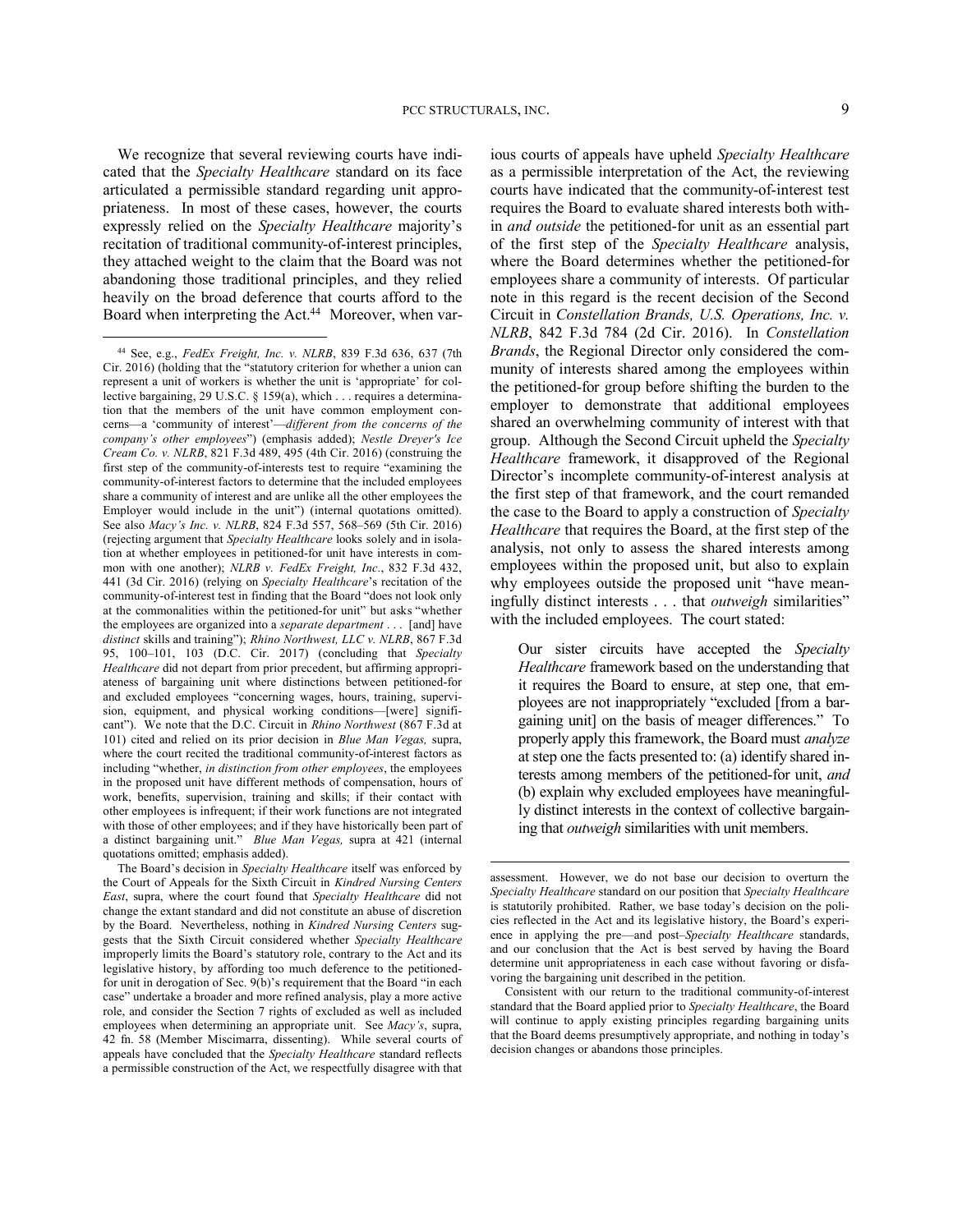1

*Constellation Brands*, 842 F.3d at 794 (quoting *Nestle Dreyer's Ice Cream Co. v. NLRB*, 821 F.3d 489, 500 (4th Cir. 2016)) (emphasis in original).<sup>45</sup>

In sum, the Board's prior approach, to which we return today, permits the Agency to undertake a more vigorous assessment of unit appropriateness, regardless of whether an "overwhelming" community of interest exists between excluded employees and those in the petitioned-for unit. Regardless of whether *Specialty Healthcare* is permissible, we believe abandoning the "overwhelming" community-of-interest standard better serves the Board in carrying out its responsibility to make unit determinations that assure to employees their "fullest freedom" in exercising their rights under the Act. This approach comports better with the statutory language set forth in Section 9(a), 9(b) and 9(c)(5). Obviously, the Act does not compel the Board to give extraordinary deference to the petitioned-for unit. Likewise, when the record establishes that petitioned-for employees share a community

of interests with employees excluded from the petitioned-for unit, the Act does not compel the Board to disregard the interests of the excluded employees in all but those rare instances when the different employee groups share an "overwhelming" community of interests, merely because excluded employees were omitted from the petition.

Finally, although the Board overrules *Specialty Healthcare* and will no longer apply the "overwhelming community of interests" standard when determining whether an appropriate bargaining unit must include employees excluded from the petitioned-for unit, the Board retains the discretion—after engaging in an appropriate review of employee community of interests—to *approve* the unit described in the petition, provided that the unit's appropriateness is supported by the record and that the petitioned-for unit will help to assure employees their fullest freedom in exercising rights protected by the Act. Nothing in today's decision disfavors the unit configuration sought by a petitioner or described in a representation petition filed with the Board. Rather, we merely require that the Board undertake an examination of unit appropriateness "'in each case' in which a dispute arises" over that issue, $46$  taking into consideration the interests of employees both within and outside the petitioned-for unit, in light of the policies and purposes of the Act.

## *D. The Regional Director's Decision Illustrates the Deficiencies in the Specialty Healthcare Standard*

Turning to the case before us, the Regional Director's analysis under the first step of the *Specialty Healthcare* standard focused on the interests shared among employees *within* the petitioned-for group, without examining whether those interests were distinct from the interests of excluded employees. It was not until after he had shifted the burden to the Employer to demonstrate an "overwhelming community of interest" that the Regional Director considered whether the unit employees' interests are distinct from those of other production employees. The Regional Director's failure to perform a full community-of-interest analysis at step one of the *Specialty Healthcare* test is precisely the flaw that the Second Circuit identified in *Constellation Brands,* supra*.* Contrary to the Second Circuit's discussion in that case, however, we believe the problem is not in the way the *Specialty Healthcare* standard is being applied, but in the standard itself.<sup>47</sup> Despite its rote recitation of the traditional test, the *Specialty Healthcare* majority shifted to the employer the burden with respect to the critical part of the analy-

 $\overline{a}$ 

<sup>45</sup> Although the Second Circuit in *Constellation Brands* held that the Board erroneously *applied* the *Specialty Healthcare* standard (specifically, the first step of the *Specialty Healthcare* analysis), we believe the Board's error in *Constellation Brands* (i.e., the failure to consider whether the interests of petitioned-for employees were sufficiently distinct from the interests of excluded employees) is inherent in the *Specialty Healthcare* standard itself. Numerous Board decisions demonstrate that *Specialty Healthcare* does *not* permit consideration of the interests of employees excluded from the petitioned-for unit (except in the rare instance where employers can prove such employees have an "overwhelming community of interests" with the petitioned-for employees). In case after case applying the *Specialty Healthcare* standard, the Board has conducted precisely the type of analysis that the Second Circuit has deemed a misapplication of that standard. Thus, it appears that—in *Constellation Brands* and other cases—the Board has applied *Specialty Healthcare* precisely the way the *Specialty Healthcare* majority intended, which means the standard itself is the problem. See, e.g., *DTG Operations*, supra, 357 NLRB at 2126 (finding that employees in the petitioned-for unit share a community of interest based solely on the shared interests of employees *within* the proposed unit); *Northrop Grumman Shipbuilding*, supra, 357 NLRB at 2017 (same); *Macy's*, supra, 361 NLRB at 19–20 (same); *DPI Secuprint*, supra, 362 NLRB No. 172, slip op. at 4–5 (same); *Yale University*, 365 NLRB No. 40 (2017) (denying review of Regional Director's decision to direct nine separate elections in nine petitioned-for units of teaching fellows in nine different academic departments, based on his findings that teaching fellows within each separate academic department share a community of interest *among themselves* and that the University failed to show that the smallest appropriate unit must include all teaching fellows, despite evidence that all teaching fellows "share common duties, hours, wages, and health care benefits" and that the Graduate School of Arts and Sciences "exerts significant centralized control" over the Teaching Fellows Program). In any event, regardless of whether the first step of the *Specialty Healthcare* standard permits or requires the Board to consider the interests of employees outside the petitioned-for unit, it is clear that *Specialty Healthcare* has created significant confusion and uncertainty regarding this important issue (reflected in the above cases, among others), which is an additional consideration that supports abandoning the *Specialty Healthcare* standard.

<sup>46</sup> *American Hospital Assn. v. NLRB*, 499 U.S. at 611 (quoting Sec. 9(b)).

<sup>&</sup>lt;sup>47</sup> See supra fn. 57.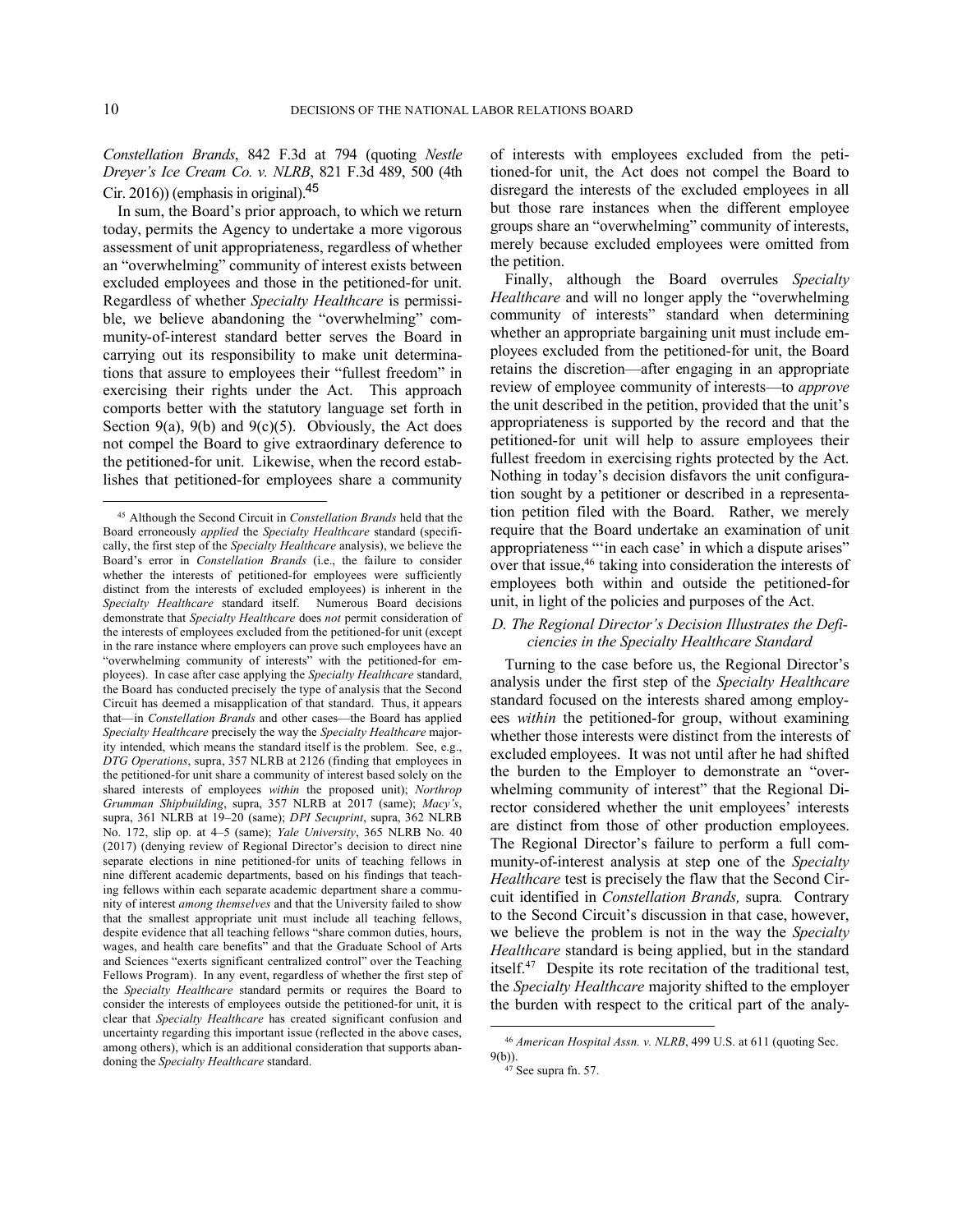sis—whether employees in the proposed unit share a community of interest *sufficiently distinct* from the interests of employees excluded from that unit to warrant a separate bargaining unit—while also imposing on the employer a nearly insurmountable burden, thus effectively foreclosing meaningful unit determinations.<sup>48</sup>

Accordingly, having overruled *Specialty Healthcare*, we reaffirm that the community-of-interest test requires *the Board* in each case to determine

whether the employees are organized into a separate department; have distinct skills and training; have distinct job functions and perform distinct work, including inquiry into the amount and type of job overlap between classifications; are functionally integrated with the Employer's other employees; have frequent contact with other employees; interchange with other employees; have distinct terms and conditions of employment; and are separately supervised.

*United Operations*, supra, 338 NLRB at 123. In weighing both the shared *and* the distinct interests of petitioned-for and excluded employees, we take guidance from the Second Circuit's decision in *Constellation Brands*. Thus, we agree with the Second Circuit that the Board must determine whether "excluded employees have meaningfully distinct interests in the context of collective bargaining that *outweigh* similarities with unit members." *Constellation Brands*, supra at 794. Having made that determination applying the Board's traditional community-of-interest factors recited above—the appropriate-unit analysis is at an end. Parties who believe that a petitioned-for group improperly excludes employees whose interests are not sufficiently distinct from those of employees within the proposed group will, of course, introduce evidence in support of their position in the pre-election hearing. However, at no point does the burden shift to the employer to show that any additional employees it seeks to include share an *overwhelming*

1

community of interest with employees in the petitioned-for unit. We make clear today that the Board, when determining unit appropriateness, is not constrained by whether or not an "overwhelming" community of interest exists between petitioned-for employees and those excluded from that unit. Finally, where applicable, the analysis must consider guidelines that the Board has established for specific industries with regard to appropriate unit configurations.

# *E. Response to the Dissent*

Most of our dissenting colleagues' objections have been effectively addressed above. However, some of their contentions warrant the following observations.

First, there is no merit in our dissenting colleagues' statement that today's decision constitutes "de facto rulemaking without the legally-required public participation," "unprincipled corner-cutting," or "hypocrisy" because we have not invited amicus briefing. Preliminarily. the Supreme Court has clearly stated that "the choice between rulemaking and adjudication lies in the first instance within the Board's discretion," and the "Board is not precluded from announcing new principles in an adjudicative proceeding."<sup>49</sup> Obviously, the Board decided *Specialty Healthcare* without engaging in rulemaking, and with extremely rare exceptions, the Board has strongly favored case adjudication over rulemaking. The Board has similar discretion with respect to whether to invite briefing prior to adjudicating a major issue. We respectfully disagree with our dissenting colleagues' statements that the Board maintains a "routine practice to solicit and accept amicus briefing in significant cases" or a "tradition of inviting amicus briefing in cases . . . where the Board is considering reversing significant precedent." In the past decade, the Board has freely overruled or disregarded established precedent in numerous cases without supplemental briefing. See, e.g., *E. I. du Pont de Nemours*, 364 NLRB No. 113 (2016) (overruling 12 year-old precedent in *Courier-Journal*, 342 NLRB 1093 (2004), and 52-year-old precedent in *Shell Oil Co.*, 149 NLRB 283 (1964), without inviting briefing ); *Graymont PA, Inc.*, 364 NLRB No. 37 (2016) (overruling 9-yearold precedent in *Raley's Supermarkets & Drug Centers*, 349 NLRB 26 (2007), without inviting briefing); *Loomis Armored U.S., Inc.*, 364 NLRB No. 23 (2016) (overruling 32-year-old precedent in *Wells Fargo Corp.*, 270 NLRB 787 (1984), without inviting briefing); *Lincoln Lutheran of Racine*, 362 NLRB No. 188 (2015) (overruling 53-year-old precedent in *Bethlehem Steel*, 136 NLRB 1500 (1962), without inviting briefing); *Pressroom Cleaners*, 361 NLRB 643 (2014) (overruling 8-year-old

<sup>48</sup> The Regional Director's Decision and Direction of Election in the instant case also illustrates the confusion that *Specialty Healthcare* has created with respect to specific community-of-interest factors. Among these, the test asks whether petitioned-for employees are functionally integrated with the employer's other employees. The Regional Director correctly described this factor, but in applying it in the first step of his analysis, he only determined that the petitioned-for welders are functionally integrated *with each other*. He concluded that they are because they fulfill the same functions within the production process essentially restating his rationale for concluding that the unit is readily identifiable as a group. This is precisely the sort of misconception *Specialty Healthcare* invites by eliminating, or at least appearing to eliminate, from the first step of the analysis consideration of the interests of employees in the petitioned-for group in contradistinction from those of employees excluded from that group, and by relegating that consideration to the "overwhelming community of interest" analysis at the second step of the *Specialty Healthcare* test.

<sup>49</sup> *NLRB v. Bell Aerospace Co.*, 416 U.S. 267, 294 (1974).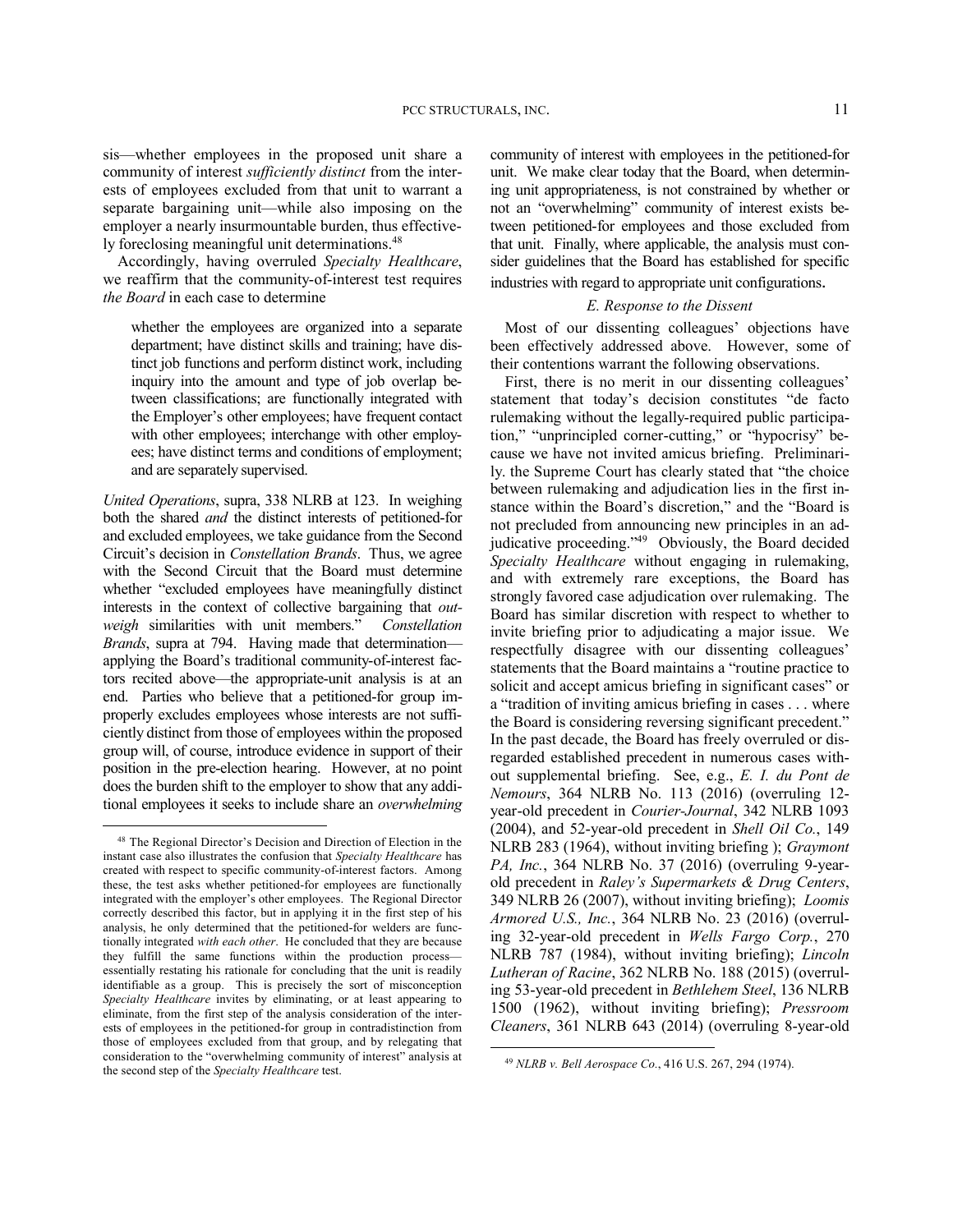1

l

precedent in *Planned Building Services*, 347 NLRB 670 (2006), without inviting briefing); and *Fresh & Easy Neighborhood Market, Inc.*, 361 NLRB 151 (2014) (overruling 10-year-old precedent in *Holling Press*, 343 NLRB 301 (2004), without inviting briefing). It is ironic that our colleagues cite *Specialty Healthcare* as an example of the Board soliciting briefs before making "dramatic changes to rules of general applicability governing one of the Agency's core functions." The Board did solicit briefs in *Specialty Healthcare*, <sup>50</sup> but the questions posed in the notice and invitation to file briefs in *Specialty Healthcare* focused primarily on the standard for determining appropriate units in nursing homes and other nonacute healthcare facilities.<sup>51</sup> Although the Board also noted that it was considering whether any revision of the standard applicable to nonacute healthcare facilities "should apply more generally,"<sup>52</sup> the decision that subsequently issued made "changes in the law"<sup>53</sup> affecting employers in *all* industries. In any event, as we recently stated, "[n]either the Act, the Board's Rules, nor the Administrative Procedures Act requires the Board to invite amicus briefing before reconsidering precedent." *UPMC*, 365 NLRB No. 153, slip op. at 10 (2017). Finally, our dissenting colleagues obviously have no blanket commitment to "notice ... and public participation." Just this past week, Members Pearce and McFerran dissented from a request for information that merely asked interested members of the public whether the Board's

The long-term care industry in the United States, indeed around the world, has undergone a radical transformation in the past 20 years in the face of an aging population, changing consumer preferences relating to the form and location of long-term care, and a more general restructuring of the provision of health care, most importantly, a drastic reduction in the average length of stays in acute care hospitals. As the Henry J. Kaiser Family Foundation reported in 2007, "Over the past 20 years, nursing home care has changed a great deal." Moreover, "[t]here has been a proliferation of facility-like residential alternatives to nursing homes." Indeed . . . the Board did not resolve the question of appropriate units in long-term care facilities when it engaged in rulemaking ultimately limited to acute health care facilities in 1989 because of "evidence of rapid transition in the industry." In addition, employment in long-term care has experienced dramatic growth in the last 20 years and that trend is projected to continue. Finally, long-term care employees have demonstrated a persistent interest in invoking the statutory process for obtaining representation, filing almost 3000 petitions under Section 9 of the Act during the last decade.

Id. at 290 (footnotes omitted).

extensive rewriting of its representation-election procedures should be retained, modified or rescinded.<sup>54</sup>

Second, our dissenting colleagues greatly exaggerate today's ruling by asserting that abandoning *Specialty Healthcare* represents a "radical new approach," nor are they correct that the Board is departing from the principle that a proposed unit need only be *an* appropriate unit and need not be *the most* appropriate unit.<sup>55</sup> As stated previously, nothing in today's decision provides for the Board to reject an appropriate petitioned-for bargaining unit on the basis that a larger unit is *more* appropriate. Our decision merely underscores that the Act requires the Board "in each case" to decide *whether* the petitioned-for unit is appropriate.<sup>56</sup> When evaluating unit appropriateness, as the Act requires, the Board will consider different unit configurations identified in the statute (i.e., "the employer unit, craft unit, plant unit, or subdivision thereof"), and nothing in today's decision precludes the possibility that, in a given case, multiple potential bargaining units may be appropriate. We merely hold that, when a petitioned-for unit excludes certain employees, the Board will consider the possibility that excluded employees must be part of an appropriate unit, without regard to whether or not an "overwhelming" community of interests exists between the petitioned-for employees and those excluded from the unit.

Third, our colleagues suggest that abandoning the "overwhelming" community-of-interest standard will "maximize" the ability of employers "to manipulate the unit sought in the petition." As noted above, we believe the "overwhelming" community-of-interest standard unduly limits *the Board's* discretion when evaluating unit appropriateness. And under the standard we return to today, the Board obviously retains the discretion—after engaging in an appropriate review of employee community of interests—to *approve* the unit described in the petition. Again, nothing in today's decision confers upon employers the ability to "manipulate" the Board's determinations regarding unit appropriateness, nor does today's decision disfavor the unit sought by the petitioner.

<sup>50</sup> See *Specialty Healthcare*, 356 NLRB at 289 (Notice and Invitation to File Briefs).

<sup>51</sup> Id. Indeed, the "rationale" for the Board's solicitation of briefs in *Specialty Healthcare* focused primarily on considerations relevant to bargaining-unit determinations in long-term and other nonacute healthcare facilities. Thus, the Board's solicitation of briefs stated:

<sup>52</sup> Id. at 291.

<sup>53</sup> *Specialty Healthcare*, 357 NLRB at 947.

<sup>54</sup> See 82 Fed. Reg. 58784-58790 (2017) (NLRB Notice and Request for Information, Representation-Case Procedures) (dissenting views of Members Pearce and McFerran).

<sup>55</sup> Sec. 9(a) provides that majority support in favor of union representation for the purposes of collective bargaining must exist in "a unit appropriate for such purposes." It is well established that such a unit need not be the *most* appropriate unit. However, the plain language of Sec. 9(b) makes clear that the Board has the responsibility "in each case" to determine unit appropriateness. Specifically, Sec. 9(b) states: "The Board shall decide in each case whether, in order to assure to employees the fullest freedom in exercising the rights guaranteed by this Act, the unit appropriate for the purposes of collective bargaining shall be the employer unit, craft unit, plant unit, or subdivision thereof." <sup>56</sup> Sec. 9(b).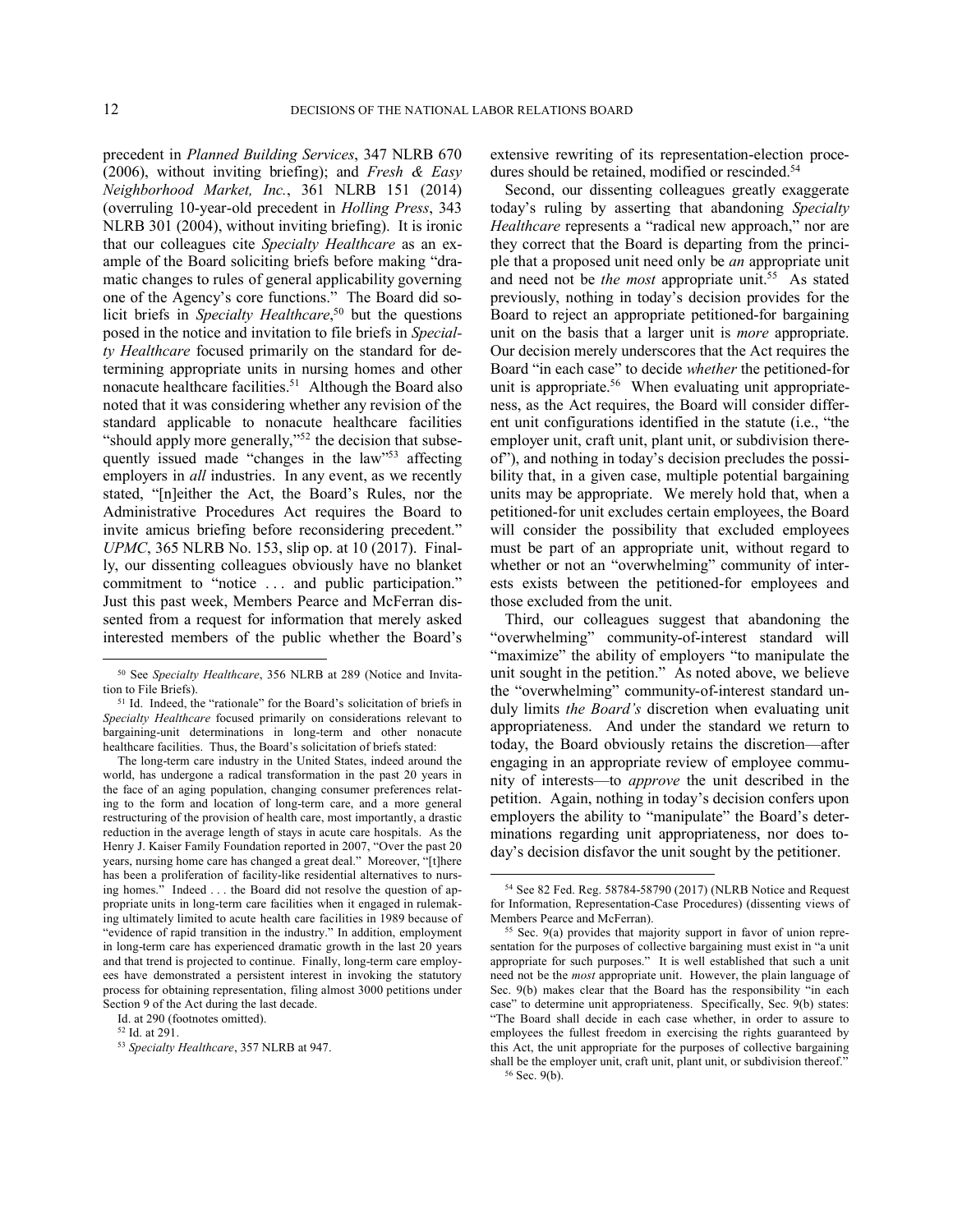Finally, we do not find persuasive our dissenting colleagues' insistence that the Board must retain the "overwhelming" community-of-interest standard because the Board, applying this standard, has found petitioned-for bargaining units inappropriate in some cases. This does not rectify the fundamental problem of the *Specialty Healthcare* standard. On its face, the "overwhelming" community-of-interest standard requires deference to the petitioned-for bargaining unit unless excluded and included employees share an "overwhelming" community of interests, and this prevents the Board from entertaining the possibility that the smallest appropriate unit must include certain excluded employees even absent an "overwhelming" community of interests. We believe this is contrary to what Congress intended, as prescribed in the Act. In any event, we believe the Act's policies and purposes are better served by overruling *Specialty Healthcare* and abandoning the "overwhelming" community-of-interests standard.

#### ORDER

The Employer's Request for Review of the Regional Director's Decision and Direction of Election is granted as it raises substantial issues warranting review with respect to whether the petitioned-for unit is an appropriate unit for bargaining. Accordingly, this case is remanded to the Regional Director for further appropriate action consistent with this Order, including reopening the record, if necessary, and analyzing the appropriateness of the unit under the standard articulated herein, and for the issuance of a supplemental decision.<sup>57</sup>

Dated, Washington, D.C. December 15, 2017

| Philip A. Miscimarra, | Chairman |
|-----------------------|----------|
| Marvin E. Kaplan,     | Member   |
| William J. Emanuel,   | Member   |

## (SEAL) NATIONAL LABOR RELATIONS BOARD

1

MEMBERS PEARCE AND MCFERRAN, dissenting.

It is a foundational principle of United States labor law that, when workers are seeking to organize and select a collective-bargaining representative, and have petitioned the Board to direct an election to that end, the role of the Board in overseeing this process should be conducted with the paramount goal of ensuring that employees have "the fullest freedom in exercising the rights guaranteed by" the Act. Thus, as numerous courts of appeals have acknowledged, the "initiative in selecting an appropriate unit [for bargaining] resides with the employees." *FedEx Freight, Inc. v. NLRB*, 816 F.3d 515, 523 (8th Cir. 2016), quoting *American Hospital Assn. v. NLRB*, 499 U.S. 606, 610 (1991). When workers seeking a representative have selected a bargaining unit in which they seek to organize, the role of the Board in reviewing that selection is to determine whether the selected unit is an appropriate one under the statute not the unit the Board would prefer, or the unit the employer would prefer. Part of ensuring workers the "fullest freedom" in exercising their right to organize is acknowledging that they can, and should within the reasonable boundaries that the statute delineates—be able to associate with the coworkers with whom they determine that they share common goals and interests.

With these principles in mind, this case should present no difficult issues for the Board. The Union has filed a petition to represent a bargaining unit of 102 welders at an advanced manufacturing plant in the Portland, Oregon area. The welders are a group of highly-skilled, highlypaid employees performing a distinct function. These workers have gone through specialized training and certifications unique to their positions. They do not significantly interchange with other employees, but instead perform distinct work that no other employees are qualified to do. They are readily identifiable as a group and represent two clearly delineated job classifications within the Employer's organizational structure. The 102 workers in this unit would constitute a significantly largerthan-average bargaining unit when compared to other recently certified units.

Despite these largely uncontested facts, the Employer objected to the proposed unit, claiming that the *only* appropriate unit in which these workers should be able to choose a representative would have to include all 2,565 employees who work in production and maintenance at the petitioned-for facilities. The Regional Director correctly rejected the Employer's contention, and directed an election among the welders. The workers voted 54 to 38 for the Union, and the Employer sought review of the Regional Director's decision with the Board.

<sup>57</sup> As evidenced by our remand, we express no opinion with respect to whether the petitioned-for unit is appropriate. Also, contrary to the dissent, our remand does not require a choice between the petitionedfor unit and an all-inclusive production and maintenance employee unit. We note that the Petitioner expressed a willingness at hearing to represent an alternative unit including some non-welder employees if the petitioned-for unit was found inappropriate.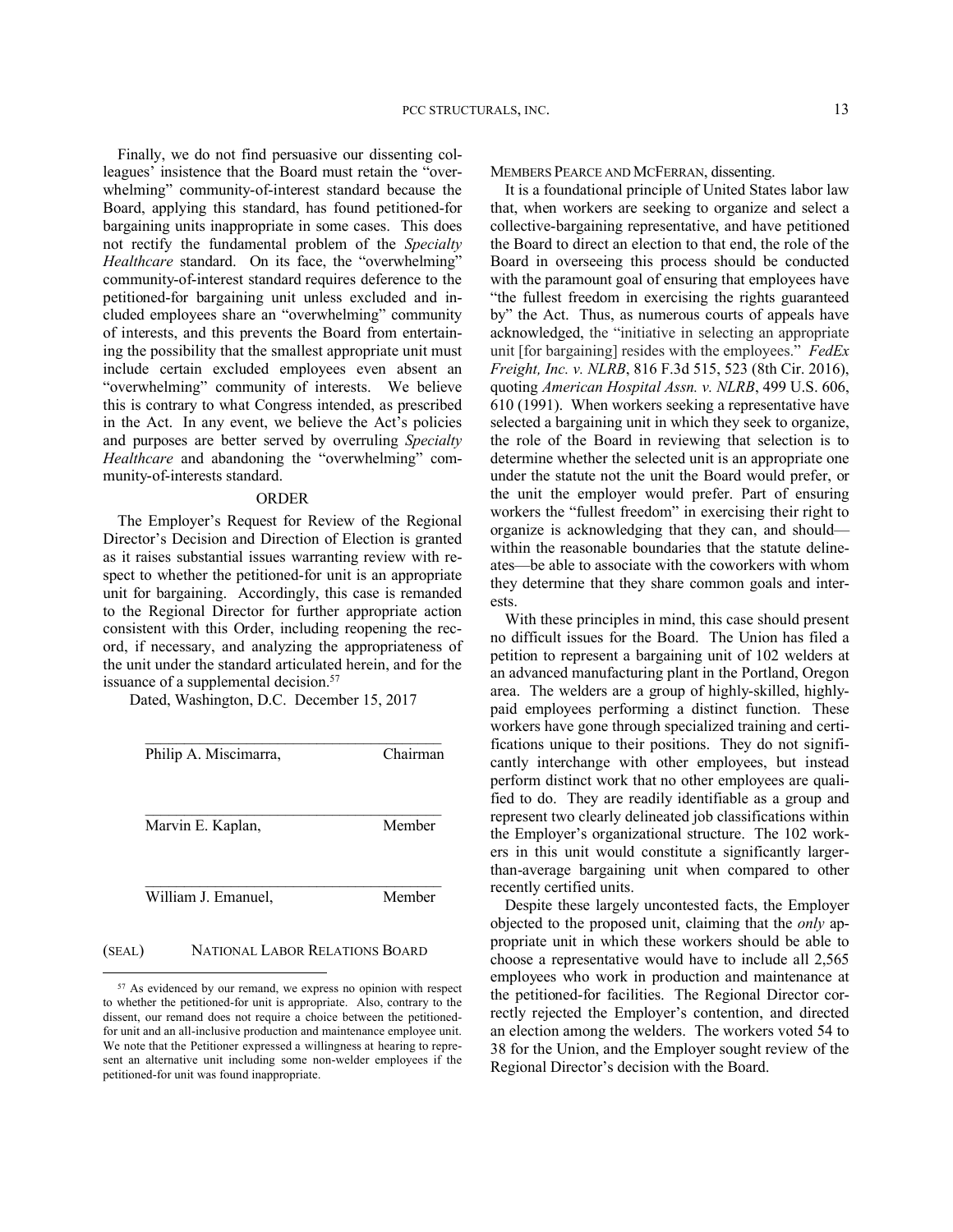The Regional Director's decision was unquestionably correct—these 102 workers clearly share a community of interest under any standard ever applied by the Board.<sup>1</sup> Nonetheless, the majority nullifies the Direction of Election for the unit of welders and orders the Regional Director to reconsider, under more favorable terms, the Employer's argument that welders should not be able to bargain collectively unless they can win sufficient support from all 2565 production and maintenance employees. Instead of performing its statutory duty to affirm these workers' choice to organize in an appropriate unit and allowing them to commence the collectivebargaining process with their employer, the Board's newly-constituted majority seizes on this otherwise straightforward case as a jumping off point to overturn a standard that has been upheld by every one of the eight federal appellate courts to consider it. The newly-constituted Board majority makes sweeping and unwarranted changes to the Board's approach in assessing the appropriateness of bargaining units when an employer asserts that the unit sought by the petitioning union must include additional employees. Without notice, full briefing, and public participation, and in a case involving a manifestly appropriate unit, the majority overturns *Specialty Healthcare & Rehabilitation Center of Mobile*, 357 NLRB 934 (2011). In its place, the majority adopts an arbitrary new approach that will frustrate the National Labor Relations Act's policies of ensuring that employees enjoy "the fullest freedom in exercising" their right to self-organization and of expeditiously resolving questions of representation. The majority's new approach will bog down the Board and the parties in an administrative quagmire—a result that the majority apparently intends.

The majority's rejection of the *Specialty Healthcare* framework reflects a failure to engage in the sort of reasoned decision-making demanded of the Board and other administrative agencies. First, the majority follows a flawed process. It seizes on a case that does not fairly present the issues that the majority decides—including, most obviously, the resurrection of a standard once applied only in non-acute healthcare facilities (a far cry from the workplace involved here). And, in a sharp break with established practice, the majority completely excludes the public from participating in this case involving the reversal of significant Board precedent.

Second, in discarding the Board's judicially-approved approach, the majority relies on arguments that have

<u>.</u>

been specifically rejected by the federal courts including the remarkable assertion that the *Specialty Healthcare* framework is contrary to the National Labor Relations Act. The majority mistakenly insists that the Board cannot retain *Specialty Healthcare* and then adopts a new standard that is inferior to *Specialty Healthcare* in every important respect, including consistency with the statute.

As reflected by its favorable reception in the federal courts, the *Specialty Healthcare* framework—itself based on an earlier decision of the U.S. Court of Appeals for the District of Columbia Circuit—represented a major improvement to the Board's approach in this area. It brought greater clarity and predictability to unit determinations, while vindicating the goals of federal labor law. There is simply no justifiable reason—certainly not a change in the Board's membership alone—to reverse course and abandon a doctrine that has been so widely accepted and praised. For the reasons that follow, we dissent.

I.

Before addressing the serious shortcomings of the majority's decision, we marvel at the majority's hypocrisy in denying briefing on such a critical issue.<sup>2</sup> A key contention of today's majority decision is that the Board's *Specialty Healthcare* framework allegedly provides too little process by the Board in examining petitioned-for units. Yet, that professed care and concern for process is wholly absent from the majority's consideration of whether and how to reverse *Specialty Healthcare*. The majority not only breaks with the Board's tradition of inviting amicus briefing in cases such as this one where the Board is considering reversing significant precedent, but it fails to even grant the *parties* their traditional opportunity to brief the issue following the Board's grant of review. The choice to issue such a momentous decision—fundamentally changing the Board's unit determination process—without allowing any additional input is completely inconsistent with the Board's practices, and with principles of reasoned decisionmaking. Instead, the majority has undertaken a dramatic overhaul of the Board's jurisprudence through a process carefully calculated to avoid public input.

Until today, inviting briefing over whether to reverse precedent in the representation-case context—as the Board did in *Specialty Healthcare* itself<sup>3</sup>—has been a

<sup>&</sup>lt;sup>1</sup> Indeed, welders-only units in this exact industry have been approved by the Board in the past. See, e.g., *Mallinckrodt Chemical Works*, 162 NLRB 387 (1966).

<sup>2</sup> Member Pearce and Member McFerran voted to issue a notice and invitation to file briefs, but the majority disagreed.

<sup>3</sup> 357 NLRB at 934, citing *Specialty Health Care & Rehabilitation Center of Mobile*, 356 NLRB 289 (2010) (notice and invitation to file briefs). The notice was issued on December 22, 2010, and the Board's decision issued on August 26, 2011 – reflecting careful consideration of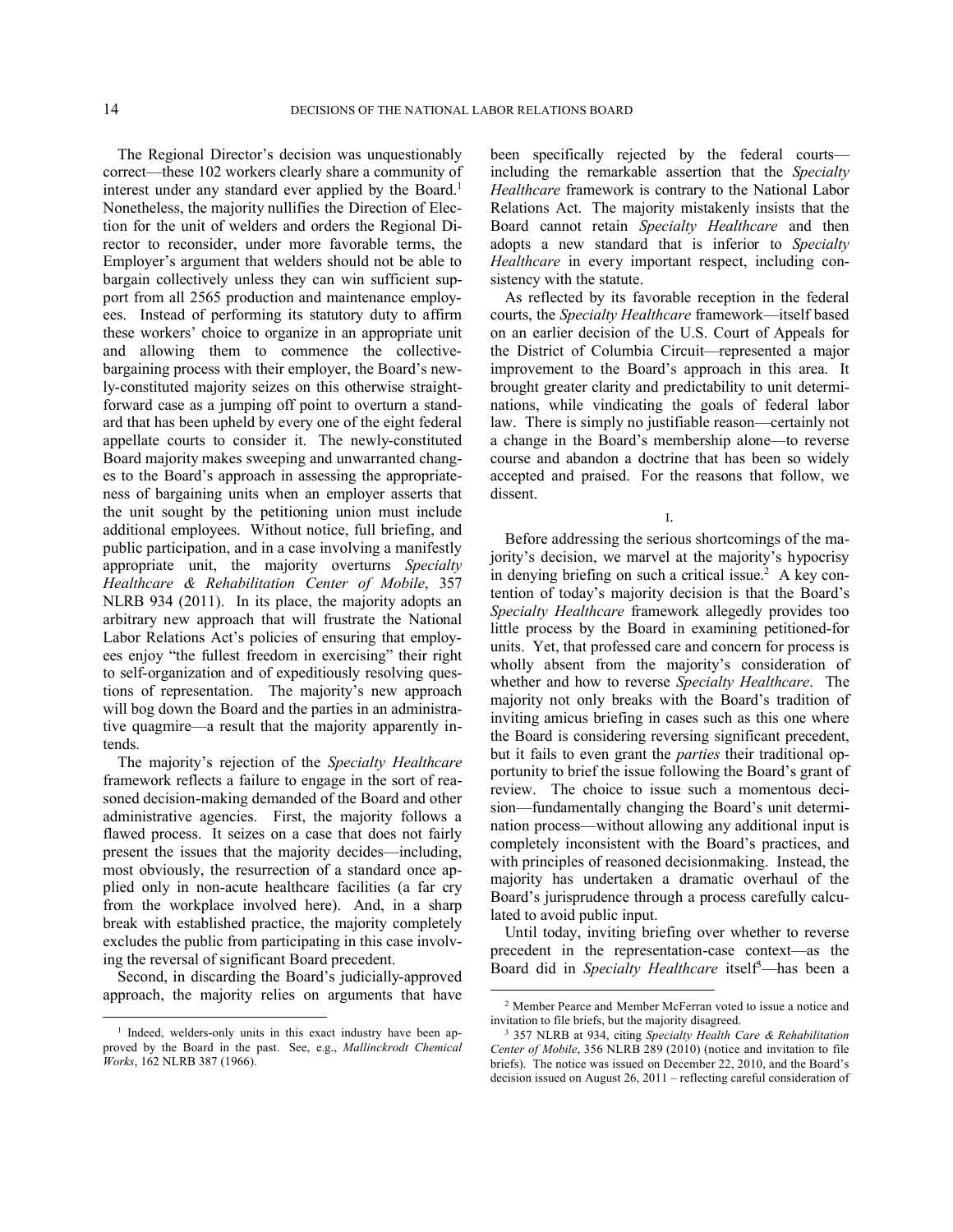Board norm. Indeed, as we clarify in dissent to *Boeing* another decision flipping longstanding precedent rushed out without public input—it has become the Board's routine practice to solicit and accept amicus briefing in significant cases.<sup>4</sup> In the representation-case context specifically, over the past decade the Board has consistently invited amicus briefing whenever it is contemplating reversing precedent.<sup>5</sup> (None of the cases cited by the

 $\overline{a}$ 

<sup>4</sup> *The Boeing Company*, 365 NLRB No. 154, slip op. at 31–33 (2017) (Member McFerran, dissenting in part).

<sup>5</sup> See, e.g., *Columbia University*, 364 NLRB No. 90 (2016) (whether the Board should modify or overrule its decision in *Brown University*, 342 NLRB 483 (2004), in which it held that graduate assistants who perform services at a university in connection with their studies are not statutory employees under the National Labor Relations Act); *Miller & Anderson, Inc.*, 364 NLRB No. 39 (2016) (whether the Board should adhere to its decision in *Oakwood Care Center*, 343 NLRB 659 (2004), which disallowed inclusion of solely employed employees and jointly employed employees in the same unit absent consent of the employers, and if not, whether the Board should return to the holding of *M. B. Sturgis, Inc.*, 331 NLRB 1298 (2000), which permits the inclusion of both solely and jointly employed employees in the same unit without the consent of the employers); *BFI Newby Island Recyclery*, 362 NLRB No. 186 (2015) (whether the Board should adhere to its existing joint employer standard as articulated in *TLI, Inc.*, 271 NLRB 798 (1984), enfd. mem. 772 F.2d 894 (3d Cir. 1985), and *Laerco Transportation*, 269 NLRB 324 (1984), or adopt a new standard); *Purple Communications, Inc.*, 361 NLRB 1050 (2014) (whether the Board should sustain an election objection and overrule its decision in *Register Guard*, 351 NLRB 1110 (2007), enfd. in relevant part and remanded sub nom. *Guard Publishing v. NLRB*, 571 F.3d 53 (D.C. Cir. 2009), and adopt a rule that employees who are permitted to use their employer's email for work purposes have the right to use it for Sec. 7 activity, subject only to the need to maintain production and discipline); *New York University*, Case 02–RC–023481, Notice and Invitation to File Briefs (filed June majority diminish the fact that inviting briefs has become an established Board norm—and the majority tellingly cites no recent case in which the Board refused to seek briefing over objections from a member.<sup>6</sup>) It has also

22, 2012), *available at https://www.nlrb.gov/sites/default/files/attach ments/basic-page/node-3252/ntc\_02-rc-23481\_nyu\_and\_polytechnic\_ notice\_\_\_invitation.pdf* (whether the Board should modify or overrule its decision in *Brown University*, 342 NLRB 483 (2004), in which it held that graduate assistants who perform services at a university in connection with their studies are not statutory employees under the NLRA); *UGL-UNICCO Service Co.*, 357 NLRB 801 (2011) (whether the Board should modify or overrule its decision in *M.V. Transportation*, 337 NLRB 770 (2002), concerning the bargaining obligations of a successor employer with an incumbent union); *Lamons Gasket Co.*, 357 NLRB 739 (2011) (whether the Board should reconsider its decision in *Dana Corp.*, 351 NLRB 434 (2007), concerning whether, and how long, employees and other unions should have to file for an election following an employer's voluntary recognition of a union); *Dana Corp.*, 351 NLRB 434 (2007) (whether the Board should modify its recognition bar doctrine as articulated in *Keller Plastics Eastern, Inc.*, 157 NLRB 583 (1966), *Smith's Food & Drug Centers*, 320 NLRB 844 (1996), and *Seattle Mariners*, 335 NLRB 563 (2001)).

Indeed, the Board has invited amicus briefing even on representation cases which merely raise unusual jurisdictional issues. See, e.g., *Temple University Hospital Inc.*, Case 04–RC–162716, Notice and Invitation to File Briefs (filed Dec. 29, 2016), *available at https://apps.nlrb.gov/link/document.aspx/ 09031d45822fb922* (whether the Board should exercise its discretion to decline jurisdiction over the employer and extend comity to a unit certified by the Pennsylvania Labor Relations Board); *Chicago Mathematics and Science Academy Charter School, Inc.*, Case 13–RM–001768, Notice and Invitation to File Briefs (filed January 10, 2011), *available at* File Briefs (filed January 10, 2011), *available https://www.nlrb.gov/sites/default/files/attachments/basic-page/node-3253/chicago\_mathematics\_brief.pdf* (whether an Illinois charter school should fall under the jurisdiction of the NLRB or the Illinois Educational Labor Relations Board); *Firstline Transportation Security*, 347 NLRB 447 (2006) (whether the Board should assert jurisdiction over a private company contracting with the Transportation Security Administration for passenger and baggage screening).

<sup>6</sup> The majority asserts that there are "numerous" cases where the Board "has freely overruled or disregarded established precedent . . . without supplemental briefing." But the six decisions the majority cites are easily distinguishable from this one.

None of those cases—*E. I. du Pont de Nemours*, 364 NLRB No. 113 (2016); *Graymont PA, Inc.*, 364 NLRB No. 37 (2016); *Lincoln Lutheran of Racine*, 362 NLRB No. 188 (2015); *Loomis Armored U.S., Inc.*, 364 NLRB No. 23 (2016); *Pressroom Cleaners,* 361 NLRB 643 (2014); and *Fresh & Easy Neighborhood Market, Inc.*, 361 NLRB 151 (2014—was a representation case involving the wholesale reconsideration of the standard governing one of the Agency's core statutory functions: to determine an appropriate unit for bargaining. Moreover, in none of these cases did the Board reach out to decide an issue that was not even presented in the case; here, the majority resurrects the empirical community-of-interest standard for nonacute healthcare facilities, which the Employer plainly is not, absent any relevant request or briefing.

Additionally, in *Loomis* and *Lincoln Lutheran*, amicus briefs were actually filed requesting, respectively, that the Board reverse or adhere to extant Board precedent.

Further, *Du Pont* and *Lincoln Lutheran* were the culmination of long-running discussions of the precedent they ultimately overruled. In *Du Pont*, the Board accepted a remand from the United States Court of Appeals for the District of Columbia Circuit for the express purpose of

the issues decided and the arguments presented by the parties and the public.

The majority acknowledges, as it must, that the *Specialty Health Care* Board invited briefing—but implies that the public did not, in fact, have advance notice of the ultimate scope of the Board's decision because the notice "focused primarily on the standard for determining appropriate units in nursing homes and other nonacute healthcare facilities." But the notice and invitation specifically invited the public to address two questions that made it plain that the Board was contemplating a change in appropriate-unit jurisprudence generally:

<sup>(7)</sup> Where there is no history of collective bargaining, should the Board hold that a unit of all employees performing the same job at a single facility is presumptively appropriate in nonacute healthcare facilities[?] *Should such a unit be presumptively appropriate as a general matter[?]*

<sup>(8)</sup> Should the Board find a proposed unit appropriate if, as found in *American Cyanamid Co.,* 131 NLRB 909, 910 (1961) [a case outside the nonacute healthcare industry], the employees in the proposed unit are "readily identifiable as a group whose similarity of function and skills create a community of interest"[?]

<sup>356</sup> NLRB at 290 (emphasis added). Notably, a dissenting member objected specifically to the scope of the questions on which briefing was invited, arguing that the case involved only a nonacute healthcare facility and that a broader decision would be inappropriate. Id. at 293- 294 (dissent of Member Hayes). The majority responded, defending the breadth of the questions it had posed. Id. at 291.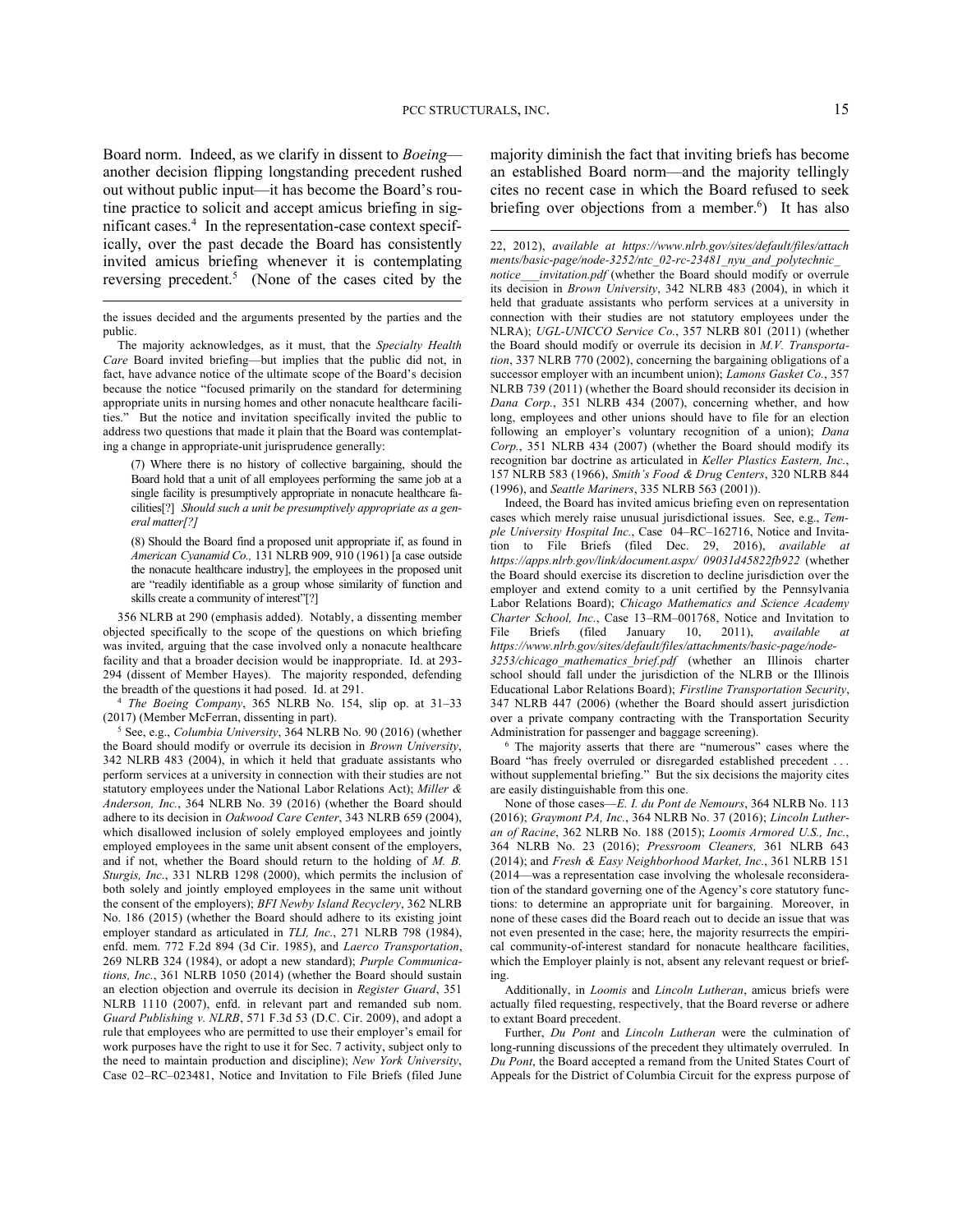been the Board's typical practice in representation cases, to decide first *whether* to grant review, and if review is granted, to then allow more extensive briefing by the parties on the issues on which the Board grants review. See Board's Rules and Regulations Section 102.67(c)-(i). But here, the majority grants review and reverses precedent in one fell swoop, without even providing the parties an opportunity to file briefs on whether and how to change the applicable legal standard. As a consequence, the sum total of briefing to the Board on whether *Specialty Healthcare* should be overruled, amounts to less than 10 pages of the Employer's brief *requesting* Board review and virtually no input from the petitioning Union on the issue.

The majority then decides an issue obviously not presented in this case (albeit addressed in *Specialty Healthcare*): the standard for determining an appropriate bargaining unit in nonacute health care facilities, such as nursing homes. In *Specialty Healthcare*, the Board overruling *Park Manor Care Center*, 305 NLRB 872 (1991)—held that traditional community-of-interest considerations would apply in such settings (as in other industries) and rejected the application of the special test that *Park Manor* had crafted solely for nonacute health care facilities, the so-called "pragmatic or empirical community of interests" approach. The *Specialty Healthcare* Board correctly described the *Park Manor* approach as "both confusing and misguided," explaining that it mistakenly focused on the outdated and inapplicable rulemaking record leading to the Board's 1989 Health Care Rule, which was limited to *acute* care facilities. 357 NLRB at 939. Today, in a case involving solely welders in the aerospace industry, the majority resurrects the *Park Manor* approach—with no notice to the public, no briefing, and no evidentiary record. The majority's approach is not legitimate adjudication, but de facto rulemaking without the legally-required public participation. An administrative agency like the Board "must examine the relevant data and articulate a satisfactory explanation for its action including a 'rational connection between the facts found and the choice made.'" *Motor Vehicle Mfrs. Assn. of U.S., Inc. v. State Farm Mutual Auto Insurance Co.*, 463 U.S. 29, 43 (1983),

quoting *Burlington Truck Lines v. United States*, 371 U.S. 156 (1962). But in resurrecting *Park Manor*, the majority has examined no relevant data, articulated no satisfactory explanation, and established no rational connection between the facts found in this adjudication and the choice to return to the "empirical or pragmatic community of interests" approach.

There is no rational reason for the majority to engage in such unprincipled corner-cutting. No court has so much as questioned the validity of *Specialty Healthcare*. And there is no justification for violating Board norms to rush out a decision now. A new Board majority would have had ample opportunity to reconsider *Specialty Healthcare* without acting contrary to the Board's procedural norms and principles of reasoned decisionmaking.

In a case such as this—involving dramatic changes to rules of general applicability governing one of the Agency's core functions—it is unconscionable for the Board to refuse to solicit briefs from interested parties.<sup>7</sup> It is a dereliction of the duty we owe to the parties and the labor-management community. In *Specialty Healthcare*, which today's decision overrules, the Board issued an invitation to file briefs, and then received at least a dozen substantive briefs filed by the Board's stakeholders. The Board received briefs from the Chamber of Commerce, the Coalition for a Democratic Workplace, the American Hospital Association, the American Healthcare Association, the Retail Industry Leaders Association, the Ranking Member of the Senate Health, Education, Labor, and Pension Committee and colleagues, the AFL–CIO, the Service Employees International Union, the International Union of Operating Engineers, the United Steelworkers, and others. The Board granted extensions of time for briefing and allowed for supplemental briefs to respond to issues raised in the first round of briefing. But here, the Majority rejected our express request to solicit input from our stakeholders who will be affected by the Board's decision. Does the majority think that the public has nothing to add to our deliberations?

The Supreme Court has made clear that Board adjudication is subject to the Administrative Procedure Act's (APA) requirement that an agency engage in "reasoned decisionmaking." *Allentown Mack Sales & Service v.* 

deciding between two conflicting branches of precedent. See *E. I. du Pont de Nemours and Co. v. NLRB*, 682 F.3d 65, 70 (D.C. Cir. 2012). *Lincoln Lutheran*, in turn, was the culmination of a 15-year dialogue with the United States Court of Appeals for the Ninth Circuit about *Bethlehem Steel.* See *WKYC-TV, Inc.*, 359 NLRB 286, 286 (2012) (discussing history).

Finally, as already pointed out, in none of these cases did the Board refuse to request briefing over the objection of one or more Board members.

These six cases thus stand in sharp relief from the present case.

<sup>7</sup> The view expressed by Member Pearce that it is appropriate to provide for public briefing on the subject of reversing the *Specialty Healthcare* legal standard applicable to a massive swath of the Agency's caseload, ironically finds support in his new colleagues' recent testimony during their Senate confirmation process. He agrees with and embraces their sentiments on the importance of public input to the Board's decisional process. In that regard, one of his colleagues pledged to "seek public input where appropriate," and described case adjudication as "a long process, but when it's done right it results in good decisions."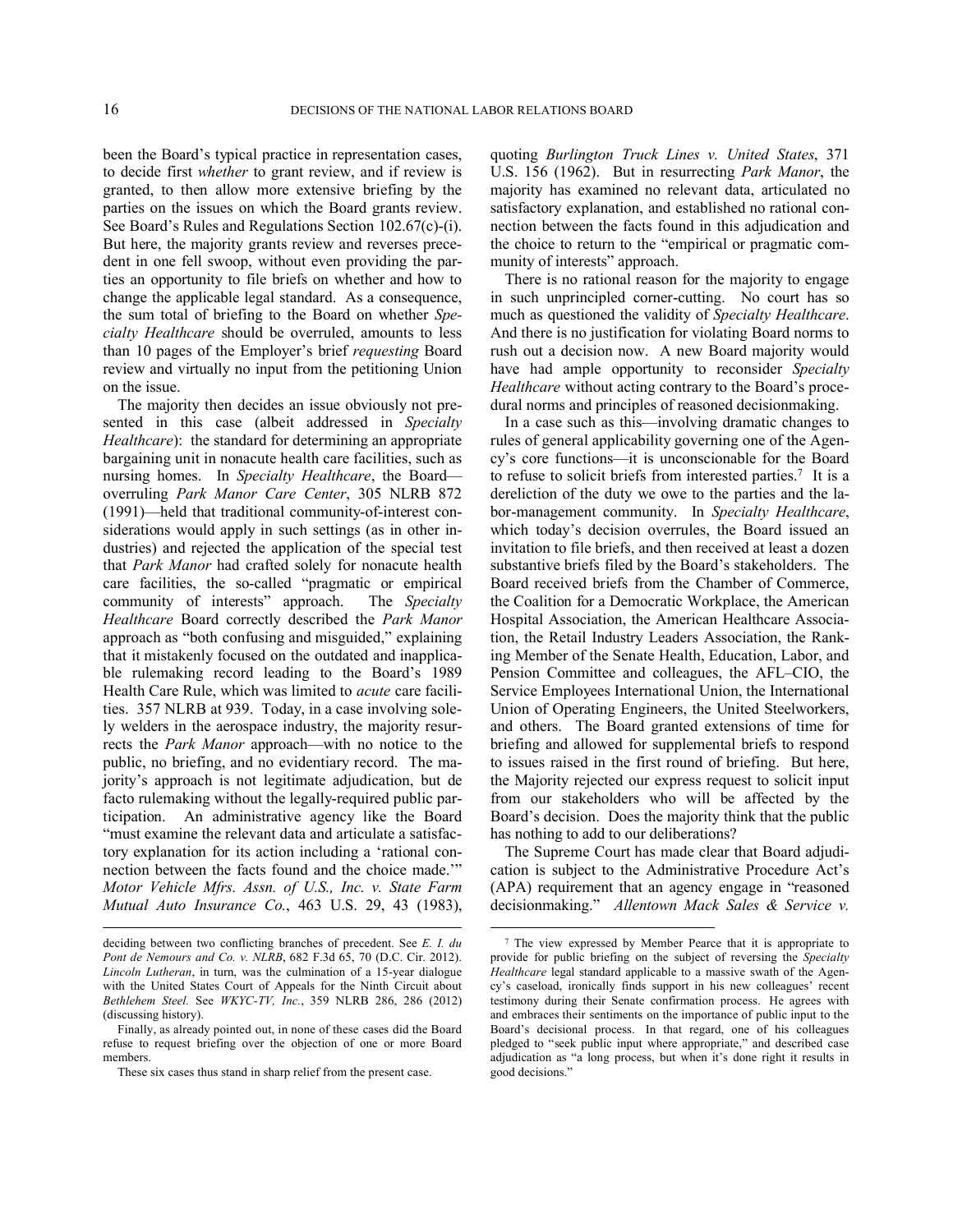*NLRB*, 522 U.S. 359, 374 (1998). "Not only must an agency's decreed result be within the scope of its lawful authority, but the process by which it reaches that result must be logical and rational." Id. To be sure, the "Board is not precluded from announcing new principles in an adjudicative proceeding and . . . the choice between rulemaking and adjudication lies in the first instance within the Board's discretion." *NLRB v. Bell Aerospace Co.*, 416 U.S. 267, 294 (1974). But the Supreme Court has left open the possibility that in some "situations ... the Board's reliance on adjudication would amount to an abuse of discretion or a violation of the Act." Id. This case, along with some others issued this month by the majority, are clear examples of abuse of discretion. Without good reason, the majority has failed to "solicit. the informed views of those affected in industry and labor before embarking on a new course" and has made no effort to acquire the "relevant information necessary to mature and fair consideration of the issues." Id. at 295. The majority's deficient process, predictably, has led to a manifestly deficient decision.

## II.

In *Specialty Healthcare &Rehabilitation Center of Mobile* (*Specialty Healthcare*), supra, affd*.* sub nom. *Kindred Nursing Centers East, LLC v. NLRB*, 727 F.3d 552 (6th Cir. 2013), the Board reviewed and clarified its standards for making unit determinations when a representation petition is filed and the parties cannot agree on an appropriate unit in which to conduct an election to determine whether the employees wish to be represented for purposes of collective bargaining with their employer. *FedEx Freight, Inc.*, 816 F.3d at 522. The Board reiterated that its initial inquiry remains the same: to examine the petitioned-for unit to determine if it is appropriate. Id. at 522, citing *Specialty Healthcare*, 357 NLRB at 941.

The Board articulated a two-step test for determining whether the petitioned-for unit is an appropriate unit. *NLRB v. FedEx Freight, Inc.*, 832 F.3d 432, 440 (3d Cir. 2016). In the first step, the Board evaluates whether the petitioned-for employees are readily identifiable as a group and applies the traditional criteria to analyze whether the petitioned-for employees share a community of interest. This traditional community-of-interest analysis examines:

[W]hether the employees are organized into a separate department; have distinct skills and training; have distinct job functions and perform distinct work, including inquiry into the amount and type of job overlap between classifications; are functionally integrated with the Employer's other employees; have frequent contact with other employees; interchange with other employees; have distinct terms and conditions of employment; and are separately supervised.

*Specialty Healthcare,* 357 NLRB at 942–943, 945 (quoting *United Operations, Inc.*, 338 NLRB 123, 123 (2002)).

The Board then clarified that, in cases in which a party contends that a petitioned-for unit containing employees readily identifiable as a group who share a community of interest is nevertheless inappropriate because it does not contain additional employees, the burden is on the party so contending to demonstrate that the excluded employees share an overwhelming community of interest with the included employees. *Specialty Healthcare*, 357 NLRB at 934. By clarifying the standard to be used where a party contends that a petitioned-for unit is not appropriate because it does not contain additional employees, *Specialty Healthcare* serves the statutory purpose of assuring to employees the fullest freedom in exercising the rights guaranteed by the Act, reduces unnecessary litigation and advances the Act's policy of expeditiously resolving questions concerning representation, permits employers to order their operations with a view toward productive collective bargaining should employees choose to be represented, and leads to more predictable and consistent results. *Specialty Healthcare*, 357 NLRB at 945–946, enfd*. in pertinent part, Kindred Nursing Centers East, LLC v. NLRB*, 727 F.3d at 561, 563.

To date, employers have challenged the validity of *Specialty Healthcare* in eight different circuits, raising arguments echoed by today's majority. Nevertheless, every one of those circuits has upheld *Specialty Healthcare*. *See Kindred Nursing Centers East, LLC v. NLRB*, 727 F.3d 552 (6th Cir. 2013); *FedEx Freight, Inc. v. NLRB*, 816 F.3d 515 (8th Cir. 2016); *Nestle Dreyer's Ice Cream Co. v. NLRB*, 821 F.3d 489 (4th Cir. 2016); *Macy's, Inc. v. NLRB*, 824 F.3d 557 (5th Cir. 2016) , cert. denied, 137 S.Ct. 2265 (2017); *NLRB v. FedEx Freight, Inc.*, 832 F.3d 432 (3d Cir. 2016); *FedEx Freight, Inc. v. NLRB*, 839 F.3d 636 (7th Cir. 2016); *Constellation Brands, U.S. Operations, Inc. v. NLRB*, 842 F.3d 784 (2d Cir. 2016); *Rhino Northwest, LLC v. NLRB*, 867 F.3d 95 (D.C. Cir. 2017).

But, apparently, eight is not enough for the majority. Instead, the majority today overturns *Specialty Healthcare*, and *purports* to return to the status quo ante. But that is not what the majority does. Instead, the majority adopts a radical new approach that purportedly focuses on the Section 7 rights of employees outside the petitioned-for unit. As we explain below, this new ap-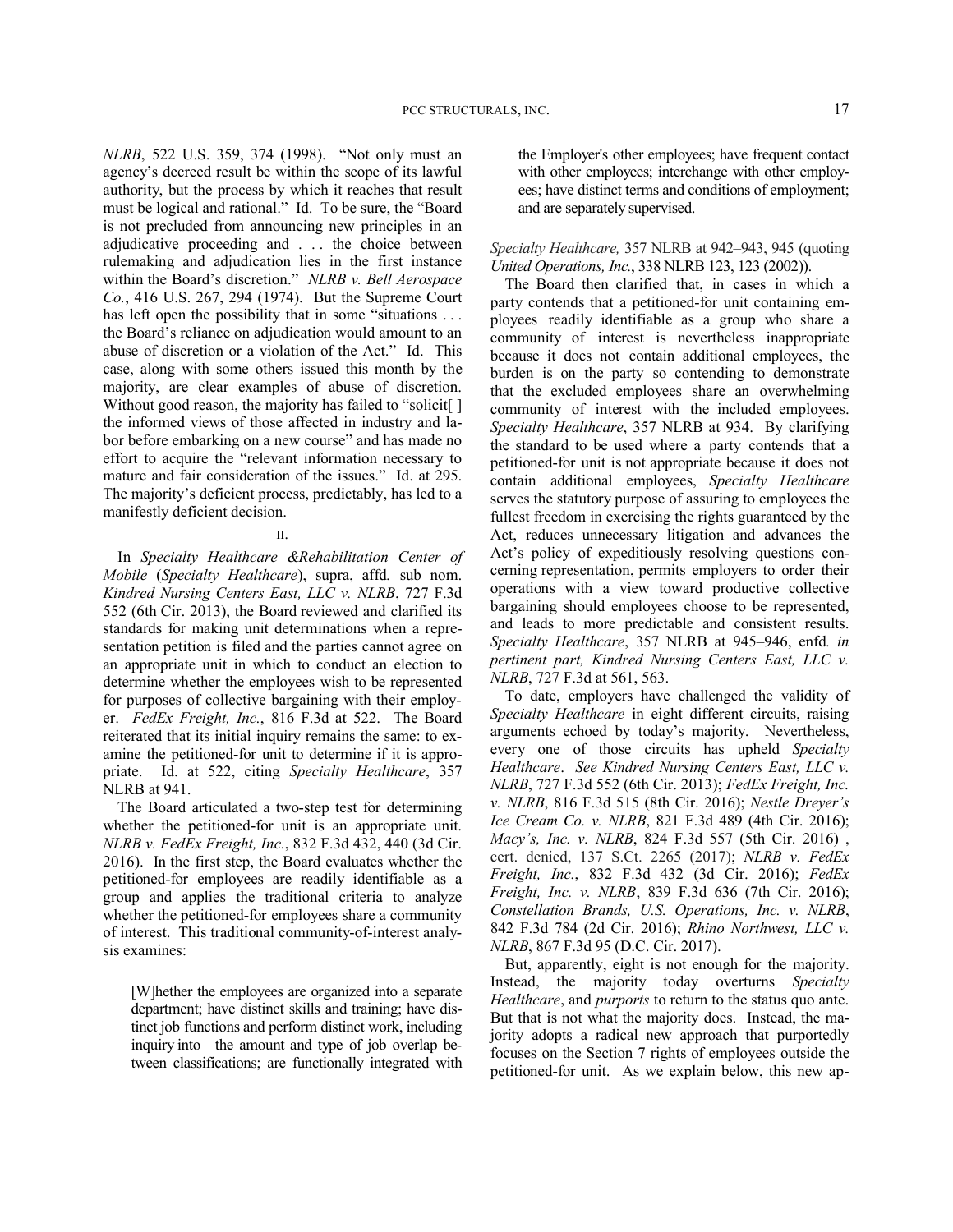proach will frustrate the Act's policies and entangle the Board and the parties in a process that encourages unnecessary litigation and undermines the Act's goal of expeditiously resolving questions concerning representation.

## III.

The majority offers few factual and legal arguments in support of its decision. Most prominent is the unfounded assertion that the test articulated in *Specialty Healthcare*  is somehow contrary to the National Labor Relations Act.

First, the majority contends that *Specialty Healthcare* contravenes Section 9(b)'s requirement that the Board decide "in each case" the appropriate unit in which to conduct an election. Citing various language that Congress considered in enacting the Wagner and the Taft Hartley Acts, the majority claims that Section 9(b) calls for the Board to make a more robust unit determination than *Specialty Healthcare* allows.

However, the majority's claims of statutory infirmity fail as they ignore authoritative Supreme Court precedent and misstate what *Specialty Healthcare* actually provides. The Supreme Court has already reviewed Section 9(b)'s "sparse legislative history" and construed the statutory language, and has concluded that all Section 9(b) requires in relevant part is that when there is a dispute over the unit in which to conduct the election, the Board must resolve it. *American Hospital Assn. v. NLRB*, 499 U.S. at 611, 613. It certainly does not preclude the Board from evaluating the appropriateness of a unit pursuant to broadly applicable principles. Indeed, the Court has expressly stated that the "requirement that the Board exercise its discretion in every disputed case cannot fairly or logically be read to command the Board to exercise standardless discretion in each case." Id. at 612.

Consistent with this guidance, *Specialty Healthcare* requires the Board to exercise its discretion to determine whether the petitioned-for unit is appropriate. Thus, under *Specialty Healthcare*, the Board cannot direct an election in a petitioned-for unit when that unit is disputed by an employer without first concluding, among other things, that (1) the petitioned-for employees are readily identifiable as a group; (2) the petitioned-for employees constitute an appropriate unit under the traditional community of interest test; and (3) the employer fails to show that the employees it seeks to add to the unit share an overwhelming community of interest with the petitionedfor employees. See *Rhino Northwest, LLC v. NLRB*, 867 F.3d at 101 (rejecting employer's claim that the *Specialty Healthcare* framework has caused the Board to abdicate its statutory duty to decide the appropriateness of a proposed unit "in each case."). The majority cannot plausibly argue that the Board is not deciding in each case whether the unit is appropriate.

The majority also claims that *Specialty Healthcare* contravenes Section  $9(c)(5)$  by making the extent of organizing controlling. The majority appears to reason that this is so because, in its view, the petitioned-for unit will always be deemed appropriate under *Specialty Healthcare*, except in the "rare" case where the employer can demonstrate that additional employees outside the unit share an overwhelming community of interest with the petitioned-for employees.

However, the courts have uniformly rejected the majority's position. Section  $9(c)(5)$  of the Act provides that "[i]n determining whether a unit is appropriate for the purposes specified in subsection (b) the extent to which the employees have organized shall not be controlling." The Supreme Court has construed this language to mean that although "Congress intended to overrule Board decisions where the unit determined could only be supported on the basis of the extent of organization, . . . the provision was not intended to prohibit the Board from considering the extent of organization as one factor, though not the controlling factor, in its unit determination." *NLRB v. Metropolitan Life Insurance Co.*, 380 U.S. 438, 441– 442 (1965). In other words, as the Board noted in *Specialty Healthcare*, "the Board cannot stop with the observation that the petitioner proposed the unit, but must proceed to determine, based on additional grounds (while still taking into account the petitioner's preference), that the proposed unit is an appropriate unit." *Specialty Healthcare*, 357 NLRB at 942.

*Specialty Healthcare* plainly does not permit the Board to find a petitioned-for unit appropriate based only on the extent of organization. Rather, under *Specialty Healthcare*, the Board must apply the multifactor, traditional community-of-interest test to determine whether the petitioned-for employees constitute an appropriate unit—aside from the fact that the union has organized the unit. See *Kindred Nursing Centers East, LLC v. NLRB*, 727 F.3d at 564–565 (*Specialty Healthcare* does "not assume" that the petitioned-for unit is appropriate, but instead mandates application of the community-ofinterest test to find that there are substantial factors establishing that the petitioned-for unit is appropriate aside from the fact that the union has organized it). The Board does not apply the overwhelming community-of-interest standard until after it has determined that the petitionedfor employees are readily identifiable as a group and share a community of interest under the Board's traditional test. See *Rhino Northwest, LLC v. NLRB*, 867 F.3d at 101 (*Specialty Healthcare* does not give controlling weight to the extent of employees' organization be-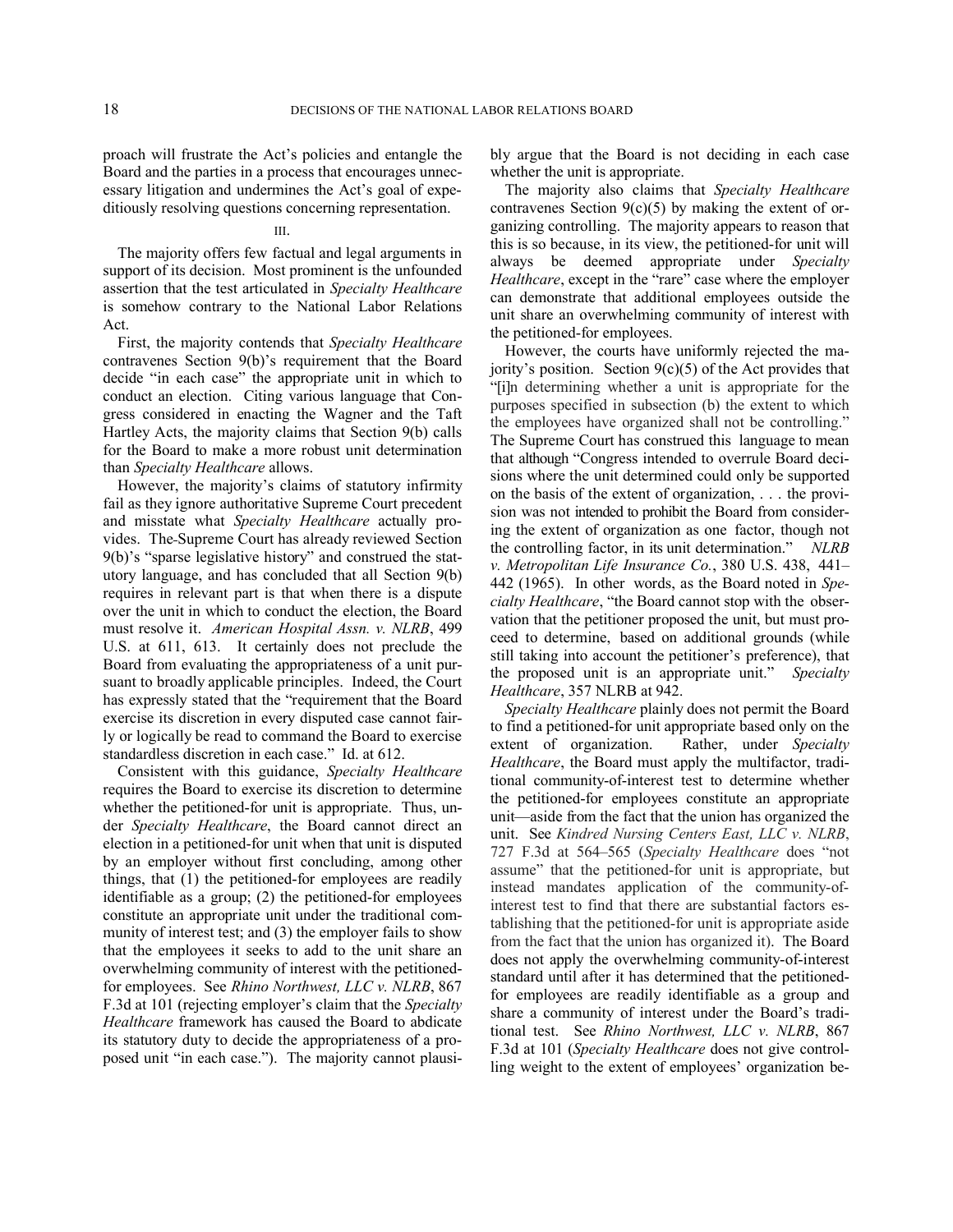cause it does not apply the overwhelming community of interest standard until after the proposed unit has been shown to be prima facie appropriate under the Board's traditional community of interest analysis). Accord: *Nestle Dreyer's Ice Cream Co. v. NLRB*, 821 F.3d at 495–497.<sup>8</sup>

Nor does *Specialty Healthcare* impose a "next-toimpossible burden" on nonpetitioning parties. The majority's claim to that effect is empirically false, as the courts have recognized. See *Rhino Northwest, LLC v. NLRB*, 867 F.3d at 101 (both before and after *Specialty Healthcare*, the Board and its Regional Directors have rejected proposed units); *NLRB v. FedEx Freight, Inc.*, 832 F.3d at 444 ("the Board has been clear that it will not approve 'fractured' units or arbitrary segments of employees."); *FedEx Freight, Inc. v. NLRB*, 816 F.3d at 525–526 (same). Thus, there are numerous examples of the Board's Regional Directors rejecting units proposed by petitioners.<sup>9</sup> The Board has also rejected a number of proposed units in published cases.<sup>10</sup>

<u>.</u>

Thus, contrary to the majority's unsupported assertions, the outcome of a unit determination under *Specialty Healthcare* is neither foreordained nor coextensive with the extent of organizing. Instead, the courts have uniformly found that the Board's approach correctly provides an individualized inquiry into the appropriateness of the unit, consistent with what the Act requires.

## IV.

The majority also argues that *Specialty Healthcare* "constituted a[] departure from the standards that have long governed the Board's appropriate bargaining-unit determinations". This argument—like the majority's statutory claims—has been uniformly rejected by every reviewing court to consider the question.

Repeating then-Member Miscimarra's dissent in *Macy's Inc.*, 361 NLRB 12, 32–44 (2014), the majority claims that *Specialty Healthcare* departs from precedent because it permits the Board to narrowly focus the appropriate unit analysis on interests that employees in the petitioned-for unit share while discounting—or eliminating altogether—any assessment of whether those shared interests are sufficiently distinct from the interests of the excluded employees to warrant a finding that the petitioned-for unit is appropriate. But *Specialty Healthcare*'s community of interest analysis at step one did not just examine the interests of the petitioned-for CNAs in isolation; it contrasted them with those of other employees. See *Specialty Healthcare*, 357 NLRB at

<sup>10</sup> See, e.g., *Odwalla, Inc.,* 357 NLRB 1608 (2011) (rejecting petitioned-for unit of route sales drivers, relief drivers, warehouse associates, and cooler technicians because merchandisers shared an overwhelming community of interest with the petitioned-for employees); *Bergdorf Goodman*, 361 NLRB No. 11 (2014) (rejecting petitioned-for unit of women's shoe sale associates because they do not share a community of interest); *K&N Engineering, Inc.*, 365 NLRB No. 141 (2017) (in ruling on determinative challenges, Board reversed RD and rejected petitioner's claim that maintenance techs should not be included in stipulated unit absent a showing that they share an overwhelming community of interest with employees in the stipulated unit; Board found the stipulated unit was inappropriate in the first instance, and therefore it need only be shown that the maintenance techs shared a community of interest to merit inclusion).

<sup>8</sup> The majority is also simply wrong in claiming that *Specialty Healthcare* deems the petitioned-for unit "controlling . . . even when a broader unit is clearly compelled by" industry-specific guidelines or standards, in contravention of *Specialty Healthcare*'s pledge that it was not intended to disturb rules developed by the Board regarding particular industries. Then-Member Miscimarra made precisely the same claim in *Macy's, Inc.*, 361 NLRB 12, 40–42 (2014), and the Fifth Circuit squarely rejected it. See *Macy's Inc. v. NLRB*, 824 F.3d at 570 ("even if a store-wide unit were presumptively appropriate in the retail industry—a contention to which the Board strenuously objects . . .—the application of *Specialty Healthcare* to the retail context would not mark a deviation from Board precedent" because "'the suggestion that there is only one set of appropriate units in an industry runs counter to the statutory language and the main corpus of [Board] jurisprudence, which holds that the Board need find only that the proposed unit is an appropriate unit, rather than the most appropriate unit, and that there may be multiple sets of appropriate units in any workplace.'") (citation omitted). Thus, even where the Board has declared certain units to be presumptively appropriate, a union is not required to petition for one of those units. See *Macy's, Inc.*, 361 NLRB at 27–28 fn.65. And, as shown, when a union petitions for a unit that is not presumptively appropriate, the Board does not assume that the petitioned-for unit is appropriate, but rather applies the traditional community-of-interest test at step one to determine if the petitioned-for unit is appropriate. Accordingly, the Board in no way deems the petitioned-for unit "controlling."

<sup>&</sup>lt;sup>9</sup> For example, Regional Directors have frequently concluded that nonpetitioning parties had met their burden of showing that additional employees share an overwhelming community of interest with petitioned-for employees. See, e.g., *Benteler Automotive Corp.*, 25-RC-135839 (October 28, 2014); *Dyno Nobel, Inc.*, 19-RC-075260 (March 29, 2012); *Golden State Overnight Delivery Service*, 31-RC-185685 (Nov 4, 2016); *Jawanio, NJ*, 22–RC–084183(Aug. 9, 2012); *PHS/MWA Aviation Services (WENCOR)*, 21–RC–184349 (Oct. 20, 2016); *Weyerhouser NR Company*, 06–RC–079980, (June 11, 2012); *Alternative Mechanical, LLC*, 19–RC–070030 (Jan. 11, 2012); *NYC 2-Way International, Ltd.*, 29–RC–063657 (Nov. 17); *GKN Aerospace Monitor, Inc.* 29–RC–062580 (Mar. 9, 2012); *General Dynamics Land Systems,* 19–RC–076743 (May 31, 2012); *General Electric Co.*, 14–RC–073765

<sup>(</sup>Mar. 12, 2012); *Allied Blending & Ingredient, Inc.,* 25–RC–155188 (July 21, 2015); *Loyola Marymount University*, 31–RC–118850 (Jan. 15, 2014); *Lotz Trucking*, 25–RC–165041 (Dec 24, 2015); *Faurecia Emissions Control Technologies USA, LLC*, 09–RC–139624 (Nov. 24, 2014); *MHM Services*, 04–RC–100225 (April 22, 2013) ; *Keystone Automotive Industries*, 32–RC–137319 (Jan. 23, 2015); *First Student, Inc.*, 21–RC–089564 (Oct. 24, 2012); *BFI Waste Services LLC*, 15– RC–-165961 (Jan. 6, 2016); *Woods Maintenance Services* 31–RC– 132303 (Nov. 7, 2014); *Becker College,* 01–RC–081265 (June 22, 2012); *Ritz-Carlton Hotel Co.* 20–RC–187862 (December 6, 2016); *Down to Earth Landscaping, Inc.*, 04–RC–076495 (April 6, 2012); *IKEA US East, LLC*, 01–RC–176529 (June 16, 2016); *Curtis Bay Energy, Inc.,* 05–RC–137563 (Oct. 27, 2014); *United Way Community Services*, 27–RC–169883 (Mar. 17, 2016).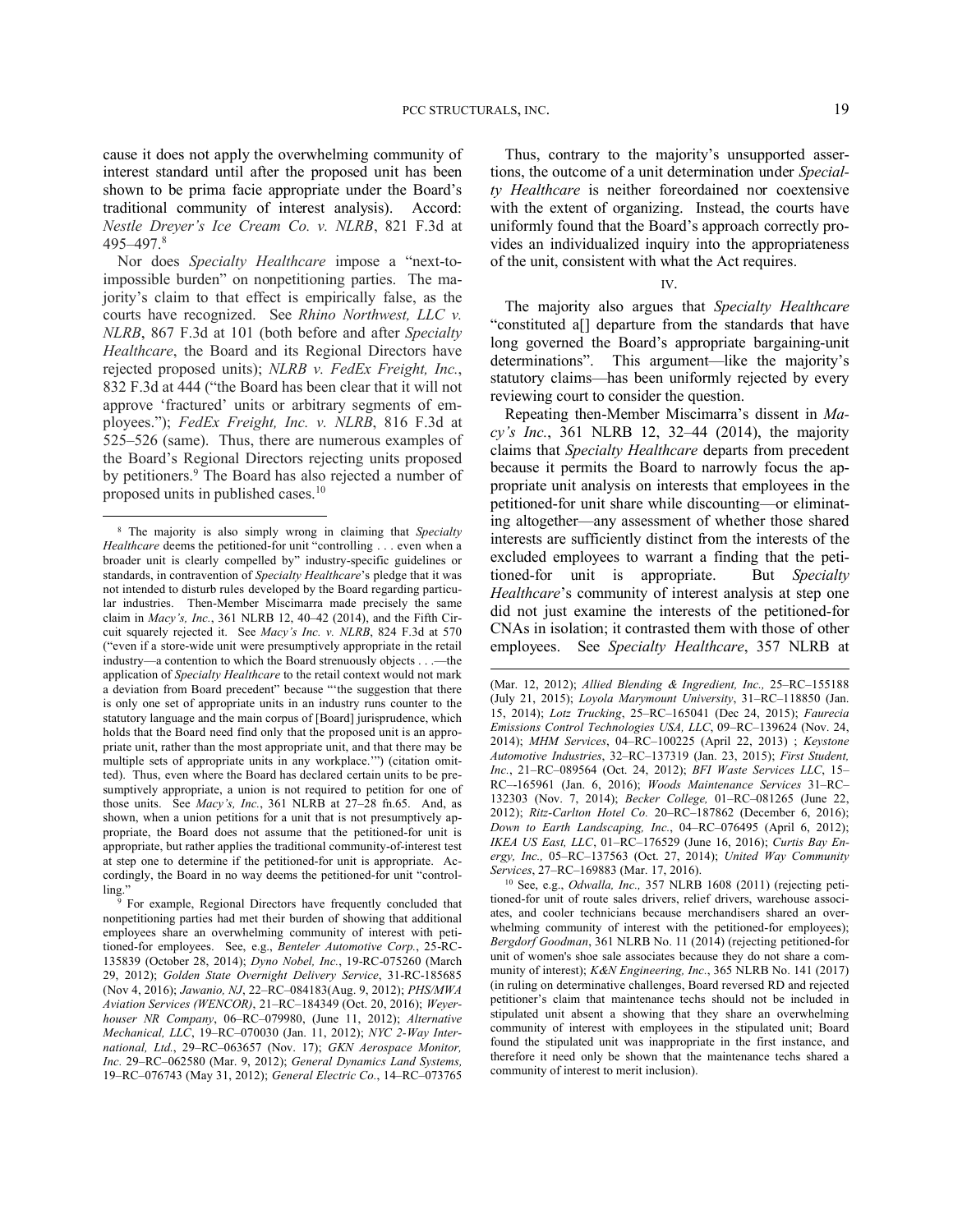1

l

942-943 (noting the CNAs' distinct training, certification, supervision, uniforms, pay rates, work duties, shifts and work areas). $11$ 

It is thus not surprising that the courts have uniformly rejected the majority's contention. As the Eighth Circuit explained in affirming *Specialty Healthcare*, *Specialty Healthcare*'s test "does in fact compare the interests and characteristics of the workers in the proposed unit with those of other workers . . . [ and] . . .[t]he precedents relied on by the Board in *Specialty Healthcare* make clear that the Board does not look at the proposed unit in isolation." *FedEx Freight, Inc. v. NLRB*, 816 F.3d at 523. Similarly, the Fifth Circuit found the precise claim "unconvincing," noting that the Board's community-ofinterest test articulated in *Specialty Healthcare* "does not look only at commonalities within the petitioned-for unit," and "conform[s] to established precedent." *Macy's Inc. v NLRB*, 824 F.3d at 568–569. See also *NLRB v. FedEx Freight, Inc.*, 832 F.3d at 440 (holding that *Specialty Healthcare*'s initial community-of-interest test is "in line with Board precedent."); *Constellation Brands, U.S. Operations, Inc. v. NLRB*, 842 F.3d at 792 ("Step one of *Specialty Healthcare* expressly requires the RD to evaluate several factors relevant to 'whether the interests of the group sought were sufficiently distinct from those of other employees to warrant the establishment of a separate unit."") (citation omitted). $12$ 

The majority claims that *Specialty Healthcare* constitutes a departure from precedent for the additional reason that it imposes on nonpetitioning parties (mostly employers) the new, heightened burden of proving that the employees it seeks to add to the petitioned-for unit share "an overwhelming community of interest" with the petitioned-for employees before those employees will be added to unit. However, as the Board explained in *Specialty Healthcare*, the Board and the courts had consistently required a heightened showing from the party arguing for the inclusion of additional employees in a unit that satisfies the traditional community of interest test. *Specialty Healthcare,* 357 NLRB at 944. Citing the D.C. Circuit's decision in *Blue Man Vegas, LLC v. NLRB*, 529 F.3d 417, 421 (2008), the Board noted "Although different words have been used to describe this heightened showing, in essence, a showing that the included and excluded employees share an overwhelming community of interest has been required." *Specialty Healthcare*, 357 NLRB at 944.<sup>13</sup>

Not surprisingly therefore the courts have also unanimously rejected the claim, repeated by the majority today, that the overwhelming community-of-interest test at

We also note in passing that although the majority claims that the Board denied the employer's request for review of the Regional Director's decision to direct nine separate elections in *Yale University*, 365 NLRB No. 40 (2017), the Board in fact merely denied the employer's request for extraordinary relief (expedited review and a stay or impoundment of ballots). As the majority is well aware, the merits of the Employer's request for review remain pending before the Board.

<sup>11</sup> The majority also notes that *Specialty Healthcare* overruled *Park Manor Care Center'*s test for determining appropriate bargaining units in non-acute healthcare facilities. That is true but irrelevant, for this case does not involve a nonacute healthcare facility and therefore this case would not have been governed by *Park Manor* even had the Board never decided *Specialty Healthcare*.

<sup>12</sup> The majority claims that there have been instances where the *Specialty Healthcare* test has been misapplied. Even assuming that is true, it does not warrant throwing the baby out with the bath water and overturning it. Indeed, in *Constellation Brands*, the Second Circuit upheld the *Specialty Healthcare* test, notwithstanding that it found that the test had been misapplied in that case. See *Constellation Brands, U.S. Operations, Inc. v. NLRB*, 842 F.3d at 787. See also *Nestle Dreyer's Ice Cream Co. v. NLRB*, 821 F.3d at 499 ("We need not . . . hold that an application of the *Specialty Healthcare* standard will never run afoul" of the Act in order to uphold it). Parties who believe that the test has been misapplied by a Regional Director may file a request for review with the Board; and parties who believe that the Board has misapplied the test—or failed to correct Regional Director misapplications—may seek review in an appropriate court of appeals via the well-established technical  $8(a)(5)$  procedure. The majority distorts the holding of these cases—that explicitly upheld the *Specialty Healthcare* analysis—to support its decision to reverse *Specialty Healthcare*. The majority fails to appreciate that the issue of whether the employees have a distinct community of interest under the community-of-interest test in step one of the *Specialty Healthcare* analysis does not answer the question of whether the only appropriate unit includes employees who were not in the petitioned-for unit, which is the question in step two. On that question, the Board in *Specialty Healthcare* stated—and the circuit courts have unanimously affirmed—that the relevant question is whether the

employer has established that the excluded employees share an overwhelming community of interest. 357 NLRB 934,945, fn. 28. The Board's reason for allocating the burden as it did was because it is consistent with the Board's obligation to first consider whether the petitioned-for unit is appropriate, it parallels the Board's jurisprudence when a unit is presumptively appropriate, and because the employer is in full, and often near-exclusive, possession of the relevant evidence. The majority's decision eliminates that burden allocation, without addressing the reasons for doing so discussed in *Specialty Healthcare*, and replaces it with an amorphous inquiry into whether employees in the petitioned-for unit share an unspecified level of community of interest with the excluded employees.

<sup>&</sup>lt;sup>13</sup> Because the use of slightly varying verbal formulations to describe the standard applicable in this recurring situation did not well serve the Act's purposes, the Board took the opportunity to clarify that when employees or a labor organization petition for an election in a unit of employees who are readily identifiable as a group (based on job classifications, departments, functions, work locations, skills, or similar factors), and the Board finds that the employees in the group share a community of interest after considering the traditional criteria, the Board will find the petitioned-for unit to be an appropriate unit, despite a contention that employees in the unit could be placed in a larger unit which would also be appropriate or even more appropriate, unless the party so contending demonstrates that employees in the larger unit share an overwhelming community of interest with those in the petitioned-for unit. *Specialty Healthcare*, 357 NLRB at 945. The D.C. Circuit recently concluded that it was "fitting" for the Board to do so. *Rhino Northwest, LLC v. NLRB*, 867 F.3d at 100.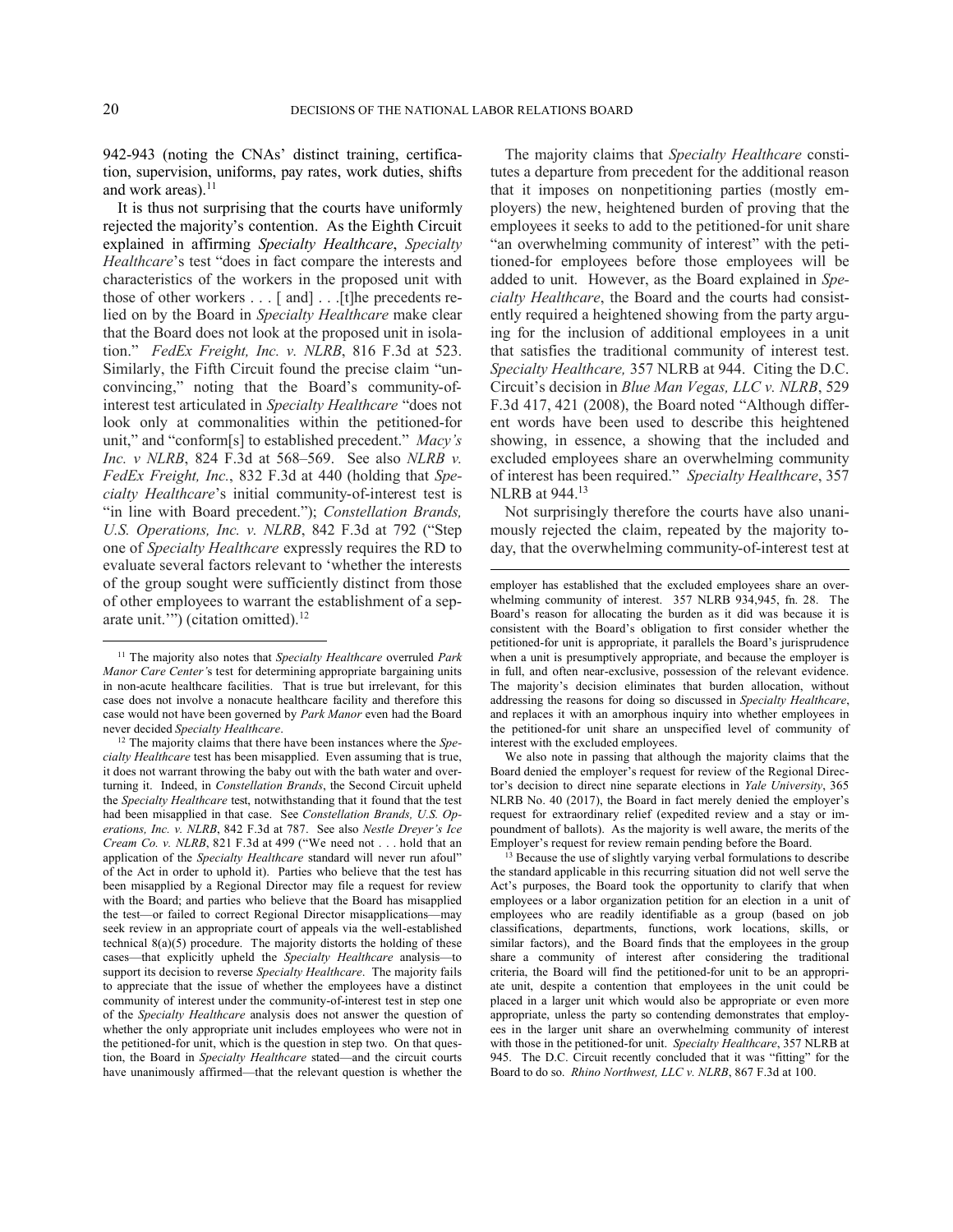step 2 constitutes a departure from precedent. Writing for the Seventh Circuit, Judge Posner noted, '"overwhelming community interest' is not the invention of the *Specialty Healthcare* case; one can find it in two 40– year–old NLRB cases . . . . Moreover, 'overwhelming' appears to be treated by the NLRB as a synonym for 'inappropriate, . . . for 'truly inappropriate,' . . . and for 'clearly inappropriate—terms that pull the sting of 'overwhelming.'" *FedEx Freight, Inc. v. NLRB*, 839 F.3d at 638. Similarly the Sixth Circuit concluded that it is "just not so" that the overwhelming community of interest standard represents a material change in the law. *Kindred Nursing Centers East, LLC v. NLRB*, 727 F.3d at 561 ("The Board has used the overwhelmingcommunity-of-interest standard before, so its adoption in *Specialty Healthcare II* is not new.") And after conducting an independent review of the relevant precedent, the D.C. Circuit recently stated that the "'overwhelming community of interest' formulation . . . encapsulate[s] decisions that, in our words, 'conform[ed] to a consistent analytic framework'", leading the court to "join seven of our sister circuits in concluding that *Specialty Healthcare* worked no departure from prior Board decisions." *Rhino Northwest, LLC v. NLRB*, 867 F.3d at 100–101.<sup>14</sup>

#### V.

In lieu of *Specialty Healthcare*, the majority advocates that when the parties cannot agree on the unit in which to conduct an election, the Board should not focus on the Section 7 rights of employees who seek to organize in the petitioned-for unit, but must instead consider the statutory interests of employees *outside* the unit, as advanced by the employer. In the majority's view, in other words, the statutory right of employees to seek union representation, as a self-defined group, is contingent on the imputed desires of employees outside the unit who have expressed no view on representation at all—with the employer serving as their self-appointed proxy. Of course, the extent of employees' freedom of association (which, by definition, includes the freedom *not* to associate) is not a matter for *employers* to decide. As the Supreme Court has made clear, the Board is entitled to "giv[e] a short leash to the employer as vindicator of its employees' organizational freedom." *Auciello Iron Works, Inc. v. NLRB*, 517 U.S. 781, 790 (1996).

<u>.</u>

As we show below, (A) the majority's approach is inconsistent with the statute and will frustrate the Act's policies; (B) *Specialty Healthcare* does not impair the Section 7 rights of employees outside the petitioned-for unit; and (C) the majority's approach will entangle the Board and the parties in an administrative quagmire.

*A.*

The majority's approach is plainly inconsistent with the statute and will frustrate the Act's policies. In Section 1 of the Act, Congress declared it to be the policy of the United States to "protect[] the exercise by workers of full freedom of association, self-organization, and designation of representatives of their own choosing, for the purpose of negotiating the terms and conditions of their employment[.]" The first and central right set forth in Section 7 of the Act is the employees' "right to selforganization." As the Board has explained, "A key aspect of the [Section 7] right to 'self-organization' is the right to draw the boundaries of that organization—to choose whom to include and whom to exclude." *Specialty Healthcare*, 357 NLRB at 941 fn. 18. The majority's approach flies in the face of Section 9(a)'s instruction that representatives need be designated only by a majority of employees in "a unit appropriate" for collective bargaining, not in "the most appropriate" unit. The majority's approach breaches Section 9(b)'s command that the Board's unit determinations "assure to employees the fullest freedom in exercising the rights guaranteed by" the Act, i.e., that of *self-*organization and collective bargaining.<sup>15</sup> The majority ignores the Supreme Court's authori-

<sup>&</sup>lt;sup>14</sup> The Board's decision in *Specialty Healthcare* has also been criticized for facilitating a proliferation of micro-units that would wreak havoc in the workplace. Like other criticisms of the decision, this has been proven baseless, and the majority tellingly does not invoke this canard to justify overturning *Specialty Healthcare*. Indeed, *Specialty Healthcare* has not driven down the median size of bargaining units. See *www.nlrb.gov/news-outreach/graphs-data/petitions-and-elections/ median-size-bargaining-units-elections.*

 $15$  Indeed, the legislative history of  $9(b)$  shows that Congress used the language "fullest freedom" to refer to the ability of employees to organize in a unit with co-workers who share a community of interest and that the Board should be limited in its discretion to find that only a larger unit is appropriate. The Labor Management Relations Act (LMRA or Taft-Hartley) of 1947 amended Sec. 9(b) of the NLRA to include the relevant language—that the Board's unit determination decisions shall protect the fullest freedom of employees' right to organize. The language originated with the draft legislation from the Senate Committee on Labor and Welfare. The Committee report explains that the purpose of the amendments to 9(b) was "to limit the Board's discretion in determining the kind of unit appropriate for collective bargaining." Senate Report No. 105 on S. 1126, reprinted in 1 NLRB, Legislative History of the Labor Management Relations Act, 1947 (LMRA Hist.) 431 (1948). To effectuate that policy, the LMRA would amend the NLRA to provide greater protection for professionals and craft units to organize separately. In Congresses' view, the Board's protection of the right to organize by subsets of employees had been inadequate. Accordingly, the central rationale for the relevant statutory language was to limit the Board's discretion in finding less than employer-wide units inappropriate. On the Senate floor, Senator Taft, the chief sponsor of the LMRA, stated that the purpose of the amendment to 9(b) was to give "greater power to the craft unions to organize separately." 2 LMRA History 1009 (1948). Therefore, the majority decision arguing that the Board must more thoroughly consider the interest of excluded employees in order to protect all employees' fullest free-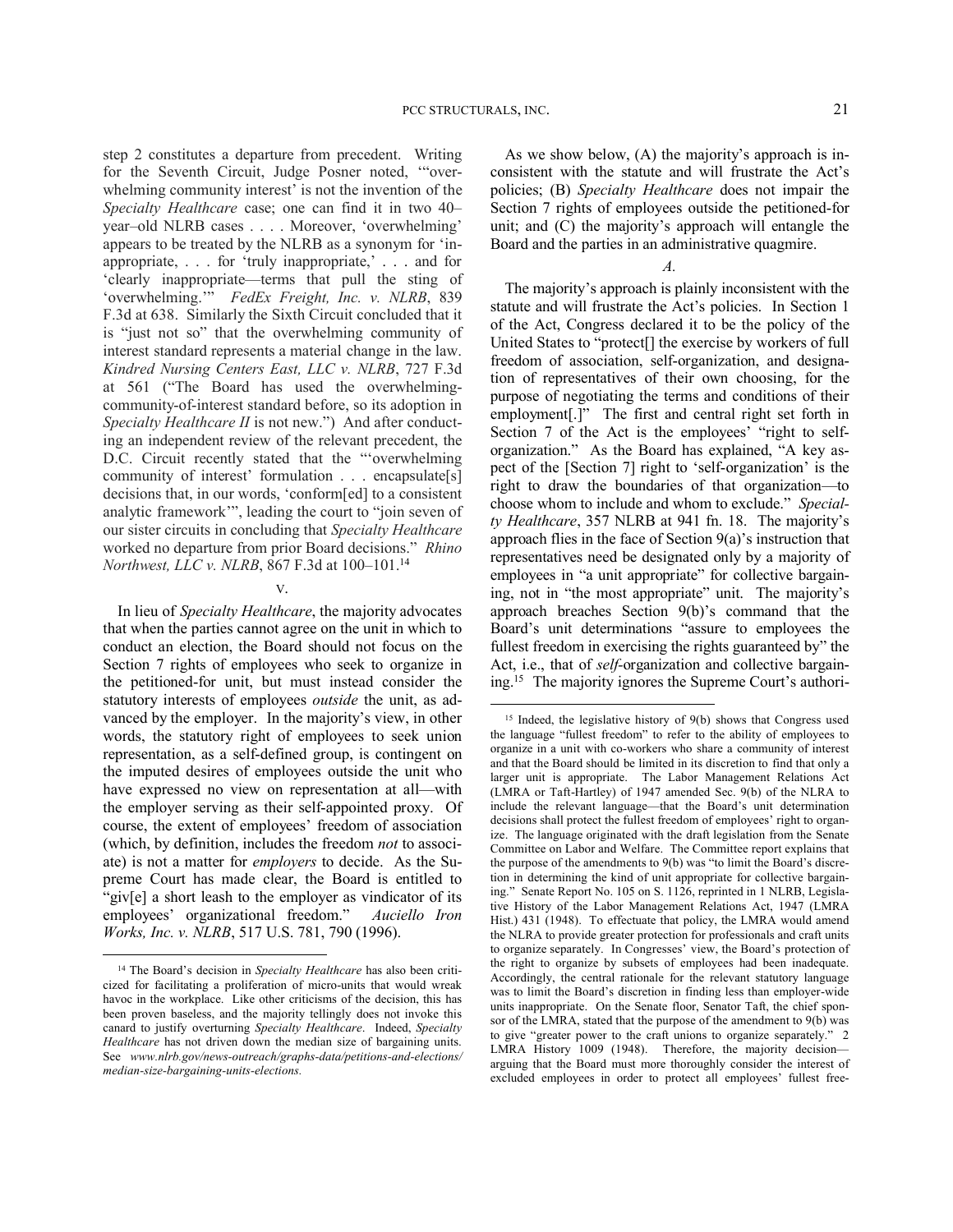l

tative interpretation of Section  $9(c)(5)$  to the effect that the Board may consider the extent of organization in making unit determinations, so long as it is not the controlling factor. And its approach fails to acknowledge that pursuant to Section  $9(c)(1)$ , the unit described in the petition "necessarily drives the Board's unit determination." *Overnite Transportation Co.*, 325 NLRB 612, 614 (1998).

It is because of the foregoing statutory language that the Board and courts have long recognized that employees are *not* required to seek what the Board would consider to be the most appropriate unit. See, e.g., *NLRB v. FedEx Freight, Inc.*, 832 F.3d at 439 (in upholding *Specialty Healthcare*, the Third Circuit notes that the "Supreme Court has held that section 9(a) 'implies that the initiative in selecting an appropriate unit resides with the employees' and that 'employees may seek to organize 'a unit' that is 'appropriate'—not necessarily *the* single most appropriate unit.'"); *FedEx Freight, Inc. v. NLRB*, 816 F.3d at 523 (noting the "'longstanding principle' of unit determination under the community of interest test that 'the Board need only certify '*an* appropriate' bargaining unit, rather than '*the* most appropriate' one'") (citations omitted). In fact, until today, the Board's "declared policy" was "to consider only whether the unit requested is an appropriate one, even though it may not be the optimum or most appropriate unit for collective bargaining." *Overnite Transportation Co.,* 322 NLRB 723, 723 (1996); *Black & Decker Mfg Co.*, 147 NLRB 825, 828 (1964). Even prior to *Specialty Healthcare*, it was black letter law that once the Board determines that the petitioned-for unit is appropriate, the Board's inquiry ends. See, e.g., *Boeing Co.*, 337 NLRB 152, 153 (2001) ("The Board's procedure for determining an appropriate unit under Section 9(b) is to examine first the petitionedfor unit. If that unit is appropriate, then the inquiry into the appropriate unit ends."); *Wheeling Island Gaming, Inc.*, 355 NLRB 637, 637 fn. 2 (2010); *Metropolitan Life Insurance Co.*, 156 NLRB 1408, 1415 (1966) ("[T]here is no reason to compel a labor organization to seek representation in a larger unit than the one requested unless the smaller requested unit is itself inappropriate."). See *FedEx Freight, Inc. v. NLRB*, 816 F.3d at 523 ("The Board explained well before *Specialty Healthcare* that '[i]n deciding the appropriate unit, the Board first considers the union's petition and whether that unit is appropriate.' If the Board concludes that the petitioned for unit is 'an appropriate unit,' it has fulfilled the requirements of the Act and need not look to alternative units." (internal cites omitted)).

The majority's approach stands well-settled principles on their head. First, under the majority's approach, even if the petitioned-for unit is appropriate under the Act, the Board may not direct an election in that unit if the Board concludes that another unit would be more appropriate. Until today, the Board had refused to do precisely that. See *Overnite Transportation Co.*, 322 NLRB at 725 (requiring the Board to decide which is the best or most appropriate unit "would stand on its head the statutory concept of *an* appropriate unit. We do not believe that Congress intended such an outcome, especially since Congress set forth more than one appropriate unit in Section 9(b).") (emphasis in original); *Montgomery Ward & Co., Inc.*, 150 NLRB 598, 601 (1964) ("the issue here is simply whether [the petitioned-for unit] is appropriate in the circumstances of *this* case, and *not* whether another unit . . . would also be appropriate, more appropriate, or most appropriate."). <sup>16</sup>

Second, as previously discussed, the majority decision disregards the Board's decades-old policy, approved by the Supreme Court, that the petitioner's desire is always a relevant consideration.<sup>17</sup> Relatedly, the majority casts aside extant Board law that, when a proposed unit describes employees readily identifiable as a group who share a community of interest, "both the Board and courts of appeals have necessarily required a heightened showing to demonstrate that the proposed unit is nevertheless inappropriate because it does not include additional employees." *Specialty Healthcare*, 357 NLRB at 944, *citing Blue Man Vegas, LLC, v. NLRB,* 529 F.3d at 421. The majority rejects this existing framework and replaces it with an open-ended inquiry that provides no standard for uniformly evaluating whether a petitionedfor unit is appropriate and no guidance to employees interested in bargaining collectively.<sup>18</sup>

dom—is in significant tension with the legislative history of the statutory language on which it purports to rely and subverts the basic principles underlying employees' freedom of association.

<sup>16</sup> And as explained below, by expanding the nature of the Board's unit inquiry, the majority's approach clearly frustrates "the Act's policy of expeditiously resolving questions concerning representation." *Northeastern University*, 261 NLRB 1001, 1002 (1982).

<sup>17</sup> See *Marks Oxygen Co. of Alabama*, 147 NLRB 228, 230 (1964). See, e.g., *Rhino Northwest LLC v. NLRB*, 867 F.3d at 99–100; *Mc-Mor-Han Trucking Co.*, *Inc.*, 166 NLRB 700, 701 (1967); *E. H. Koester Bakery Co.*, *Inc.,* 136 NLRB 1006, 1012 (1962).

<sup>&</sup>lt;sup>18</sup> The majority claims that we greatly exaggerate the scope of today's ruling when, according to the majority, it is merely returning to the pre-*Specialty Healthcare* analysis. But the majority's assertion that the Board will neither favor nor disfavor the petitioned-for unit is simply irreconcilable with cornerstone principles that have guided the Board's unit determination decisions for decades: that the desire of the petitioner is always a relevant consideration and that there is a heightened showing required of a party arguing for the inclusion of additional employees in a petitioned-for unit that satisfies the traditional commu-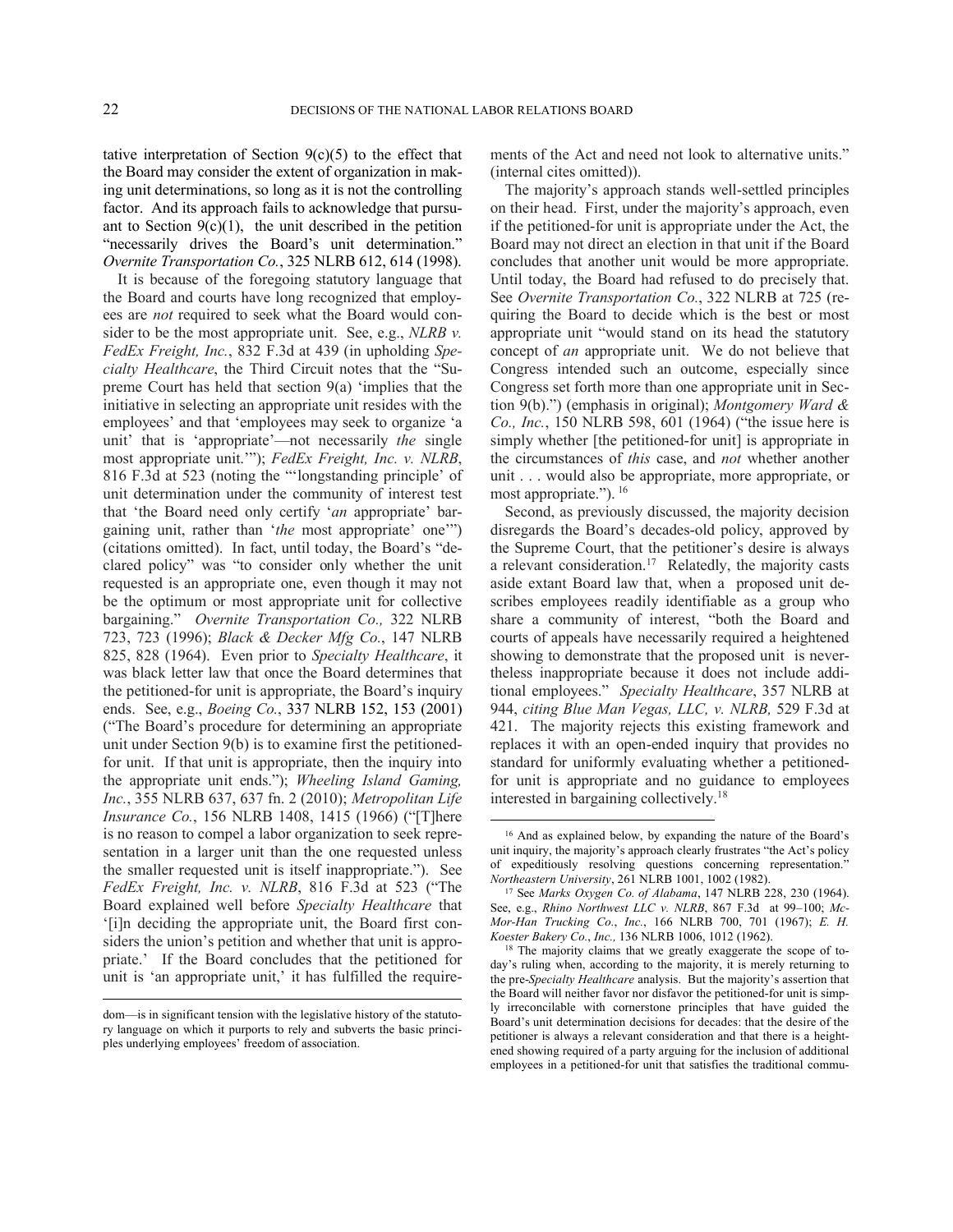The majority simply misunderstands that Congress neither intended to maximize the *Board's* free choice in selecting the unit in which to conduct the election, nor maximize the *employer's* ability to manipulate the unit sought in the petition. Rather, it was the intent of Congress to facilitate employee free choice in this regard.<sup>19</sup>

Furthermore, the majority's approach falls apart in practical application. The facts of this case are a clear illustration. As noted above, the petitioned-for unit includes 102 welders, who voted 54 to 38 to bargain collectively with the Employer. But the Employer contends that the only appropriate unit is all 2,565 of the production employees. If the Employer is correct that, in order to safeguard the fullest freedom of all employees in all the possible unit configurations, the only appropriate unit is all 2,565 production employees, the only way that the welders can secure a representation election is if there is an adequate showing of interest among that larger unit. This would mean that the welders would need 770 employees to sign authorization cards in the short period of time that the Board affords petitioners to satisfy the showing- of-interest-requirement when the Board directs an election in a significantly larger unit than initially sought by the petitioner. See NLRB Casehandling Manual (Part Two) Representation Proceedings, Sections 11023.1, 11031.1 (Jan. 2017). That is, obviously, a daunting undertaking for the welders who voted to bargain collectively. Does the majority truly believe that this is the intent of the Act? It certainly is contrary to the Act's underlying policy—to protect and facilitate employees' opportunity to organize unions to represent them<sup>20</sup>—to make it so difficult for a readily identifiable group of employees to obtain union representation when,

l

as in this case, they constitute an appropriate unit under the Board's traditional community-of-interest test.

Contrary to the majority, *Specialty Healthcare* respects the Section 7 rights of employees outside the petitionedfor unit to organize. Employees outside the petitionedfor unit have the right, as well as the opportunity, to organize and to encourage their coworkers to do the same. And those workers' statutory rights remain firmly intact whether or not the petitioned-for employees unionize. Cf. *Laidlaw Waste Systems, Inc. v. NLRB*, 934 F.2d 898, 900 (7th Cir. 1991) (certification of unit of drivers, which excluded mechanics, protected the rights of both groups; mechanics subsequently organized under the banner of a different union).

The majority disputes this and appears to be of the view that the excluded employees may wish to be included in the petitioned-for unit, and that the *Specialty Healthcare* test somehow violates their supposed right to such inclusion. Thus, the majority asserts, "[T]he possibility that excluded employees may seek separate representation in one or more separate bargaining units does not solve the problem caused by the failure to give reasonable consideration to their inclusion in a larger unit."

But, the majority's argument is without foundation. The majority points to no case in which employees claim that their interest in being included in a unit has been ignored. Nor is there any evidence in this case that when the Union filed its petition it excluded employees who sought admission, or that any employees outside the petitioned-for unit displayed any interest in collective bargaining or self-organization.  $21$  In any event, as the Supreme Court recognized long ago, individuals who fall within the Act's broad definition of "employee" have "*no* statutory right to be included in collective-bargaining units under § 9(b)." *NLRB v. Action Automotive, Inc.*, 469 U.S. 490, 497–498 (1985) (emphasis added).<sup>22</sup>

*Specialty Healthcare* also fully protects the Section 7 rights of the excluded employees to refrain from engag-

nity of interest test. In failing to reconcile these inconsistencies, the majority fails to satisfy the legal standard that an agency may depart from its precedents only "provided the departure is explicitly and rationally justified." See *Kindred Nursing Centers East, LLC v. NLRB*, 727 F.3d at 560, citing *State of Mich. v. Thomas*, 805 F.2d 176, 184 (6th Cir. 1986).

<sup>19</sup> See *Federal Electric Corp., Western Test Range*, 157 NLRB 1130, 1132 (1966) (In effectuating 9(b)'s mandate that the Board make unit determinations which will assure to employees the fullest freedom in exercising rights guaranteed by the Act, i.e., the rights of selforganization and collective bargaining, the Board has "emphasized that the Act does not compel labor organizations to seek representation in the most comprehensive grouping of employees unless such grouping constitutes the only appropriate unit."); *Mc-Mor-Han Trucking Co., Inc.*, 166 NLRB 700, 701 (1967) ("[I]t is not the Board's function to compel all employees to be represented or unrepresented at the same time or to require that a labor organization represent employees it does not wish to represent, unless an appropriate unit does not otherwise exist."); *FedEx Freight, Inc v. NLRB.*, 816 F.3d at 523 (rejecting employer's contention that the Board must consider other possible units before determining whether the union's proposed unit is appropriate).

<sup>20</sup> See *American Hospital Assn. v. NLRB*, 499 U.S. at 609, 613.

<sup>&</sup>lt;sup>21</sup> If Congress believed that, even absent any evidence that the nonpetitioned-for employees seek to exercise their Sec. 7 rights, the Board must include them in the unit in order to protect their rights to organize and bargain collectively, Congress would have mandated elections in employer-wide units in all cases. But Congress did no such thing.

<sup>22</sup> Nor, contrary to the majority's fleeting suggestion, does *Specialty Healthcare* undermine the principles of majority rule and exclusive representation. After all, if employees outside the petitioned-for unit are shown to have an overwhelming community of interest with the petitioned-for employees such that there is no legitimate basis for excluding them (see *Blue Man Vegas, LLC v. NLRB*, 529 F.3d at 421), *Specialty Healthcare* mandates that they be included in the unit. And if a majority of the totaled ballots from both groups are for representation, the petitioner will be their exclusive representative.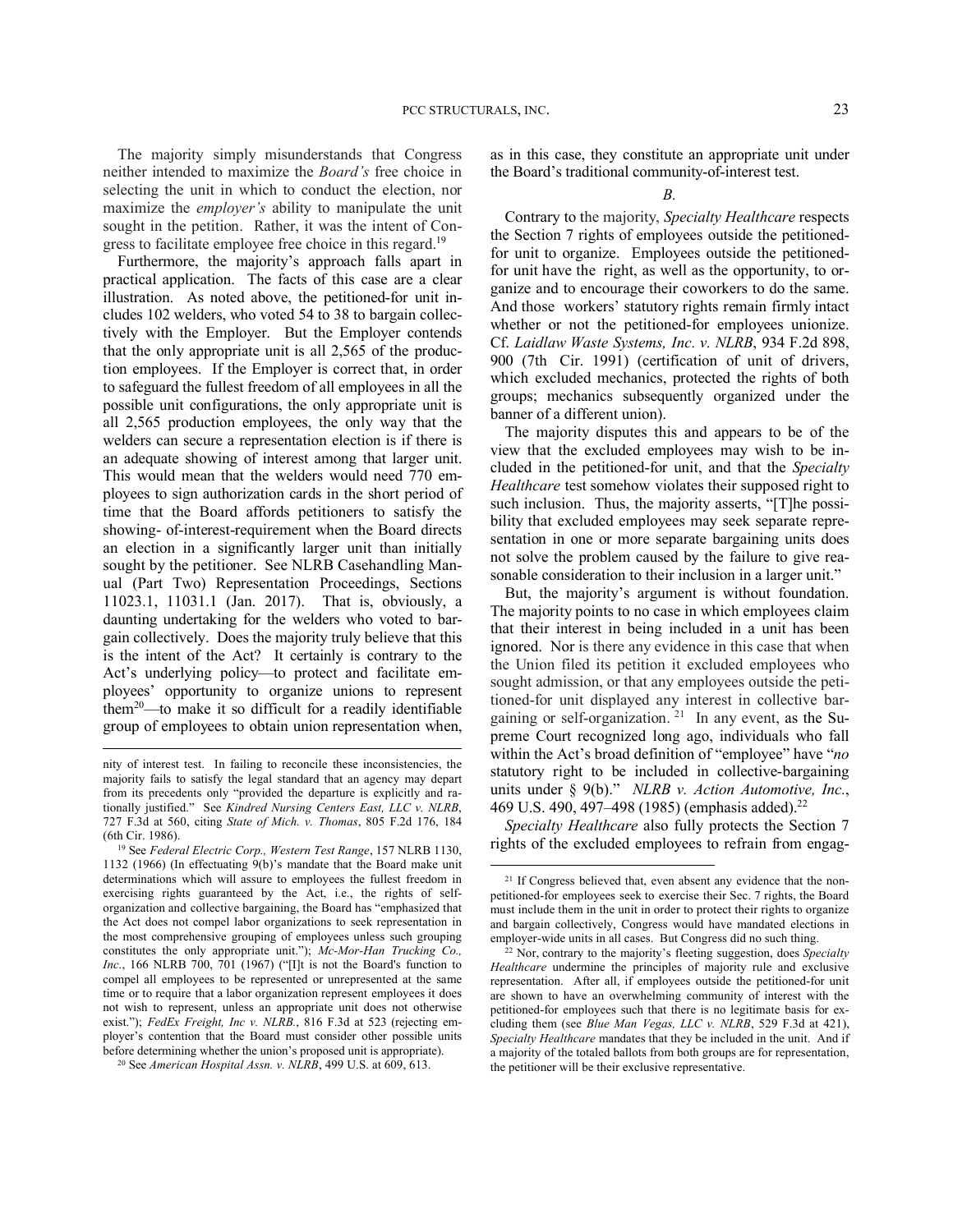ing in union activity. These employees have the right to refrain from organizing a union and to encourage their coworkers to do the same. In fact, it would appear that in cases where the petitioned-for employees outnumber the excluded employees, it is the majority's approach that would put those employees' rights to refrain from union activity at risk by potentially requiring them to be included in the unit even though neither they nor the petitioned-for employees seek their inclusion.<sup>23</sup>

#### *C.*

The majority's approach will also entangle the Board and the parties in an administrative quagmire. In cases such as this where there are numerous possible units between that petitioned for by the Union and the allencompassing alternative unit proposed by the Employer, the majority's approach would seemingly require the Board to consider other possible permutations before selecting the unit in which to conduct the election. And to the extent the majority is truly concerned with the Section 7 rights of employees outside a petitioned-for unit (as opposed to simply improving an employer's chances of defeating the union by enlarging the unit), the majority's approach would appear to mandate an inquiry into whether employees outside the petitioned-for unit—and which group(s) of such employees—seek to be included in the petitioned-for unit. For how else can the Board decide, as now required by the majority, which unit best assures to all employees—both those inside the petitioned-for unit and those outside the petitioned-for unit the fullest freedom in exercising their rights?

Needless to say, such an approach will lengthen hearings—imposing costs on the Government and the parties—and delay resolution of the question of representation, even though no party has requested that the Board consider those other units and even though the petitioned-for unit is an appropriate unit in which to conduct the election. And it flies in the face of the wellestablished principle that the Board is to consider only whether the petitioned-for unit is an appropriate unit, not whether it is the most appropriate unit. The majority certainly provides no persuasive reason for empowering an employer to argue that the interests of excluded employees render the petitioned-for unit inappropriate. The petitioning employees would understandably view with skepticism any employer claim that it was seeking to add employees to the petitioned-for unit at those employees' request—rather than to ensure the employer "a better chance of winning the election" in a larger unit, which is obviously "not a reason recognized in the National Labor

1

Relations Act for rejecting" a petitioned-for unit*. FedEx Freight, Inc. v. NLRB*, 839 F.3d at 637.

The majority claims that today's decision does not increase the opportunity for employers to manipulate the unit, but that is manifestly incorrect. First, the majority discards the clarity that *Specialty Healthcare* provided to the Board's unit determination jurisprudence. Then, the majority exacerbates the confusion by eliminating the consideration that the Board has traditionally given to the petitioned-for unit. The majority's new approach provides no basis to distinguish between cases where the excluded employees share a sufficient community of interest to render the petitioned-for unit inappropriate versus merely finding that a larger unit would be more appropriate. The vagueness of the majority's test should be fatal to its adoption. Even worse, the majority undercuts the central purpose of the Act by failing to provide employees seeking to organize any confidence in predicting whether they can bargain collectively with their employer without wasteful and time-consuming litigation over the contours of the unit. The unmistakable consequence of the majority's amorphous test is to make unit determination more unpredictable, more frequently a subject of litigation, and more subjective. The more subjective the standard is the greater the opportunity to litigate the appropriateness of the unit, and, consequently, the greater the opportunity to delay and frustrate employees' right to organize.

It is no wonder that the Board has never followed the majority's untenable approach.

#### VI.

Turning to the facts of this case, we agree with the Regional Director that the petitioned-for unit—which, as previously noted, is comprised of 102 highly-skilled, highly-paid welders, who perform distinct work and who occupy two specific job classifications (rework welders and rework specialists) out of approximately 120 job classifications in PCC's manufacturing operation constitutes an appropriate unit for the purposes of collective bargaining.<sup>24</sup> The unit is appropriate under *Specialty Healthcare*, because the welders are readily identifiable as a group<sup>25</sup> and share a distinct community interest,  $26$ 

<sup>23</sup> See *Macy's, Inc. v. NLRB*, 824 F.3d at 566 (rejecting claim that *Specialty Healthcare* will undermine employee rights).

<sup>&</sup>lt;sup>24</sup> The Regional Director permitted a third classification occupied by a single employee—the rework specialist/crucible repair employee--to vote subject to challenge because there was insufficient evidence to resolve its unit placement.

<sup>&</sup>lt;sup>25</sup> As the Regional Director correctly found, the 102 welders are readily identifiable as a group because they occupy the only two job classifications that share the function of repairing manufacturing defects in metal castings.

<sup>26</sup> We agree with our colleagues that the Regional Director did not explicitly address at step one of the *Specialty Healthcare* analysis whether the petitioned-for employees' share a distinct community of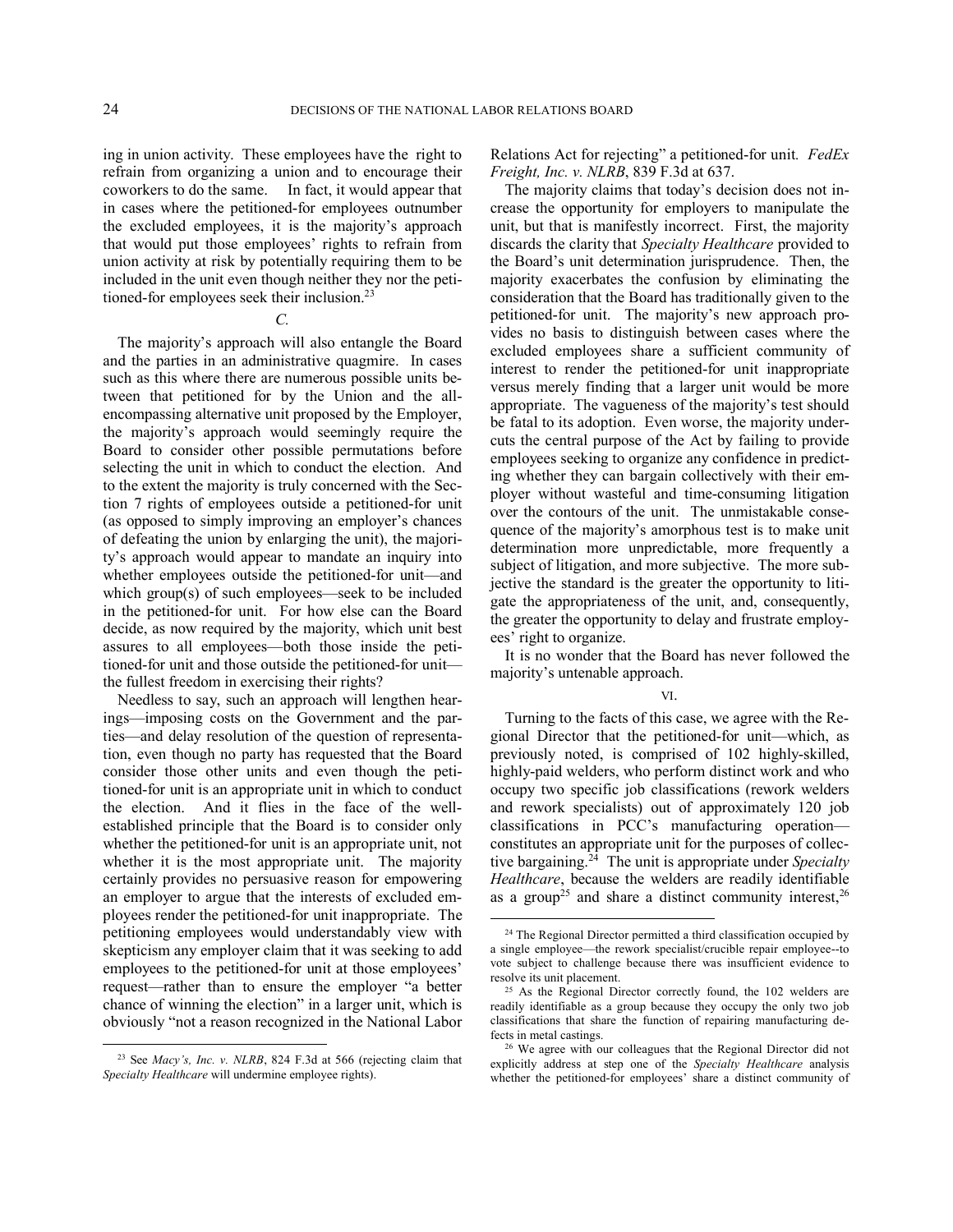and PCC has not shown that the more than two thousand employees whom it seeks to add to the unit share an overwhelming community of interest with the petitionedfor welders.

The highly-skilled nature of the welders' work (as demonstrated by the high qualifications and training required) strongly supports finding the welders' interests to be distinct from those of their less-skilled coworkers. The two classifications in the petitioned-for unit are the rework welder, the entry-level welding position, and the rework specialist, the most experienced welders. Even at the entry level, the rework welder job description requires that the applicant qualifications *include advanced welding skills.* Most of the witnesses testified that they had completed a community college curriculum in welding prior to being hired for their position. In order to be hired, the rework welders have to pass a visual welding certification examination by demonstrating their welding skills to the weld examiner and complete a 120 hour initial certification class. But that is not the end of their training; next, the welders undergo intensive on-the-job training, over multiple years, to obtain the requisite certifications, to maintain their certifications, to work with specific alloys, and to advance through PCC's pay grades and steps. Ultimately, to be eligible for a position as a rework specialist, an employee must have a minimum of 5 years in step 6 as a rework welder.

Moreover, the welders' self-training and evaluating structure unquestionably supports a finding that their interests are distinct, even from their coworkers occupying other job classifications with whom they may share nominal supervision. Once on the job, the training of welders is done by other welders. The initial welding certification examination is administered and reviewed by the weld examiner, who is also a rework specialist. There are designated welding training coordinators who facilitate the training at the various facilities. Again, those training coordinators are rework specialists, whose job descriptions—as corroborated by hearing testimony—specifically list responsibility for training rework welders. Although the welders may share papersupervision with employees in other classifications, one welder testified that he only interacted with his nonwelder supervisor regarding vacations and administrative matters.<sup>27</sup>

l

As some of PCC's most highly-paid employees, the welders also share a distinct community of interest in wages. PCC's wage scale has pay grades between 5 and 20, with the welders all occupying grades 15, 16, and 18. The welders testified that their compensation was in the range of roughly \$30/hour, approximately twice that of employees at the bottom of PCC's pay scale earning \$14.21/hour. As the Regional Director found, only a small number of PCC employees are paid at the welders' high rate.

The welders' distinct functions and lack of interchange with other production and maintenance employees further supports finding their community of interest to be distinct from other employees. The role of the rework welders and rework specialists is to weld metal to fix any castings defects. This work takes place at the "back end" of PCC's production process, after a full-scale wax version of the desired casting is created; a ceramic shell is placed around the wax mold and the wax is melted out; metal is poured into the ceramic shell to create the final casting; and the metal casting is inspected for defects. No other employees do the metal welding work to fix defects, ever. And once qualified, trained and paid as welders, it is extremely rare for welders to transfer into other nonmanager employee positions. Moreover, welders only perform non-welding work if the welding work is so slow that they would otherwise be sent home. And even when the welders perform less-skilled, nonwelding work, they are still paid at the welders' wage rate.

There are a number of other considerations that also demonstrate the distinct role of welders in the workplace. Welders work apart from other employees in their own open air chambers or welding booths. They also use

interest. However, for the reasons discussed below, we conclude that the record fully supports a finding that the welders share a community of interest distinct from the diverse array of the employer's other production and maintenance employees.

<sup>&</sup>lt;sup>27</sup> Member McFerran further notes that the self-training and evaluating structure is a telltale feature of highly-skilled craft units, which are presumptively appropriate under the Act. See generally, *Burns and Roe* 

*Services*, 313 NLRB 1307, 1308-1309 (1994). Previously, the Board has found that welders in the aerospace industry are an appropriate craft unit. See, e.g., *Boeing Airplane Co.*, 124 NLRB 689 (1959); *CNH America*, 25–RC–116569, (2014) (not reported in Board volumes) (Member Miscimarra dissenting, stating that "the Board has not found a craft unit of welders to be appropriate since 1955 *except in the aerospace industry*.") (emphasis added). Here, PCC is in the aerospace industry: it manufactures airplane engines and frames. Accordingly, the petitioned-for unit is a presumptively appropriate craft unit under the Board's long-standing jurisprudence, explicitly noted and incorporated by *Specialty Healthcare*. 357 NLRB at 940, fn. 16, citing *Mallinckrodt Chemical Works*, 162 NLRB 387 (1966). Finding an appropriate craft unit here is particularly apt given that the Regional Director should and did consider whether welders were so functionally integrated with other employees as to lose their separate identity. See *American Cyanamid,* 131 NLRB 909, 910 (1961). See *E.I. Dupont de Nemours*, 162 NLRB 413, 419 (1966) (explaining that integration of a manufacturing process is a factor to consider, "[b]ut it is not in and of itself sufficient to preclude the formation of a separate craft bargaining unit, unless it results in such a fusion of functions, skills, and working conditions between those in the asserted craft group and others outside it as to obliterate any meaningful lines of separate craft identity.").